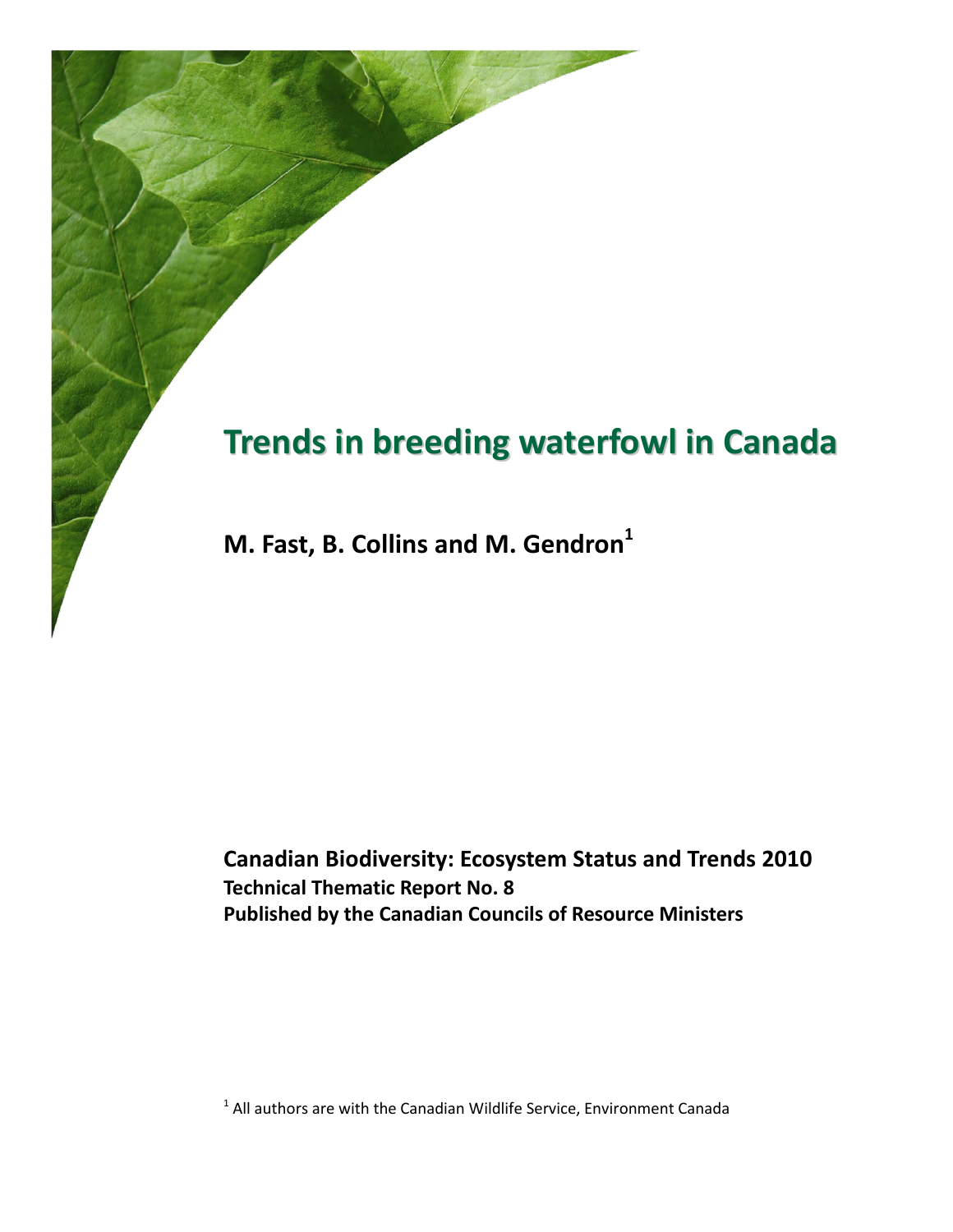Library and Archives Canada Cataloguing in Publication

Trends in breeding waterfowl in Canada.

Issued also in French under title: Tendances des populations reproductrices de sauvagine au Canada. Electronic monograph in PDF format. ISBN 978-1-100-20820-6 Cat. no.: CW66-315/2012E-PDF

Information contained in this publication or product may be reproduced, in part or in whole, and by any means, for personal or public non-commercial purposes, without charge or further permission, unless otherwise specified.

You are asked to:

- Exercise due diligence in ensuring the accuracy of the materials reproduced;
- Indicate both the complete title of the materials reproduced, as well as the author organization; and
- Indicate that the reproduction is a copy of an official work that is published by the Government of Canada and that the reproduction has not been produced in affiliation with or with the endorsement of the Government of Canada.

Commercial reproduction and distribution is prohibited except with written permission from the Government of Canada's copyright administrator, Public Works and Government Services of Canada (PWGSC). For more information, please contact PWGSC at 613-996-6886 or at droitdauteur.copyright@tpsgc-pwgsc.gc.ca.

This report should be cited as:

Fast, M., Collins, B. and Gendron, M. 2011. Trends in breeding waterfowl in Canada. Canadian Biodiversity: Ecosystem Status and Trends 2010, Technical Thematic Report No. 8. Canadian Councils of Resource Ministers. Ottawa, ON. v + 37 p. <http://www.biodivcanada.ca/default.asp?lang=En&n=137E1147-1>

© Her Majesty the Queen in Right of Canada, 2012 Aussi disponible en français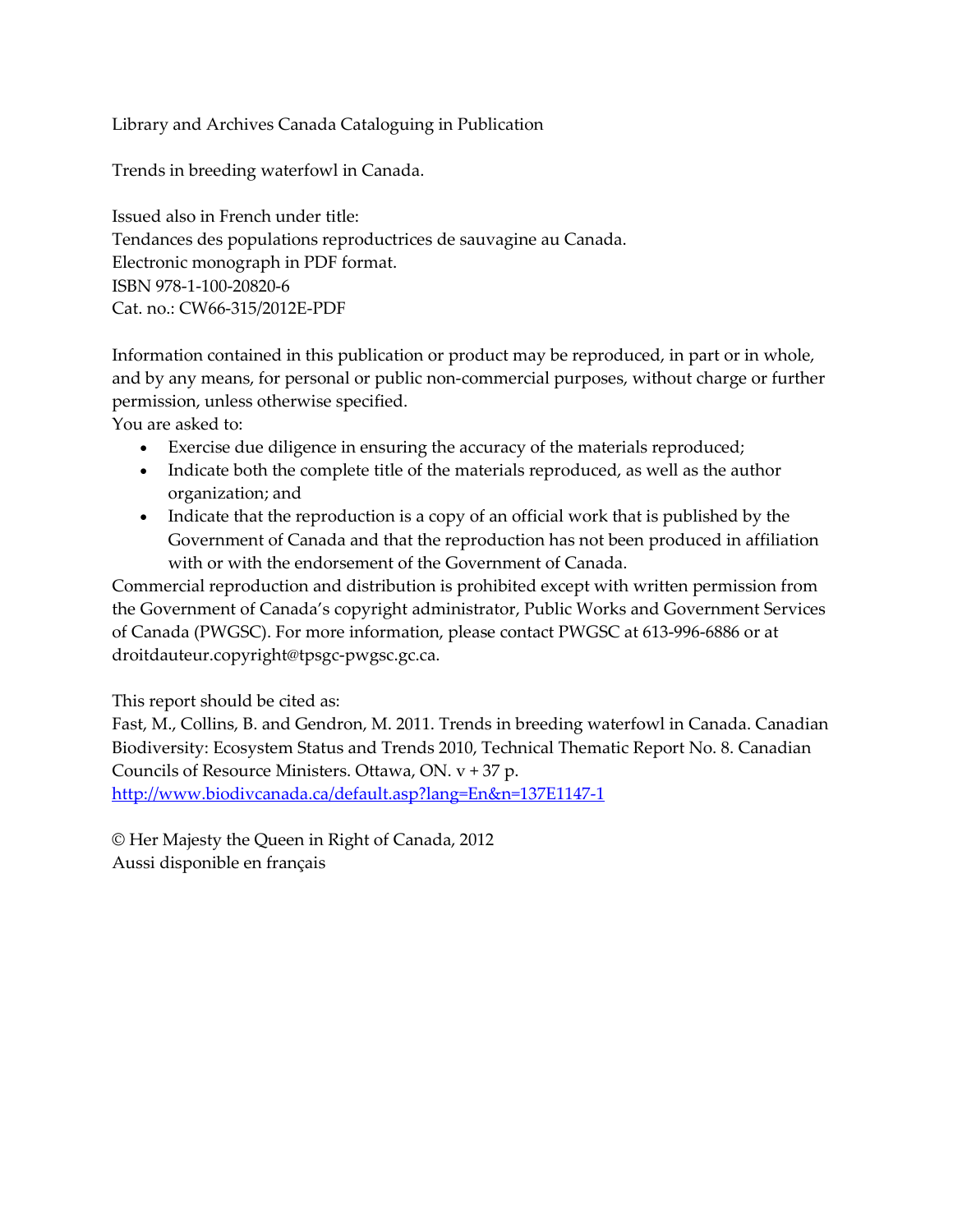# <span id="page-2-3"></span>**PREFACE**

 $\overline{a}$ 

The Canadian Councils of Resource Ministers developed a Biodiversity Outcomes Framework<sup>[1](#page-2-0)</sup> in 2006 to focus conservation and restoration actions under the *Canadian Biodiversity Strategy*.[2](#page-2-1) *Canadian Biodiversity: Ecosystem Status and Trends 2010*[3](#page-2-2) was a first report under this framework. It assesses progress towards the framework's goal of "Healthy and Diverse Ecosystems" and the two desired conservation outcomes: i) productive, resilient, diverse ecosystems with the capacity to recover and adapt; and ii) damaged ecosystems restored.

The 22 recurring key findings that are presented in *Canadian Biodiversity: Ecosystem Status and Trends 2010* emerged from synthesis and analysis of technical reports prepared as part of this project. Over 500 experts participated in the writing and review of these foundation documents. This report, *Trends in breeding waterfowl in Canada*, is one of several reports prepared on the status and trends of national cross-cutting themes. It has been prepared by experts in the field of study and reflects the views of its authors.

<span id="page-2-0"></span> $1$  Environment Canada. 2006. Biodiversity outcomes framework for Canada. Canadian Councils of Resource Ministers. Ottawa, ON. 8 p.<http://www.biodivcanada.ca/default.asp?lang=En&n=F14D37B9-1>

<span id="page-2-1"></span><sup>2</sup> Federal-Provincial-Territorial Biodiversity Working Group. 1995. Canadian biodiversity strategy: Canada's response to the Convention on Biological Diversity. Environment Canada, Biodiversity Convention Office. Ottawa, ON. 77 p. <http://www.biodivcanada.ca/default.asp?lang=En&n=560ED58E-1>

<span id="page-2-2"></span><sup>&</sup>lt;sup>3</sup> Federal, Provincial and Territorial Governments of Canada. 2010. Canadian biodiversity: ecosystem status and trends 2010. Canadian Councils of Resource Ministers. Ottawa, ON. vi + 142 p. <http://www.biodivcanada.ca/default.asp?lang=En&n=83A35E06-1>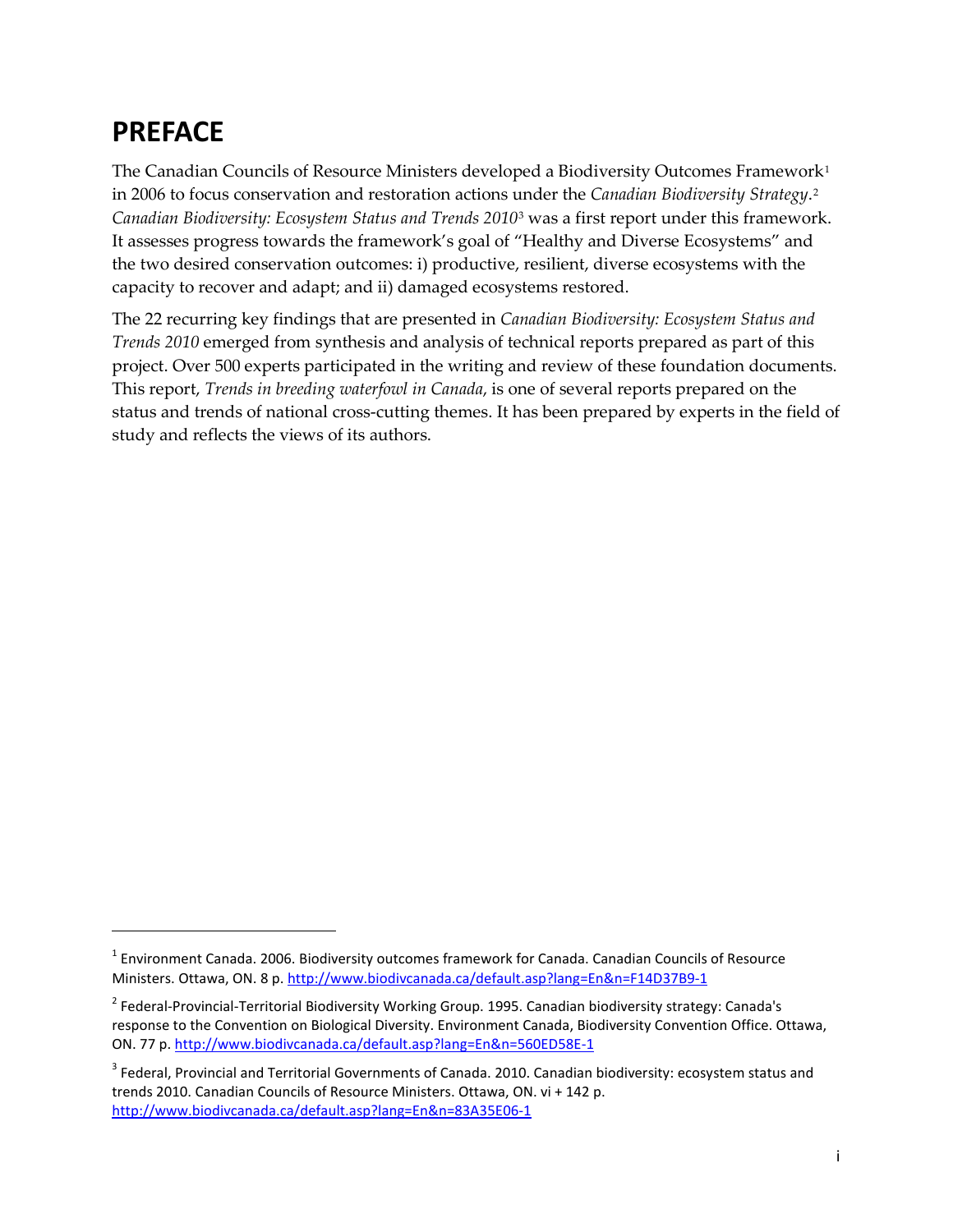# <span id="page-3-2"></span>**Ecological Classification System – Ecozones<sup>+</sup>**

A slightly modified version of the Terrestrial Ecozones of Canada, described in the *National Ecological Framework for Canada*,<sup>4</sup> provided the ecosystem-based units for all reports related to this project. Modifications from the original framework include: adjustments to terrestrial boundaries to reflect improvements from ground-truthing exercises; the combination of three Arctic ecozones into one; the use of two ecoprovinces – Western Interior Basin and Newfoundland Boreal; the addition of nine marine ecosystem-based units; and, the addition of the Great Lakes as a unit. This modified classification system is referred to as "ecozones<sup>+"</sup> throughout these reports to avoid confusion with the more familiar "ecozones" of the original framework.[5](#page-3-1)



<span id="page-3-0"></span> $4$  Ecological Stratification Working Group. 1995. A national ecological framework for Canada. Agriculture and Agri-Food Canada, Research Branch, Centre for Land and Biological Resources Research and Environment Canada, State of the Environment Directorate, Ecozone Analysis Branch. Ottawa/Hull, ON. 117 p. Report and national map at 1:7 500 000 scale.

 $\overline{a}$ 

<span id="page-3-1"></span><sup>5</sup> Rankin, R., Austin, M. and Rice, J. 2011. Ecological classification system for the ecosystem status and trends report. Canadian Biodiversity: Ecosystem Status and Trends 2010, Technical Thematic Report No. 1. Canadian Councils of Resource Ministers. Ottawa, ON. [http://biodivcanada.ca/default.asp?lang=En&n=6F7EB059-](http://biodivcanada.ca/default.asp?lang=En&n=6F7EB059-1&wsdoc=A9376858-14D6-4C00-AB4F-2F3F8B97C84A) [1&wsdoc=A9376858-14D6-4C00-AB4F-2F3F8B97C84A](http://biodivcanada.ca/default.asp?lang=En&n=6F7EB059-1&wsdoc=A9376858-14D6-4C00-AB4F-2F3F8B97C84A)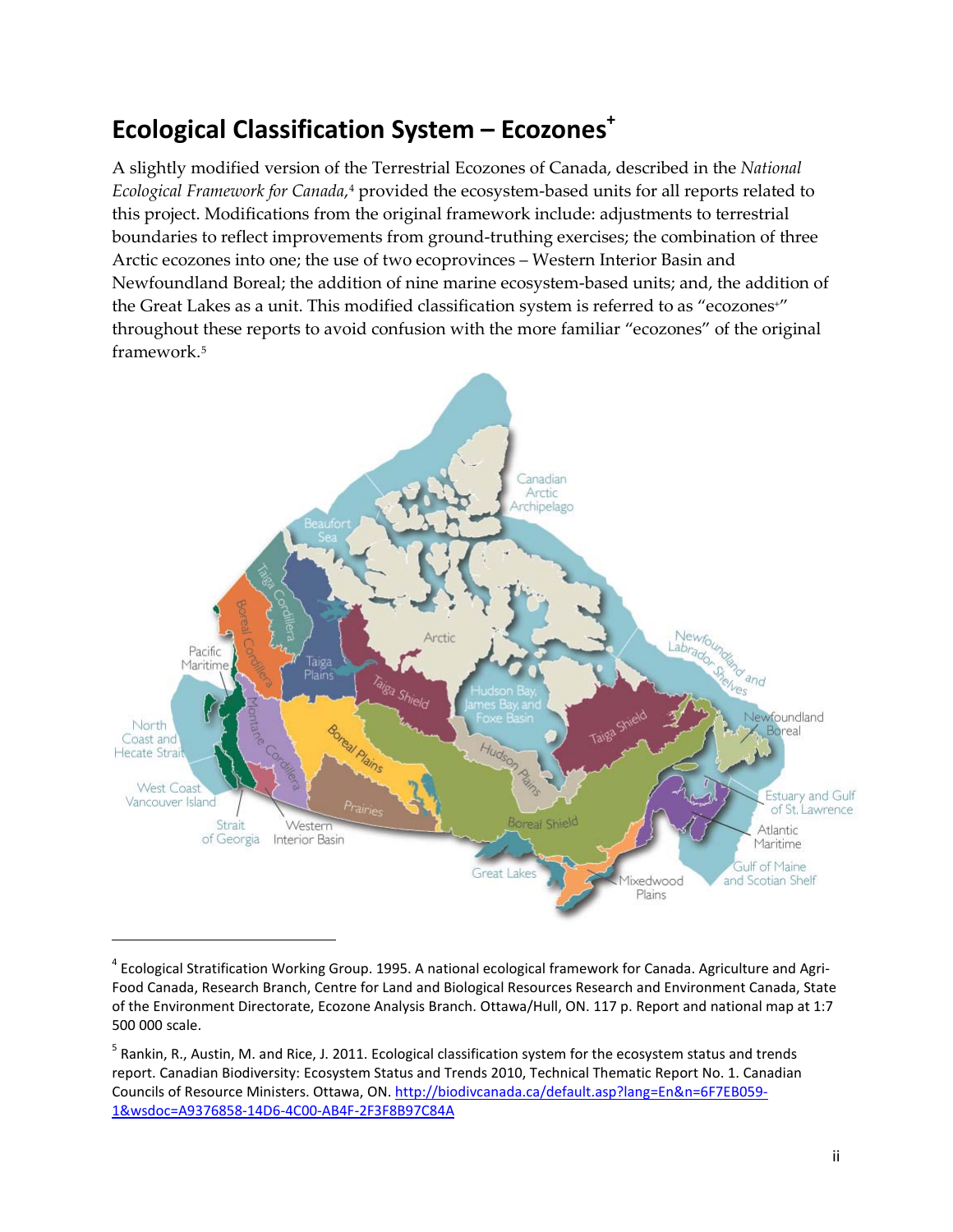# **Table of Contents**

| PREFACE. |  |
|----------|--|
|          |  |
|          |  |
|          |  |
|          |  |
|          |  |
|          |  |
|          |  |
|          |  |
|          |  |
|          |  |
|          |  |
|          |  |
|          |  |
|          |  |
|          |  |
|          |  |
|          |  |
|          |  |
|          |  |
|          |  |
|          |  |
|          |  |
|          |  |
|          |  |
|          |  |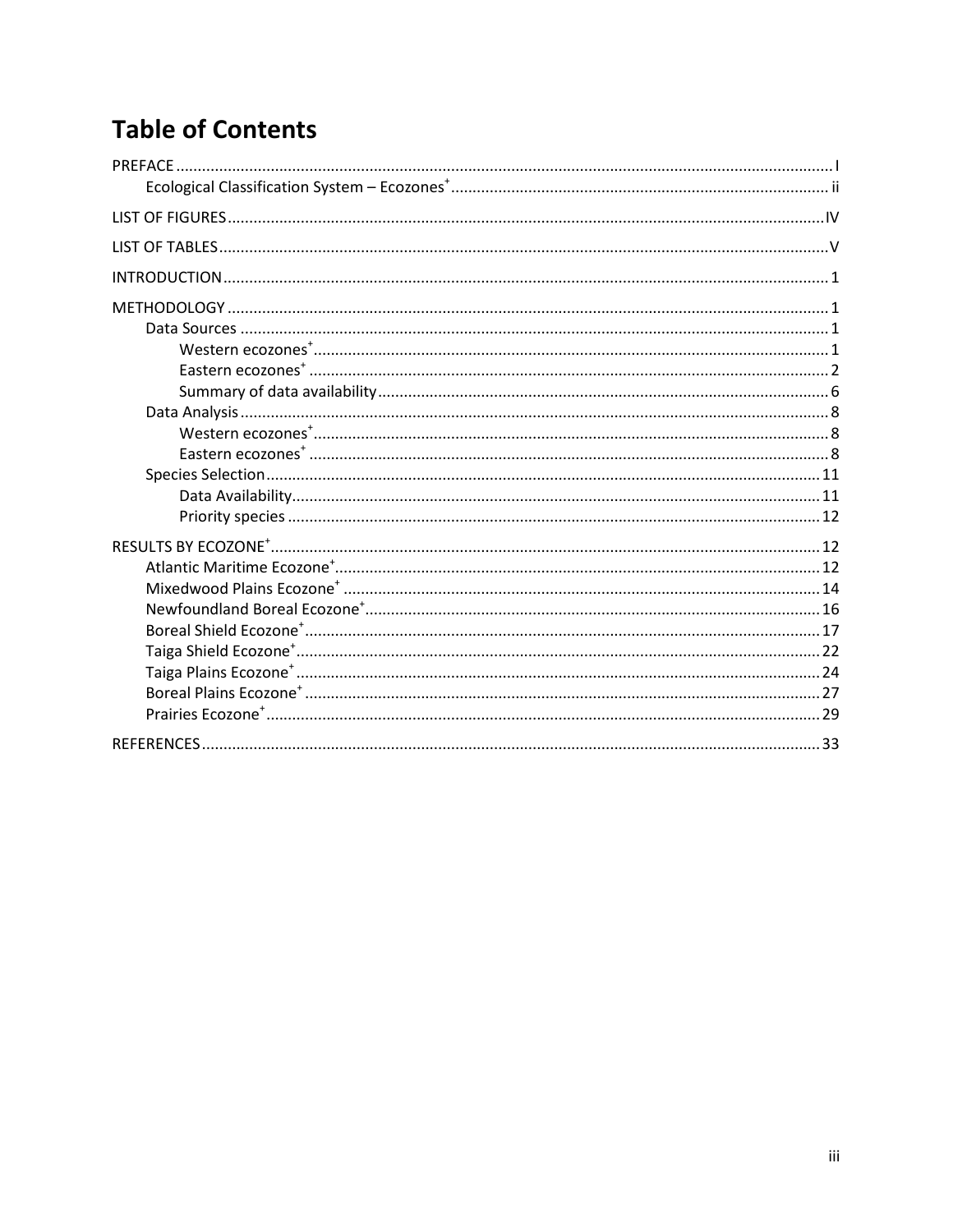# <span id="page-5-0"></span>**List of Figures**

| Figure 1. Strata and transects of the traditional CWS/USFWS Waterfowl Breeding Population<br>and Habitat Survey (shaded grey) and the more recent USFWS Airplane Transect                |                                                                                              |
|------------------------------------------------------------------------------------------------------------------------------------------------------------------------------------------|----------------------------------------------------------------------------------------------|
| Figure 2. Strata for eastern USFWS Airplane Transect Surveys of waterfowl. 3                                                                                                             |                                                                                              |
| Figure 3. Population trends for Canada Goose, selected diving ducks (Ring-necked Duck), and<br>dabbling ducks (Green-winged Teal, American Black Duck, and Mallard) in the               |                                                                                              |
| Figure 4. Population trends for selected breeding dabbling ducks (Mallard, American Black<br>Duck, and Blue-winged Teal) and Canada Goose in the Mixedwood Plains Ecozone <sup>+</sup> , |                                                                                              |
| Figure 5. Population trends for selected diving ducks (Ring-necked Duck and goldeneye),<br>dabbling ducks (Green-winged Teal and American Black Duck), and Canada Goose in               |                                                                                              |
| Figure 6. Population trends for breeding American Wigeon, scaup, scoter, Mallard, and Green-                                                                                             |                                                                                              |
| Figure 7. Population trends for breeding Bufflehead, goldeneye, Ring-necked Duck, and Canada                                                                                             |                                                                                              |
| Figure 8. Population trends for selected breeding dabbling ducks (American Black Duck, Green-                                                                                            | winged Teal, and Mallard) in the eastern Boreal Shield Ecozone <sup>+</sup> , 1990-2006.  21 |
| Figure 9. Population trends for Canada Goose and selected diving ducks (Bufflehead,<br>goldeneye (Common and Barrow's), and Ring-necked Duck) in the eastern Boreal                      |                                                                                              |
| Figure 10. Population trends for breeding Bufflehead, scaup, American Wigeon, and scoter in                                                                                              |                                                                                              |
| Figure 11. Population trends for breeding American Black Duck, Green-winged Teal, scaup, and                                                                                             | Ring-necked Duck in the eastern Taiga Shield Ecozone <sup>+</sup> , 1990-2006.  24           |
| Figure 12. Population trends for breeding American Wigeon, Green-winged Teal, Mallard, and                                                                                               |                                                                                              |
| Figure 13. Population trends for breeding Canada Goose, scaup, scoter, Long-tailed Duck, and                                                                                             |                                                                                              |
| Figure 14. Population trends for scaup, American Wigeon, Northern Pintail, Mallard, Blue-<br>winged Teal, Northern Shoveler, and Green-winged Teal in the Boreal Plains                  |                                                                                              |
| Figure 15. Population trends for breeding Ring-necked Duck, Bufflehead, goldeneye (Common                                                                                                | and Barrow's), and Canada Goose in the Boreal Plains Ecozone <sup>+</sup> , 1970-2006.  29   |
| Figure 16. Population trends of selected ground nesting ducks (American Wigeon, Blue-winged<br>Teal, Gadwall, Mallard, Northern Pintail, and Northern Shoveler) and Green-winged         |                                                                                              |
| Figure 17. Population trends for breeding Canada Goose and selected over-water nesting<br>ducks (Canvasback, Redhead, Ring-necked Duck, and Ruddy Duck) in the Prairies                  |                                                                                              |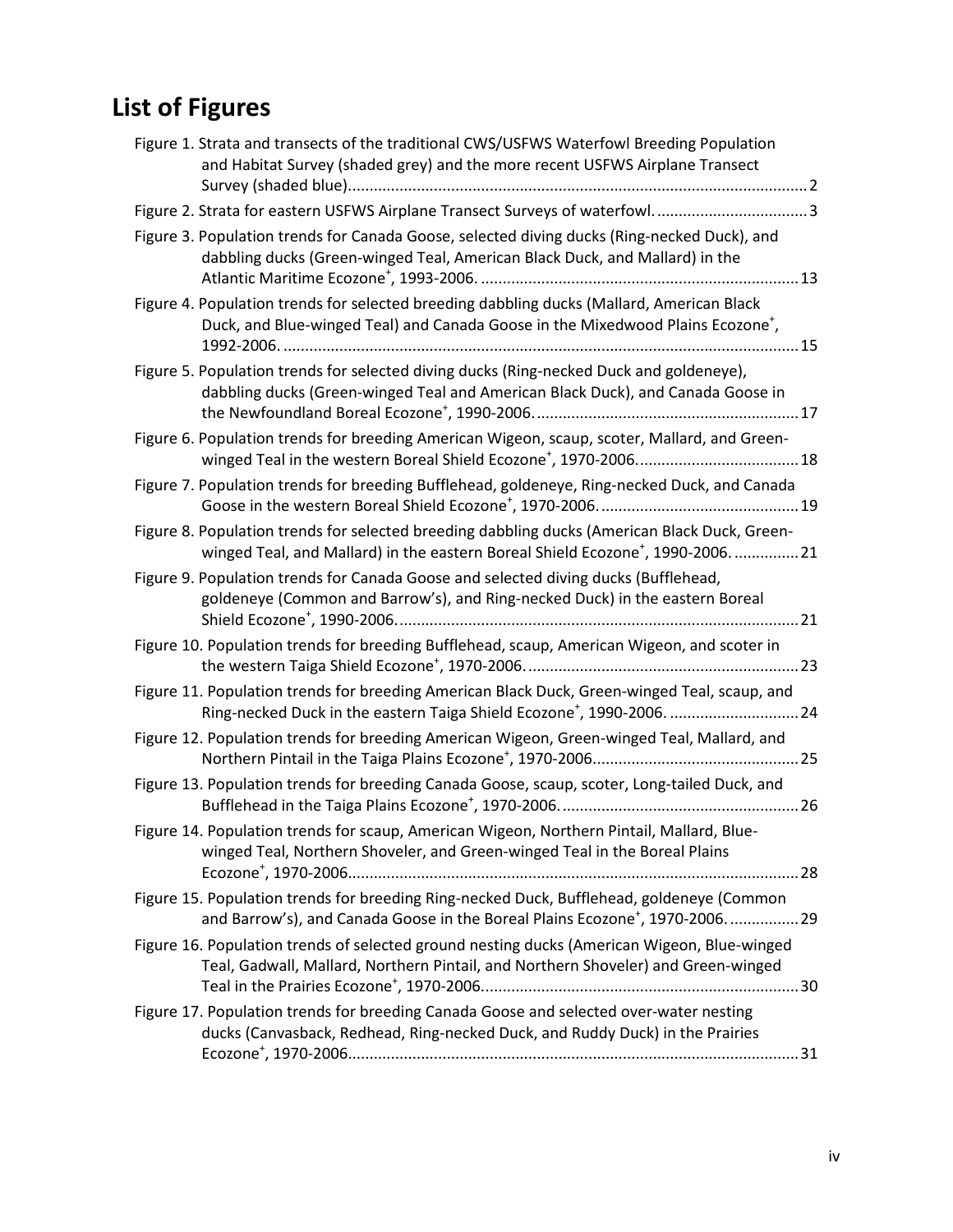# <span id="page-6-0"></span>**List of Tables**

| Table 1. Sources of data used for waterfowl population estimates for the eastern ecozones <sup>+</sup> .  2  |
|--------------------------------------------------------------------------------------------------------------|
| Table 2. Sampling intensity of USFWS Airplane Transect Survey, by stratum and ecozone <sup>+</sup> 4         |
| Table 3. Sampling intensity for the CWS Boreal Helicopter Plot Survey for each USFWS stratum 5               |
| Table 4. Available population estimates from all surveys for each stratum by year for each                   |
| Table 5. Availability and assignment of all survey strata to each ecozone <sup>+</sup> 10                    |
|                                                                                                              |
| Table 7. Abundance trends for selected breeding waterfowl species in the Atlantic Maritime                   |
| Table 8. Abundance trends for selected breeding waterfowl species in the Mixedwood Plains                    |
| Table 9. Abundance trends for selected breeding waterfowl species in the Newfoundland                        |
| Table 10. Abundance trends for selected breeding waterfowl species in the western portion of                 |
| Table 11. Abundance trends for selected breeding waterfowl species in the eastern portion of                 |
| Table 12. Abundance trends for selected breeding waterfowl species in the western portion of                 |
| Table 13. Abundance trends for selected breeding waterfowl species in the eastern portion of                 |
| Table 14. Abundance trends for selected breeding waterfowl species in the Taiga Plains                       |
| Table 15. Abundance trends for selected breeding waterfowl species in the Boreal Plains                      |
| Table 16. Abundance trends for selected breeding waterfowl species in the Prairies Ecozone <sup>+</sup> . 30 |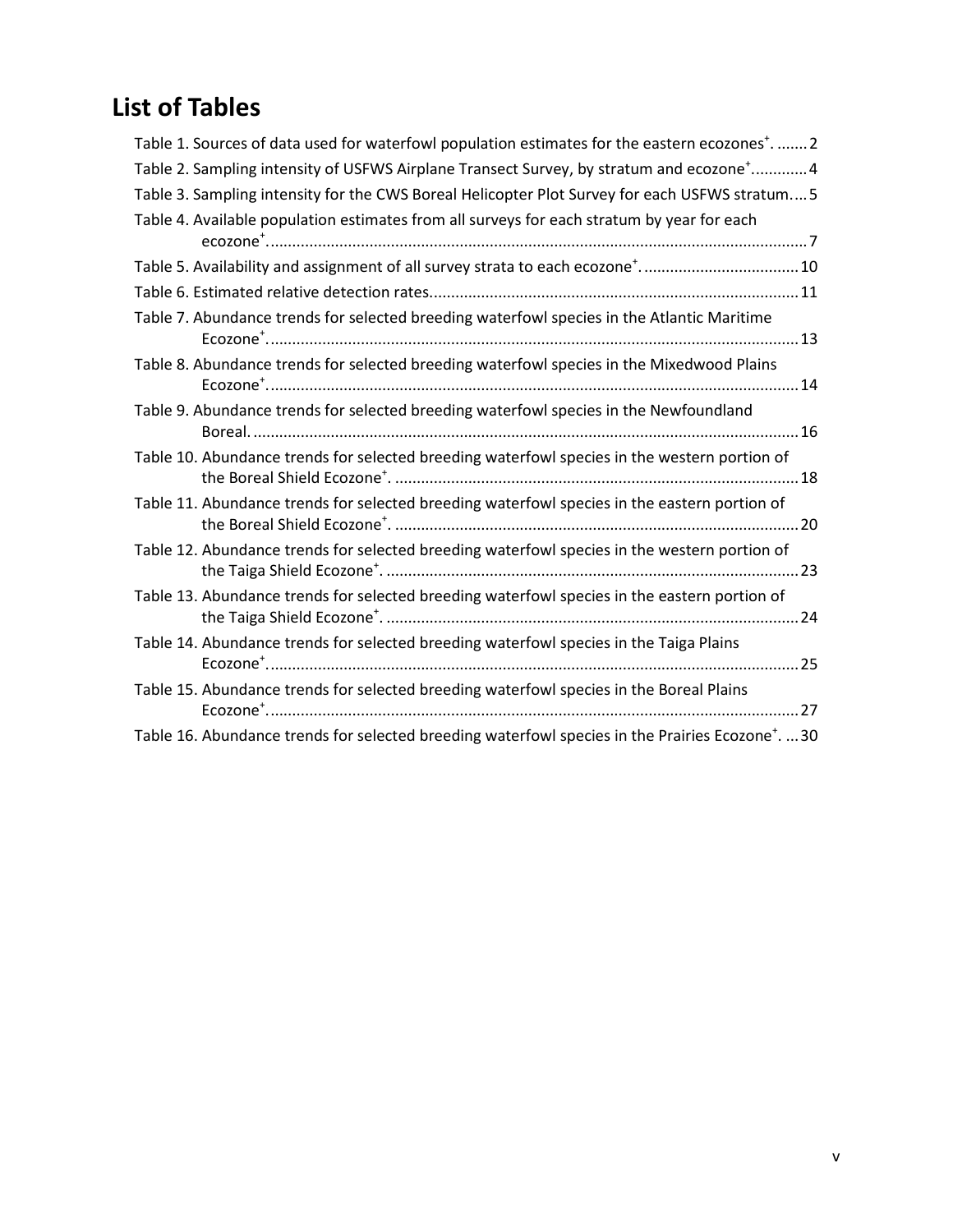# <span id="page-7-0"></span>**INTRODUCTION**

This report summarizes the results of an integrated analysis of trends of some breeding waterfowl populations in Canada. Although it would be ideal to document population estimates over a long period, such as the 1970s to present, most waterfowl data sets do not cover this full time period. In addition, not all ecozones<sup>+</sup> are sufficiently captured by existing waterfowl monitoring programs. As such, only ecozones<sup>+</sup> with adequate data coverage are included in this report. It is also important to note that not all breeding waterfowl species are captured by the existing monitoring surveys. For example, population trajectories of species occurring in low densities are often difficult to detect. This is an unfortunate reality because it is often these species (for example, seaducks) that are of greatest concern in terms of conservation. Finally, although Canada has several important waterfowl wintering and staging areas, data sets that could adequately capture long-term trends either do not exist or the analysis of these trends were not available at the time of writing. Below is a description of the methodologies used for the integrated analysis, followed by a description of trends of breeding waterfowl by ecozone+.

# <span id="page-7-1"></span>**METHODOLOGY**

### <span id="page-7-2"></span>**Data Sources**

## <span id="page-7-3"></span>*Western ecozones +*

#### **CWS/USFWS Waterfowl Breeding Population and Habitat Survey**

The best source of data for waterfowl population estimates for the purpose of this report come from the joint Canadian Wildlife Service (CWS) and U.S. Fish and Wildlife Service (USFWS) Waterfowl Breeding Population and Habitat Survey (U.S. Fish and Wildlife Service, 2007). This survey was initiated experimentally in 1947 and became operational in 1955 with cooperative surveys carried out every year since 1955. The primary purpose of the survey is to provide information on spring population size and trajectory for certain North American duck species. These data are used extensively in the annual establishment of hunting regulations in the United States and Canada and in providing long-term time series data critical to effective conservation planning. For more information on the survey see Smith (1995).

The traditional survey area only covers part of the country [\(Figure](#page-8-1) 1). Ecozones<sup>+</sup> covered by it (Prairies, Boreal Plains, and Taiga Plains) are referred to as "western ecozones+" and data from this survey was used exclusively in the analysis for these ecozones<sup>+</sup> in this report. We identified strata from the survey that were entirely contained within an ecozone<sup>+</sup> and discarded any strata which straddled two or more ecozones<sup>+</sup>.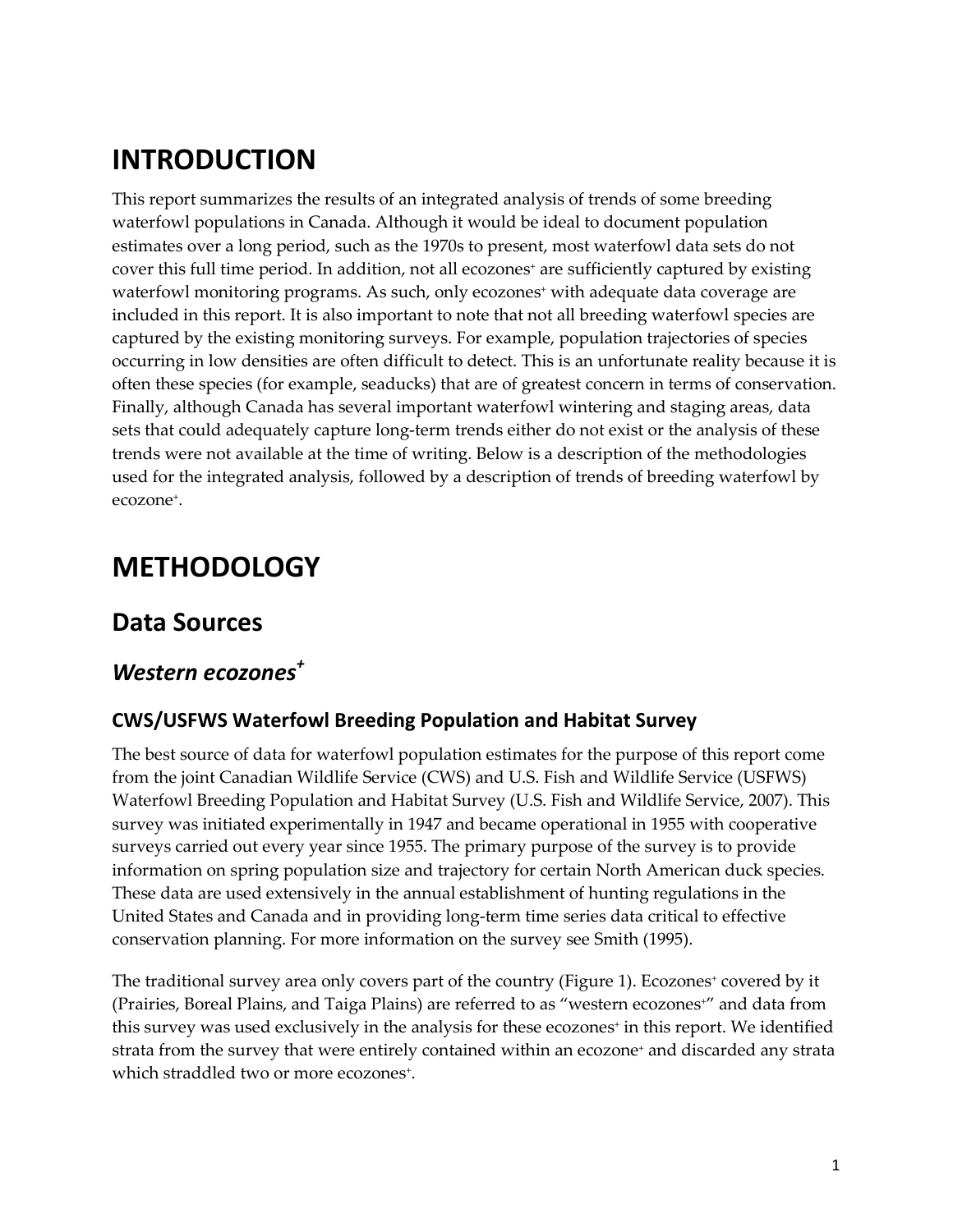

<span id="page-8-1"></span>*Figure 1. Strata and transects of the traditional CWS/USFWS Waterfowl Breeding Population and Habitat Survey (shaded grey) and the more recent USFWS Airplane Transect Survey (shaded blue). USFWS Airplane Transect Survey is described below. Source: U.S. Fish and Wildlife Service (2007)*

## <span id="page-8-0"></span>*Eastern ecozones +*

Additional surveys in eastern Canada were initiated independently by CWS and USFWS much later (around 1990). These include the USFWS Airplane Transect Survey [\(Figure](#page-8-1) 1), the CWS Boreal Helicopter Plot Survey, the Southern Ontario Waterfowl Ground Survey, and the Québec Basses Terres survey. Recently, considerable effort has been made to integrate these surveys into a single survey. The results of this integration were used to generate estimates for the "eastern ecozones<sup>+</sup>" (Atlantic Maritime, Mixedwood Plains, Newfoundland Boreal, Boreal Shield, and Taiga Shield) for this report. The four data sources used to derive population estimates for each eastern ecozone<sup>+</sup> are summarized in [Table](#page-8-2) 1 and described in more detail below.

|                                   | Site area          | # of  | Eastern ecozones       |                                |                                   |                                    |                        |  |  |
|-----------------------------------|--------------------|-------|------------------------|--------------------------------|-----------------------------------|------------------------------------|------------------------|--|--|
| Data source                       | (km <sup>2</sup> ) | sites | Taiga<br><b>Shield</b> | <b>Boreal</b><br><b>Shield</b> | <b>Mixedwood</b><br><b>Plains</b> | <b>Atlantic</b><br><b>Maritime</b> | Nfld.<br><b>Boreal</b> |  |  |
| <b>CWS Boreal Helicopter Plot</b> | 25                 | 320   |                        |                                |                                   |                                    |                        |  |  |
| <b>USFWS Airplane Transect</b>    | 11.65/<br>segment  | 118   | χ                      | χ                              |                                   |                                    |                        |  |  |
| Québec Basses Terres*             |                    | 125   |                        |                                |                                   |                                    |                        |  |  |
| Southern Ontario Ground           | 0.64               | 349   |                        | v                              |                                   |                                    |                        |  |  |

<span id="page-8-2"></span>*Table 1. Sources of data used for waterfowl population estimates for the eastern ecozones<sup>+</sup> .*

\* The Québec Basses Terres survey covers areas in BCR 13 (Mixedwood Plains) and areas near Abitibi and Lac St Jean. Only the portion of the data in Mixedwood Plains was included in this analysis.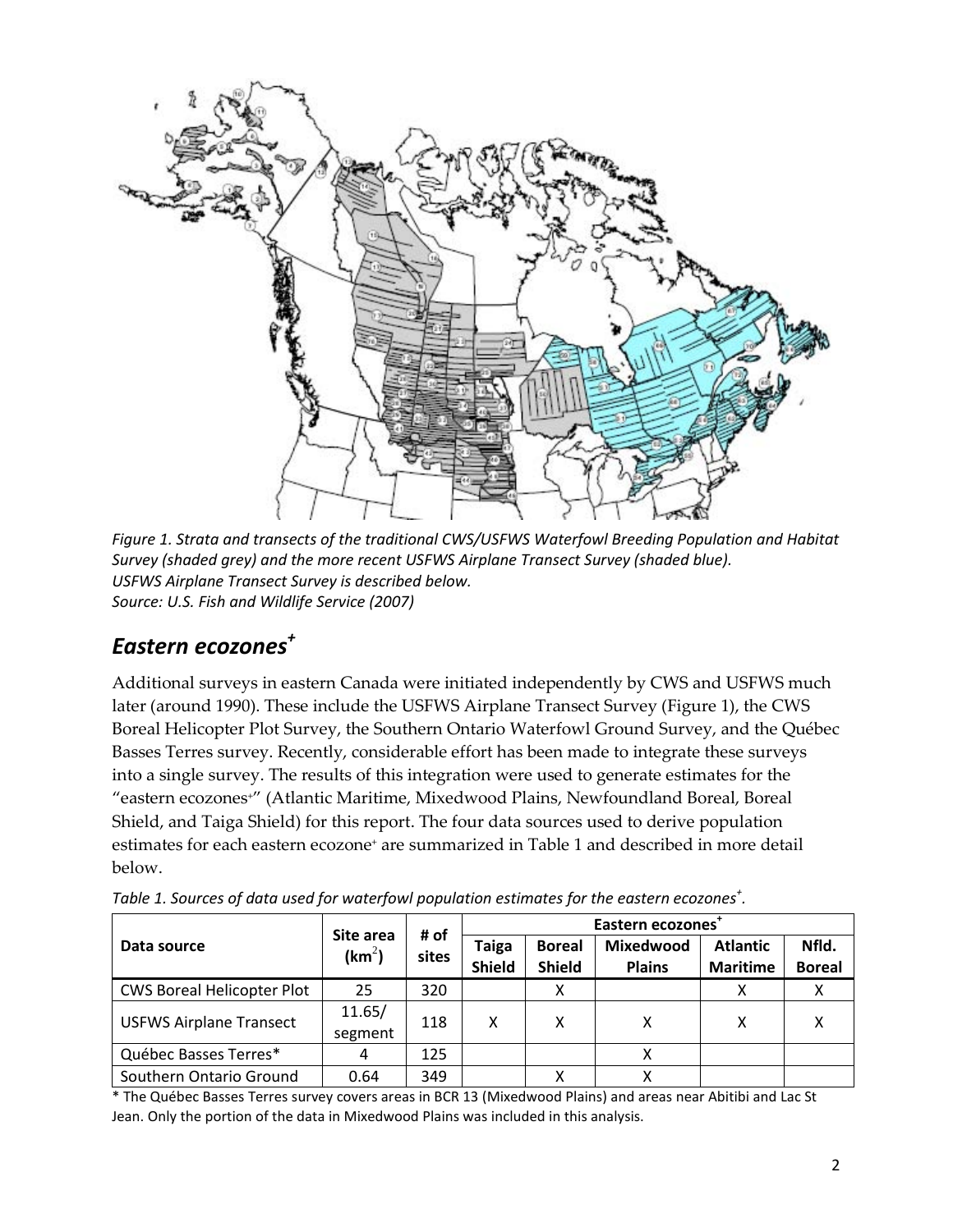#### **CWS Boreal Helicopter Plot Survey**

The CWS Boreal Helicopter Survey is based on  $5 \text{ km}^2$  plots run in a rotational design. The survey is run every year with each individual plot surveyed every five years in the rotational pattern. For this analysis, we included the boreal plots and some plots in the Appalachian region of Québec. In Ontario and Québec, the plots are placed systematically and can thus be partitioned into any necessary strata for analysis. In Nova Scotia, New Brunswick, and Newfoundland, the plots are not a systematic sample but did not require further stratification for this analysis because each plot is contained entirely within an individual ecozone<sup>+</sup>. In Labrador, there are plots in both the Taiga Shield and Boreal Shield ecozones<sup>+</sup>.

Surveys in some plots were initiated only recently and were therefore discarded for this analysis. These are:

|  | • Newfoundland | plot 49-57 | started 2004 or later |
|--|----------------|------------|-----------------------|
|--|----------------|------------|-----------------------|

• Labrador plot 43 run in 2003 and 2004

• Appalachian plot 1A12 started 2004

There was only one plot in BCR 13 (Mixedwood Plains). It was discarded from the analysis.

#### **USFWS Airplane Transect Survey**

The USFWS Airplane Transect Survey design partitions eastern Canada into 17 strata [\(Figure](#page-9-0) 2). Within each strata, the survey is based on a random selection of transects which are further subdivided into segments. The segments are 18 miles (~29 km) long and 0.25 miles (~0.4 km) wide. The number of segments within each transect varies. While surveys of most strata were initiated in 1996, Strata 51 to 54 were added after 1990, and Strata 58 and 59 were started in 2005 and 2006, respectively.



<span id="page-9-0"></span>*Figure 2. Strata for eastern USFWS Airplane Transect Surveys of waterfowl. Source: U.S. Fish and Wildlife Service (2007)*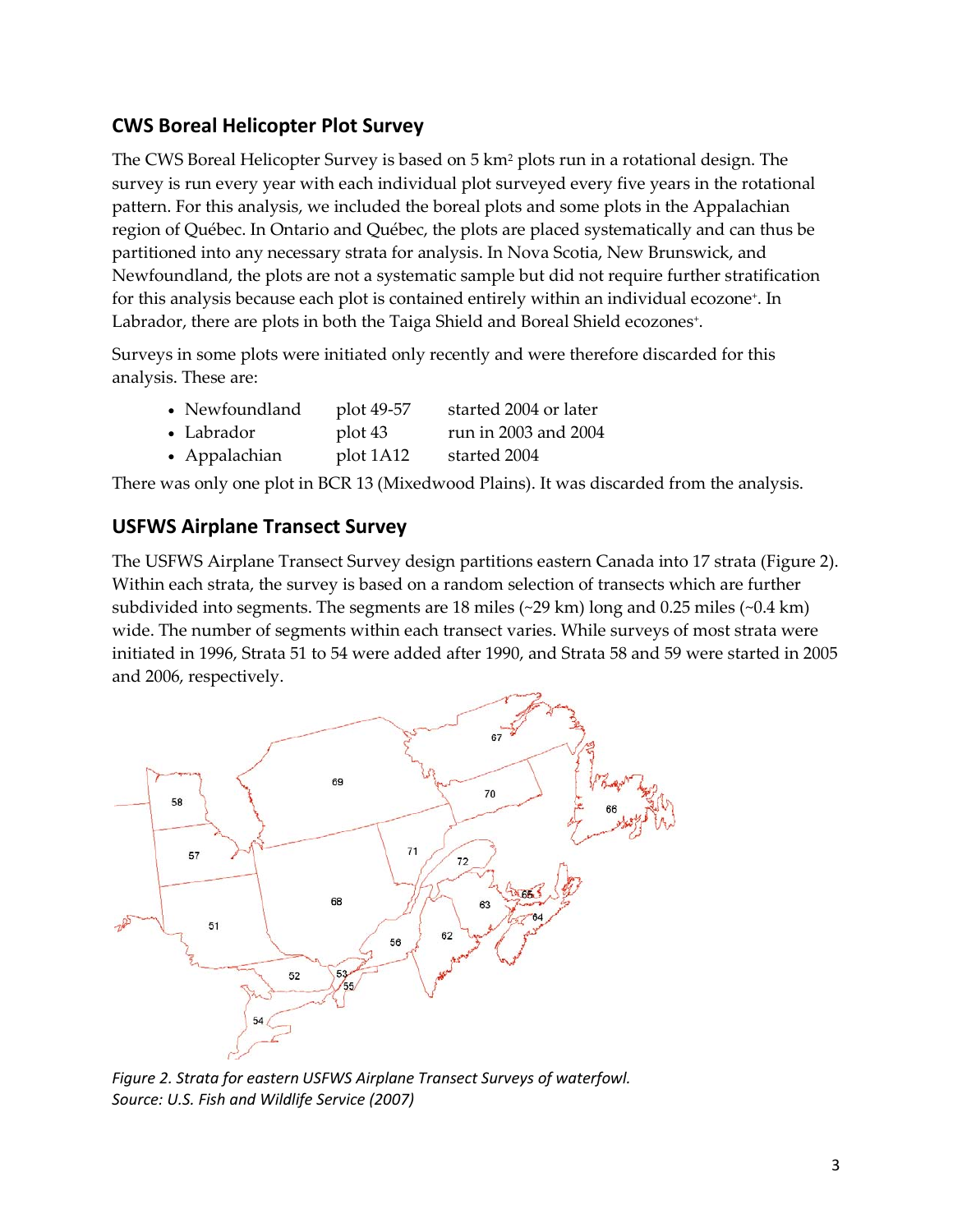The strata were developed to partition eastern Canada by province, grouping areas with similar habitat and areas which were practical for airplane transects. The resulting strata fit well into the ecozone<sup>+</sup> framework, although some strata extend over more than one ecozone<sup>+</sup>. The relationship of the USFWS Airplane Transect Survey strata to ecozones<sup>+</sup> is shown in [Table](#page-10-0) 2. Individual transects also occasionally pass through different ecozones<sup>+</sup>. In these cases since the raw data on transect segments were available, we assigned each segment to an ecozone+ by comparing the segment length with the maps of ecozones<sup>+</sup>.

| Ecozone <sup>+</sup>       | <b>Province</b> | <b>USFWS</b><br>stratum | Area (a) $(km2)$ | Sample area<br>(b) $(km2)$ | Extrapolation<br>factor |
|----------------------------|-----------------|-------------------------|------------------|----------------------------|-------------------------|
|                            | QC              | 56 (part)               | 24,621(c)        | 256.3                      | 96                      |
|                            | QC              | 72                      | 40,850           |                            | $-$                     |
| <b>Atlantic Maritime</b>   | <b>NB</b>       | 63                      | 72,195           | 570.5                      | 126                     |
|                            | <b>NS</b>       | 64                      | 54,850           | 547.6                      | 100                     |
|                            | PEI             | 65                      | 5,762            | 58.2                       | 99                      |
|                            | ON              | 53                      | 10,903           | 104.8                      | 104                     |
| <b>Mixedwood Plains</b>    | ON              | 54                      | 58,200           | 512.6                      | 114                     |
|                            | QC              | 56 (part)               | $24,303$ (c)     | 326.2                      | 75                      |
| <b>Newfoundland Boreal</b> | <b>NF</b>       | 66                      | 109,425          | 792.2                      | 138                     |
|                            | ON              | 51                      | 198,544          | 885.4                      | 224                     |
|                            | ON              | 52                      | 53,475           | 372.8                      | 143                     |
|                            | ON              | 57 (part)               | (d)              | 0                          | --                      |
| <b>Boreal Shield</b>       | QC              | 68 (part)               |                  | 1,386.4                    | 252(f)                  |
|                            | QC              | 69 (part)               |                  | 69.9                       | 370 (g)                 |
|                            | QC              | 70                      | 84,393           | 244.6                      | 345                     |
|                            | QC              | 71                      | 87,529           |                            |                         |
|                            | <b>LB</b>       | 67 (part)               |                  | 116.5                      | 267 (e)                 |
|                            | QC              | 68 (part)               |                  | $\Omega$                   |                         |
| Taiga Shield               | QC              | 69 (part)               |                  | 967.0                      | 370(g)                  |
|                            | LB              | 67 (part)               |                  | 710.6                      | 267 (e)                 |

<span id="page-10-0"></span>*Table 2. Sampling intensity of USFWS Airplane Transect Survey, by stratum and ecozone<sup>+</sup> .*

(a) stratum area used by USFWS

(b) sample area derived after standardizing the transects to include the same segments each year

(c) based on Québec total area for BCR 13 (24,303) and BCR 14 (65,471). The result is 6,681 km<sup>2</sup> less then USFWS area for stratum 56. This is possibly due to a portion of the Québec area being assigned to the shoreline survey or to differences between USFWS strata and ecozone<sup>+</sup> boundaries.

(d) area of Boreal Shield ecozone<sup>+</sup> in this USFWS stratum is small so area was deleted.

(e) USFWS stratum 67 area (221,221 km<sup>2</sup>) divided by total sample area for all ecozones<sup>+</sup>

(f) USFWS stratum 68 area (364,739 km<sup>2</sup>) divided by total sample area for all ecozones<sup>+</sup>

(g) USFWS stratum 69 area (405,979 km<sup>2</sup>) divided by total sample area for all ecozones<sup>+</sup>

The sampling intensity for each stratum by ecozone<sup>+</sup> was calculated as an extrapolation factor [\(Table](#page-10-0) 2). Strata within the same ecozone<sup>+</sup> with similar extrapolation factors could be pooled for analysis purposes.

Comparable sample intensity for the CWS Boreal Helicopter Plot Survey is shown in [Table 3.](#page-11-0)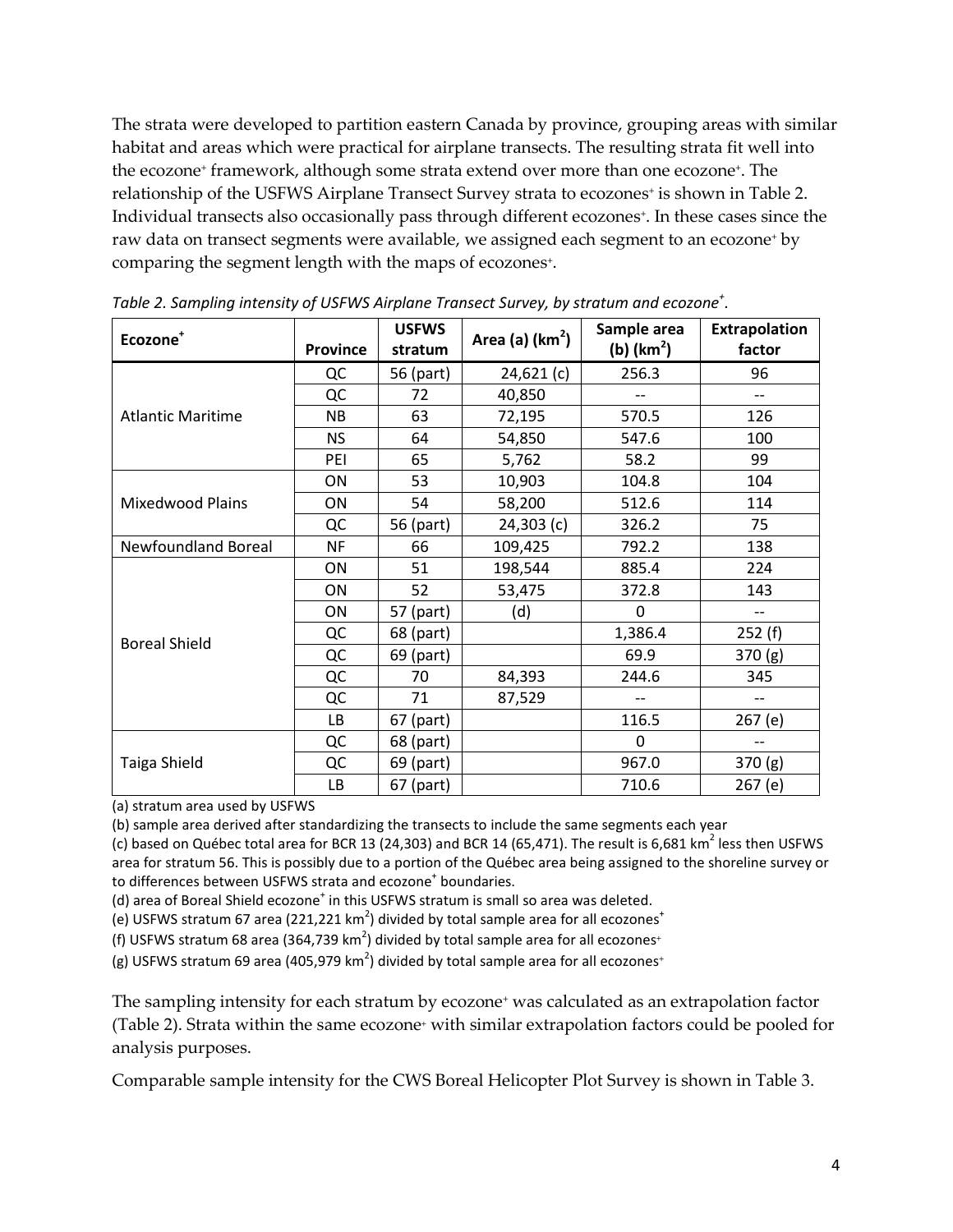| Ecozone <sup>+</sup>       |                 | <b>USFWS</b> | Area (a)           | Sample area  | <b>Extrapolation</b> |  |
|----------------------------|-----------------|--------------|--------------------|--------------|----------------------|--|
|                            | <b>Province</b> | stratum      | (km <sup>2</sup> ) | (b) $(km^2)$ | factor               |  |
| <b>Atlantic Maritime</b>   | QC              | 56 (part)    | 24,621(c)          | 250          | 98                   |  |
|                            | QC              | 72           | 40,850             | 125          | 327                  |  |
|                            | <b>NB</b>       | 63           | 72,195             | 1,000        | 72                   |  |
|                            | <b>NS</b>       | 64           | 54,850             | 750          | 73                   |  |
|                            | PEI             | 65           | 5,762              | --           |                      |  |
| <b>Mixedwood Plains</b>    | ON              | 53           | 10,903             | --           |                      |  |
|                            | ON              | 54           | 58,200             | --           |                      |  |
|                            | QC              | 56 (part)    | $24,303$ (c)       | --           |                      |  |
| <b>Newfoundland Boreal</b> | <b>NF</b>       | 66           | 109,425            | 800          | 137                  |  |
| <b>Boreal Shield</b>       | ON              | 51           | 198,544            | 850          | 234                  |  |
|                            | ON              | 52           | 53,475             | 125          | 428                  |  |
|                            | ON              | 57 (part)    | (d)                | $- -$        |                      |  |
|                            | QC              | 68 (part)    | 350,000 (f)        | 2,625        | 133                  |  |
|                            | QC              | 69 (part)    |                    |              |                      |  |
|                            | QC              | 70           | 84,393             | 400          | 210                  |  |
|                            | QC              | 71           | 87,529             | 675          | 130                  |  |
|                            | LВ              | 67 (part)    | 31,000 (e)         | 175          | 177                  |  |
| Taiga Shield               | QC              | 68 (part)    |                    | --           |                      |  |
|                            | QC              | 69 (part)    |                    | --           |                      |  |
|                            | LB              | 67 (part)    | 190,000 (e)        | 325          | 584                  |  |

<span id="page-11-0"></span>*Table 3. Sampling intensity for the CWS Boreal Helicopter Plot Survey for each USFWS stratum.*

(a) stratum area used by USFWS

(b) total area of sample plots

(c) based on Québec total area for BCR 13 (24,303) and BCR 14 (65,471). This result is 6,681 km<sup>2</sup> less then USFWS area for stratum 56. This is possibly due to a portion of the Québec area being assigned to the shoreline survey or to differences between USFWS strata and ecozone<sup>+</sup> boundaries.

(d) The area of Boreal Shield in this USFWS stratum is small so area was deleted.

(e) USFWS stratum 67 area (221,221 km<sup>2</sup>) apportioned across ecozones<sup>+</sup> by transect sample area

(f) USFWS stratum 68 area (364,739 km<sup>2</sup>) apportioned across ecozones<sup>+</sup> by transect sample area

#### **Québec Basses Terres**

The Basses Terres Survey is based on 2 km<sup>2</sup> plots flown by helicopter. The survey is run in the St. Lawrence Lowlands, Abitibi, and Lac St. Jean regions. Most of the plots in the St. Lawrence Lowlands are in BCR 13 (Mixedwood Plains) but there are a few plots in BCR 12 (Boreal Shield). The BCR 12 plots were discarded for this analysis. The surveys in the Abitibi and Lac St-Jean regions were also discarded because they would need to be treated as new strata and only cover a relatively small area.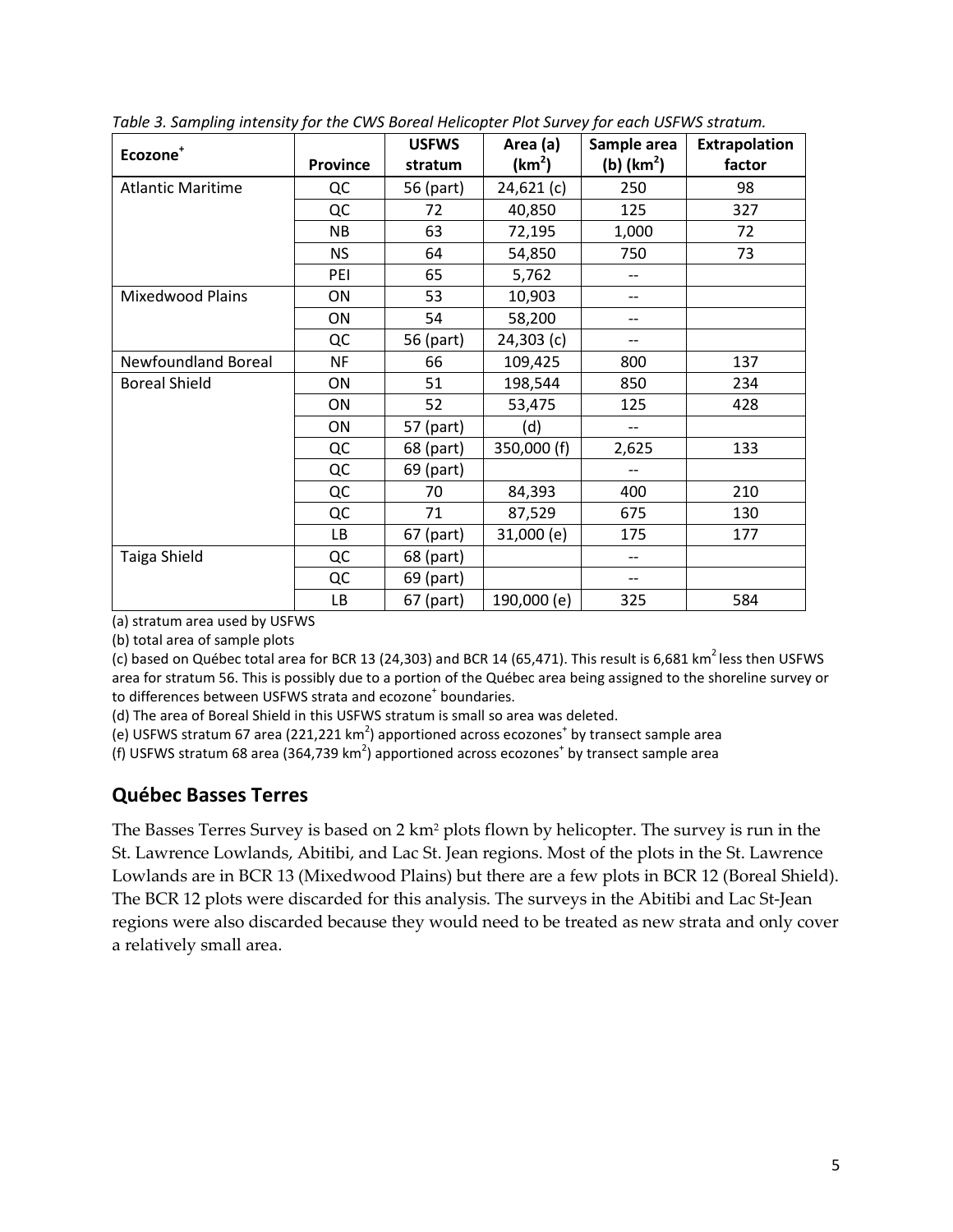#### **Southern Ontario Waterfowl Ground Survey**

The Southern Ontario Waterfowl Ground Survey is partitioned into two strata – high and low waterfowl density – and is based on  $0.8 \text{ km}^2$  plots surveyed on the ground [\(http://www.on.ec.gc.ca/wildlife/wildspace/project.cfm?HoldID=I28&Lang=e\)](http://www.on.ec.gc.ca/wildlife/wildspace/project.cfm?HoldID=I28&Lang=e). The survey was initiated in 1974 and was run approximately every three years. Recently, the survey was changed to a rotating design with approximately one third of the plots run each year.

The stratum areas within each Bird Conservation Region (BCR) and the assignment of plots to BCRs are known and were used to assign the data to the Boreal Shield and Mixedwood Plains ecozones<sup>+</sup>. Because it is difficult to use this stratification with that used by the USFWS Airplane Transect Survey, only data from the Southern Ontario Waterfowl Ground Survey were used for southern Ontario.

### <span id="page-12-0"></span>*Summary of data availability*

[Table](#page-13-0) 4 summarizes data availability for each ecozone<sup>+</sup> (organized by USFWS stratum) from all surveys from 1970 to 2006.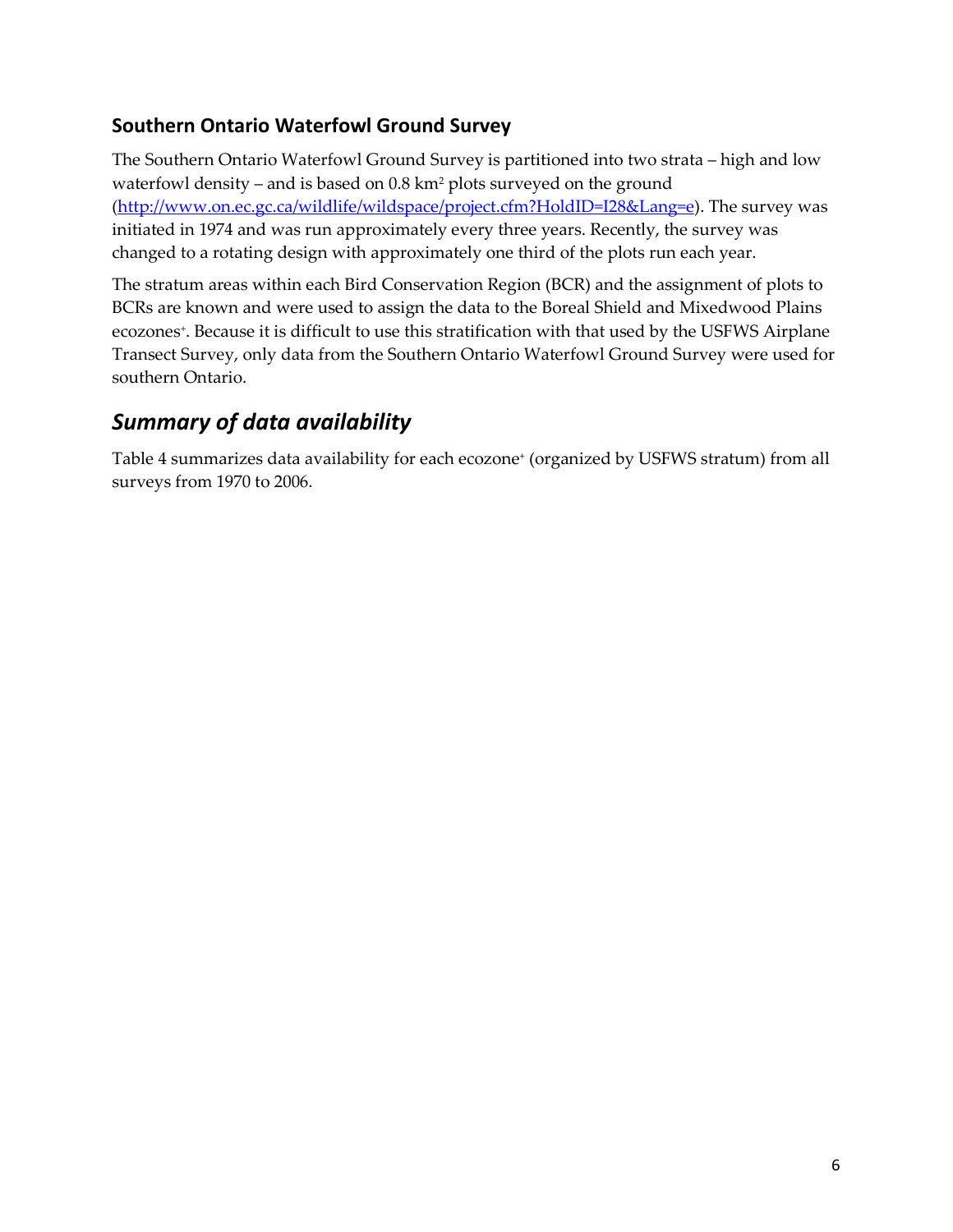<span id="page-13-0"></span>

|  | Table 4. Available population estimates from all surveys for each stratum by year for each ecozone $^{\star}.$ |  |  |  |  |  |
|--|----------------------------------------------------------------------------------------------------------------|--|--|--|--|--|

| <b>Stratum</b>               | 1970-89                 | 90                        | 91                        | 92                        | 93                        | 94                        | 95                        | 96                        | 97                        | 98                        | 99                        | 00                      | 01                        | 02                      | 03                      | 04                 | 05                        | 06                        |
|------------------------------|-------------------------|---------------------------|---------------------------|---------------------------|---------------------------|---------------------------|---------------------------|---------------------------|---------------------------|---------------------------|---------------------------|-------------------------|---------------------------|-------------------------|-------------------------|--------------------|---------------------------|---------------------------|
| <b>Atlantic Maritime</b>     |                         |                           |                           |                           |                           |                           |                           |                           |                           |                           |                           |                         |                           |                         |                         |                    |                           |                           |
| 56AM                         |                         | X                         | X                         | X                         | х                         | X                         | X                         | Χ                         | X                         | X                         | Χ                         | x                       | x                         | X                       | Χ                       | x                  | X                         | X                         |
| 72                           |                         | Χ                         | x                         | х                         | х                         | X                         | Х                         | х                         | X                         | X                         | х                         | X                       | Χ                         |                         | X                       | Χ                  | X                         | x                         |
| $63*$                        |                         |                           |                           |                           | X                         | X                         | X                         | X                         | X                         | x                         | x                         | x                       | X                         | x                       | Χ                       | x                  | X                         | X                         |
| 64                           |                         | X                         | X                         | х                         | X                         | X                         | X                         | X                         | X                         | X                         | Χ                         | X                       | Χ                         | X                       | Χ                       | Χ                  | X                         | x                         |
| 65 (dropped for this report) |                         |                           |                           |                           |                           |                           |                           | Χ                         | X                         | X                         | Χ                         | X                       | Χ                         | Χ                       | Χ                       | Χ                  | X                         | Χ                         |
| Data used in this report     |                         |                           |                           |                           | $\boldsymbol{\mathsf{x}}$ | X                         | X                         | X                         | $\boldsymbol{\mathsf{x}}$ | X                         | $\overline{\mathbf{X}}$   | $\overline{\mathbf{x}}$ | X                         | $\mathbf{x}$            | X                       | $\mathbf{x}$       | $\boldsymbol{\mathsf{X}}$ | $\boldsymbol{\mathsf{X}}$ |
| <b>Newfoundland Boreal</b>   |                         |                           |                           |                           |                           |                           |                           |                           |                           |                           |                           |                         |                           |                         |                         |                    |                           |                           |
| 66                           |                         |                           |                           |                           |                           |                           |                           | X                         | X                         | х                         | Χ                         | x                       | Χ                         | Χ                       | Χ                       | Χ                  | Χ                         | X                         |
| Data used in this report     |                         |                           |                           |                           |                           |                           |                           | X                         | $\boldsymbol{\mathsf{x}}$ | $\overline{\mathbf{x}}$   | $\overline{\mathbf{x}}$   | $\overline{\mathbf{X}}$ | $\overline{\mathbf{x}}$   | $\overline{\mathbf{X}}$ | X                       | $\mathbf{x}$       | $\mathbf x$               | $\boldsymbol{\mathsf{x}}$ |
| <b>Mixedwood Plains</b>      |                         |                           |                           |                           |                           |                           |                           |                           |                           |                           |                           |                         |                           |                         |                         |                    |                           |                           |
| 5354                         |                         | X                         | Х                         | х                         | х                         | X                         | х                         | Χ                         | X                         | Х                         | х                         | X                       | Χ                         | X                       | Χ                       | X                  | X                         | X                         |
| 56MW                         |                         | Χ                         | X                         | Χ                         | X                         | X                         | Χ                         | X                         | X                         | X                         | Χ                         | Χ                       | Χ                         | Χ                       | Χ                       | x                  | X                         | $\pmb{\mathsf{X}}$        |
| Data used in this report     |                         | X                         | $\boldsymbol{\mathsf{x}}$ | $\boldsymbol{\mathsf{x}}$ | $\boldsymbol{\mathsf{x}}$ | $\boldsymbol{\mathsf{x}}$ | X                         | $\boldsymbol{\mathsf{x}}$ | $\boldsymbol{\mathsf{x}}$ | $\boldsymbol{\mathsf{X}}$ | $\boldsymbol{\mathsf{x}}$ | $\mathbf x$             | X                         | $\mathbf{x}$            | X                       | $\mathbf x$        | $\overline{\mathbf{x}}$   | $\mathbf x$               |
| <b>Boreal Shield</b>         |                         |                           |                           |                           |                           |                           |                           |                           |                           |                           |                           |                         |                           |                         |                         |                    |                           |                           |
| 51                           |                         | Χ                         | X                         | х                         | х                         | Х                         | Х                         | х                         | Х                         | Х                         | х                         | X                       | Χ                         | Χ                       | Χ                       | x                  | X                         | X                         |
| 52                           |                         | Χ                         | x                         | X                         | X                         | X                         | X                         | Χ                         | X                         | x                         | x                         | x                       | Χ                         | X                       | Χ                       | X                  | X                         | X                         |
| 68BS                         |                         | Χ                         | х                         | x                         | х                         | X                         | X                         | X                         | X                         | X                         | Χ                         | X                       | Χ                         | Χ                       | Χ                       | Χ                  | Χ                         | X                         |
| 69BS (dropped in report)     |                         |                           |                           |                           |                           |                           |                           |                           |                           | X                         | Χ                         | X                       | Χ                         | X                       | Χ                       | Χ                  | $\pmb{\mathsf{X}}$        | Χ                         |
| 70                           |                         | Χ                         | X                         | х                         | х                         | X                         | X                         | X                         | x                         | $\pmb{\times}$            | Χ                         | X                       | Χ                         | X                       | Χ                       | X                  | $\pmb{\mathsf{X}}$        | X                         |
| 71                           |                         | Χ                         | X                         | X                         | X                         | X                         | X                         | Χ                         | $\boldsymbol{\mathsf{X}}$ | X                         | Χ                         | X                       | x                         | X                       | X                       | X                  | X                         | x                         |
| 67BS                         |                         | Χ                         | X                         | X                         | X                         | $\pmb{\mathsf{X}}$        | X                         | X                         | $\boldsymbol{\mathsf{x}}$ | $\pmb{\mathsf{X}}$        | Χ                         | $\pmb{\mathsf{X}}$      | X                         | $\pmb{\mathsf{X}}$      | X                       | Χ                  | $\pmb{\mathsf{X}}$        | X                         |
| 24                           | X                       | Χ                         | x                         | x                         | X                         | X                         | X                         | X                         | $\boldsymbol{\mathsf{x}}$ | X                         | Χ                         | X                       | Χ                         | X                       | Χ                       | X                  | X                         | x                         |
| 36                           | Χ                       | Χ                         | Χ                         | Χ                         | X                         | X                         | Χ                         | Χ                         | X                         | X                         | Χ                         | Χ                       | Χ                         |                         | Χ                       | Χ                  | $\pmb{\mathsf{X}}$        | Χ                         |
| Data used in this report     |                         | $\boldsymbol{\mathsf{X}}$ | $\boldsymbol{\mathsf{X}}$ | $\boldsymbol{\mathsf{X}}$ | $\boldsymbol{\mathsf{X}}$ | $\boldsymbol{\mathsf{x}}$ | $\boldsymbol{\mathsf{X}}$ | $\boldsymbol{\mathsf{x}}$ | $\boldsymbol{\mathsf{X}}$ | $\overline{\mathbf{X}}$   | $\boldsymbol{\mathsf{X}}$ | $\overline{\mathbf{x}}$ | $\boldsymbol{\mathsf{x}}$ |                         | $\overline{\mathbf{x}}$ | $\mathbf x$        | $\overline{\mathbf{x}}$   | $\boldsymbol{\mathsf{X}}$ |
| <b>Taiga Shield</b>          |                         |                           |                           |                           |                           |                           |                           |                           |                           |                           |                           |                         |                           |                         |                         |                    |                           |                           |
| 69TS                         |                         |                           |                           |                           |                           |                           |                           |                           |                           | X                         | х                         | X                       | Χ                         | X                       | X                       | x                  | X                         | x                         |
| 67TS                         |                         | X                         | X                         | X                         | X                         | X                         | X                         | X                         | $\boldsymbol{\mathsf{x}}$ | $\pmb{\mathsf{X}}$        | X                         | $\pmb{\mathsf{X}}$      | Χ                         | X                       | X                       | X                  | $\pmb{\mathsf{X}}$        | X                         |
| 16                           | Χ                       | Χ                         | x                         | x                         | X                         | X                         | X                         | X                         | $\boldsymbol{\mathsf{X}}$ | X                         | X                         | $\pmb{\times}$          | Χ                         | X                       | X                       | X                  | X                         | Χ                         |
| 18                           | X                       | X                         | X                         | x                         | X                         | Χ                         | X                         | X                         | x                         | X                         | Χ                         | X                       | Χ                         | Χ                       | Χ                       | Χ                  | X                         | x                         |
| Data used in this report     |                         |                           |                           |                           |                           |                           |                           |                           |                           | X                         | X                         | X                       | X                         | $\pmb{\mathsf{X}}$      | X                       | $\pmb{\mathsf{X}}$ | $\pmb{\mathsf{X}}$        | X                         |
| <b>Taiga Plains</b>          |                         |                           |                           |                           |                           |                           |                           |                           |                           |                           |                           |                         |                           |                         |                         |                    |                           |                           |
| 15                           | Χ                       | Χ                         | x                         | x                         | X                         | X                         | X                         | X                         | $\boldsymbol{\mathsf{X}}$ | $\boldsymbol{\mathsf{x}}$ | X                         | $\pmb{\times}$          | Χ                         | X                       | X                       | X                  | X                         | X                         |
| 17                           | Χ                       | Χ                         | X                         | X                         | X                         | X                         | Χ                         | X                         | X                         | X                         | X                         | X                       | Χ                         | Χ                       | X                       | Χ                  | Χ                         | X                         |
| Data used in this report     | $\mathbf{x}$            | $\boldsymbol{\mathsf{X}}$ | $\boldsymbol{\mathsf{x}}$ | $\boldsymbol{\mathsf{x}}$ | $\mathbf x$               | $\boldsymbol{\mathsf{x}}$ | $\boldsymbol{\mathsf{x}}$ | X                         | $\mathbf x$               | $\boldsymbol{\mathsf{x}}$ | X                         | $\mathbf{x}$            | $\mathbf x$               | $\mathbf x$             | $\mathbf x$             | $\mathbf{x}$       | $\mathbf x$               | $\mathbf{x}$              |
| <b>Boreal Plains</b>         |                         |                           |                           |                           |                           |                           |                           |                           |                           |                           |                           |                         |                           |                         |                         |                    |                           |                           |
| 20                           | $\pmb{\mathsf{X}}$      | X                         | X                         | X                         | X                         | X                         | X                         | X                         | X                         | X                         | X                         | X                       | X                         | X                       | X                       | Χ                  | X                         | $\pmb{\mathsf{X}}$        |
| 22                           | $\pmb{\mathsf{X}}$      | $\pmb{\mathsf{X}}$        | $\pmb{\mathsf{X}}$        | X                         | $\pmb{\times}$            | $\pmb{\mathsf{X}}$        | $\pmb{\times}$            | $\pmb{\mathsf{X}}$        | $\mathsf{X}$              | $\pmb{\mathsf{X}}$        | X                         | $\pmb{\mathsf{X}}$      | Χ                         | X                       | X                       | $\pmb{\times}$     | $\overline{\mathsf{X}}$   | X                         |
| 25                           | $\pmb{\mathsf{X}}$      | X                         | X                         | X                         | X                         | X                         | X                         | X                         | X                         | X                         | X                         | $\mathsf X$             | X                         | X                       | $\pmb{\mathsf{X}}$      | X                  | $\pmb{\mathsf{X}}$        | X                         |
| 75 (dropped for this report) |                         |                           |                           |                           |                           |                           |                           | X                         | $\boldsymbol{\mathsf{x}}$ | $\boldsymbol{\mathsf{X}}$ | $\pmb{\times}$            | $\pmb{\times}$          | $\pmb{\times}$            | X                       | X                       | $\pmb{\times}$     | X                         | $\pmb{\mathsf{X}}$        |
| 76 (dropped for this report) |                         |                           |                           |                           |                           |                           |                           | X                         | $\pmb{\mathsf{X}}$        | $\pmb{\mathsf{X}}$        | X                         | $\pmb{\mathsf{X}}$      | Χ                         | $\pmb{\mathsf{X}}$      | Χ                       | Χ                  | $\pmb{\mathsf{X}}$        | $\pmb{\mathsf{X}}$        |
| Data used in this report     | $\pmb{\mathsf{X}}$      | X                         | $\boldsymbol{\mathsf{X}}$ | $\pmb{\mathsf{X}}$        | $\boldsymbol{\mathsf{x}}$ | $\boldsymbol{\mathsf{x}}$ | $\boldsymbol{\mathsf{x}}$ | $\mathbf x$               | $\boldsymbol{\mathsf{x}}$ | $\mathbf x$               | $\pmb{\mathsf{X}}$        | $\overline{\mathbf{X}}$ | $\mathbf x$               | $\overline{\mathbf{X}}$ | $\overline{\mathbf{x}}$ | $\mathbf x$        | $\overline{\mathbf{X}}$   | $\pmb{\mathsf{X}}$        |
| <b>Prairies</b>              |                         |                           |                           |                           |                           |                           |                           |                           |                           |                           |                           |                         |                           |                         |                         |                    |                           |                           |
| 26                           | $\pmb{\mathsf{X}}$      | X                         | X                         | X                         | X                         | X                         | X                         | X                         | X                         | X                         | X                         | X                       | X                         | X                       | X                       | X                  | $\pmb{\mathsf{X}}$        | X                         |
| 27                           | X                       | X                         | $\pmb{\times}$            | X                         | $\pmb{\times}$            | $\pmb{\times}$            | $\pmb{\times}$            | $\pmb{\times}$            | $\boldsymbol{\mathsf{X}}$ | $\pmb{\times}$            | $\pmb{\times}$            | $\pmb{\mathsf{X}}$      | X                         | $\pmb{\mathsf{X}}$      | X                       | X                  | $\pmb{\mathsf{X}}$        | X                         |
| 28                           | $\pmb{\mathsf{X}}$      | X                         | X                         | X                         | X                         | X                         | X                         | X                         | X                         | X                         | X                         | X                       | X                         | X                       | X                       | X                  | $\pmb{\mathsf{X}}$        | $\pmb{\mathsf{X}}$        |
| 29                           | $\pmb{\mathsf{X}}$      | X                         | $\pmb{\times}$            | X                         | X                         | X                         | X                         | X                         | X                         | $\pmb{\times}$            | Χ                         | X                       | X                         | X                       | $\pmb{\mathsf{X}}$      | X                  | $\pmb{\mathsf{X}}$        | $\pmb{\mathsf{X}}$        |
| 32                           | $\pmb{\mathsf{X}}$      | X                         | X                         | X                         | Χ                         | X                         | Х                         | X                         | $\boldsymbol{\mathsf{X}}$ | X                         | X                         | X                       | X                         | X                       | X                       | X                  | X                         | X                         |
| 33                           | $\pmb{\mathsf{X}}$      | X                         | X                         | X                         | Χ                         | Х                         | Х                         | х                         | Х                         | X                         | X                         | X                       | x                         | X                       | Χ                       | X                  | X                         | X                         |
| 34                           | Χ                       | Χ                         | X                         | X                         | X                         | X                         | X                         | X                         | $\boldsymbol{\mathsf{x}}$ | $\pmb{\times}$            | X                         | X                       | X                         | X                       | X                       | X                  | $\mathsf X$               | $\pmb{\mathsf{X}}$        |
| 35                           | $\pmb{\mathsf{X}}$      | $\pmb{\mathsf{X}}$        | X                         | X                         | X                         | x                         | X                         | X                         | X                         | X                         | Χ                         | X                       | x                         | X                       | X                       | X                  | $\pmb{\mathsf{X}}$        | X                         |
| 38                           | $\pmb{\mathsf{X}}$      | $\pmb{\mathsf{X}}$        | X                         | X                         | X                         | X                         | X                         | X                         |                           | X                         | X                         | X                       | X                         | X                       | $\pmb{\mathsf{X}}$      | X                  | $\pmb{\mathsf{X}}$        | X                         |
| 39                           | $\overline{\mathsf{X}}$ | $\pmb{\mathsf{X}}$        | Χ                         | X                         | $\pmb{\times}$            | $\pmb{\times}$            | X                         | $\pmb{\times}$            | X                         | $\pmb{\mathsf{X}}$        | $\mathsf X$               | $\pmb{\mathsf{X}}$      | $\pmb{\mathsf{X}}$        | $\mathsf X$             | $\overline{\mathsf{X}}$ | $\mathsf{X}$       | $\overline{\mathsf{X}}$   | $\pmb{\mathsf{X}}$        |
| 40                           | $\pmb{\mathsf{X}}$      | Χ                         | X                         | X                         | X                         | X                         | X                         | X                         | $\pmb{\times}$            | X                         | X                         | X                       | X                         | X                       | Χ                       | X                  | $\pmb{\mathsf{X}}$        | X                         |
| Data used in this report     | $\pmb{\mathsf{X}}$      | $\overline{\mathbf{x}}$   | $\mathbf x$               | $\mathbf x$               | $\mathbf x$               | $\mathbf{\hat{x}}$        | $\mathbf{\hat{x}}$        | $\pmb{\mathsf{X}}$        |                           | $\overline{\mathbf{X}}$   | $\pmb{\mathsf{X}}$        | $\overline{\textbf{X}}$ | $\pmb{\mathsf{X}}$        | $\pmb{\mathsf{X}}$      | $\overline{\textbf{X}}$ | $\pmb{\mathsf{X}}$ | $\overline{\textbf{X}}$   | $\mathbf{x}$              |

\* data from New Brunswick for 1990-1992 missing due to observer change.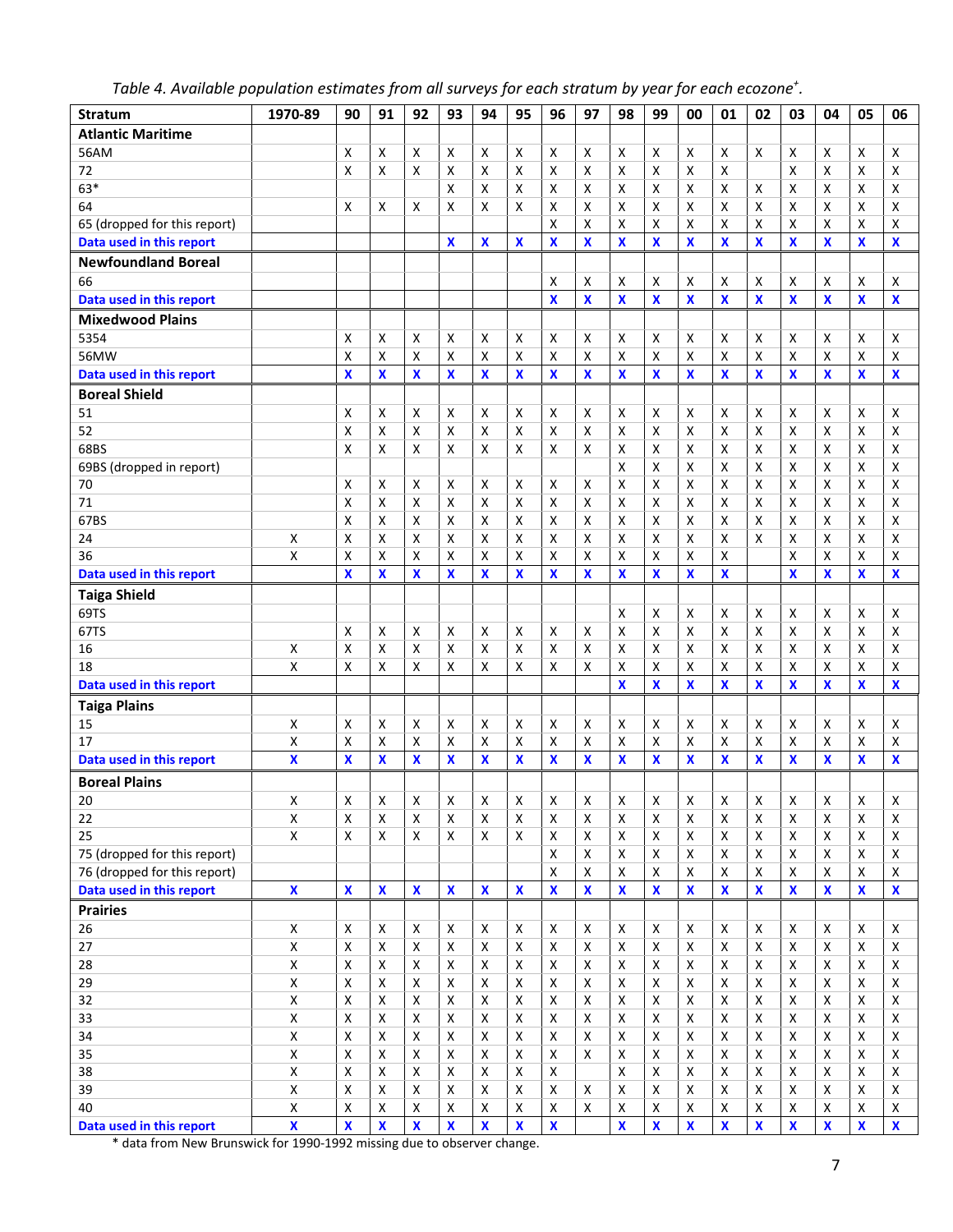### <span id="page-14-0"></span>**Data Analysis**

### <span id="page-14-1"></span>*Western ecozones +*

The analysis for the western ecozones<sup>+</sup> was straight forward and used only the CWS/USFWS Waterfowl Breeding Population and Habitat Survey.We added the reported population estimates for all stratums within each ecozone<sup>+</sup> and then calculated: 1) the annual averages by decade; 2) the percent change between the first and last decade; and 3) the trend from a simple regression over the period of the survey. Calculation of the regression line used estimates converted to the log scale. The standard error (SE) for the log of the index for each year was approximated from the reported SE using a Taylor approximation. The SE of the trend was calculated as a weighted combination of the SE for individual years. In cases where the index was zero, the SE of the log was also set to zero. If a species was not seen in an ecozone<sup>+</sup> in a given year but there had been surveys run in each stratum then the annual index was set to zero. To accommodate this in the log-transform, we set the value to one half the smallest nonzero count for any year for the trend calculation.

The trend in log scale was calculated as:

$$
b = \frac{\sum_{j} (x_j - \overline{x}) I_j}{\sum_{j} (x_j - \overline{x})^2}
$$

Where  $I_i$  = natural log of the annual Index for year j

 $x_i$  = jth year

This slope was converted to other variables:

1) annual percentage change:  $APC = 100(exp(b) - 1)$ 

2) total percentage change over a time period of k years:  $TPC = 100 (exp(bk) - 1)$ 

#### <span id="page-14-2"></span>*Eastern ecozones+*

The analysis for eastern ecozones<sup>+</sup> was carried out using a custom written  $C^+$  program based on the assumption that all surveys in the same strata were measuring the same population and thus year to year differences were consistent among different surveys. A Poisson model was fitted separately for each stratum, taking into account the effects of site and year, with a log link function. The site area was used as an offset term in the model, so that site effects were measures of population density. The average observed density for each survey by stratum combination was estimated from the fitted model. The relative detection rates among surveys were then estimated by designating certain surveys as effective complete counts and assuming other surveys in the same strata detected a proportion of the birds observed. (See [Calculation of](#page-16-1)  [relative detection rates](#page-16-1) section on page [10](#page-16-1) for further explanation of relative densities and detection rates). The site effects from the Poisson model were then adjusted by the relative detection rate and a stratum by year population density was calculated for each stratum as a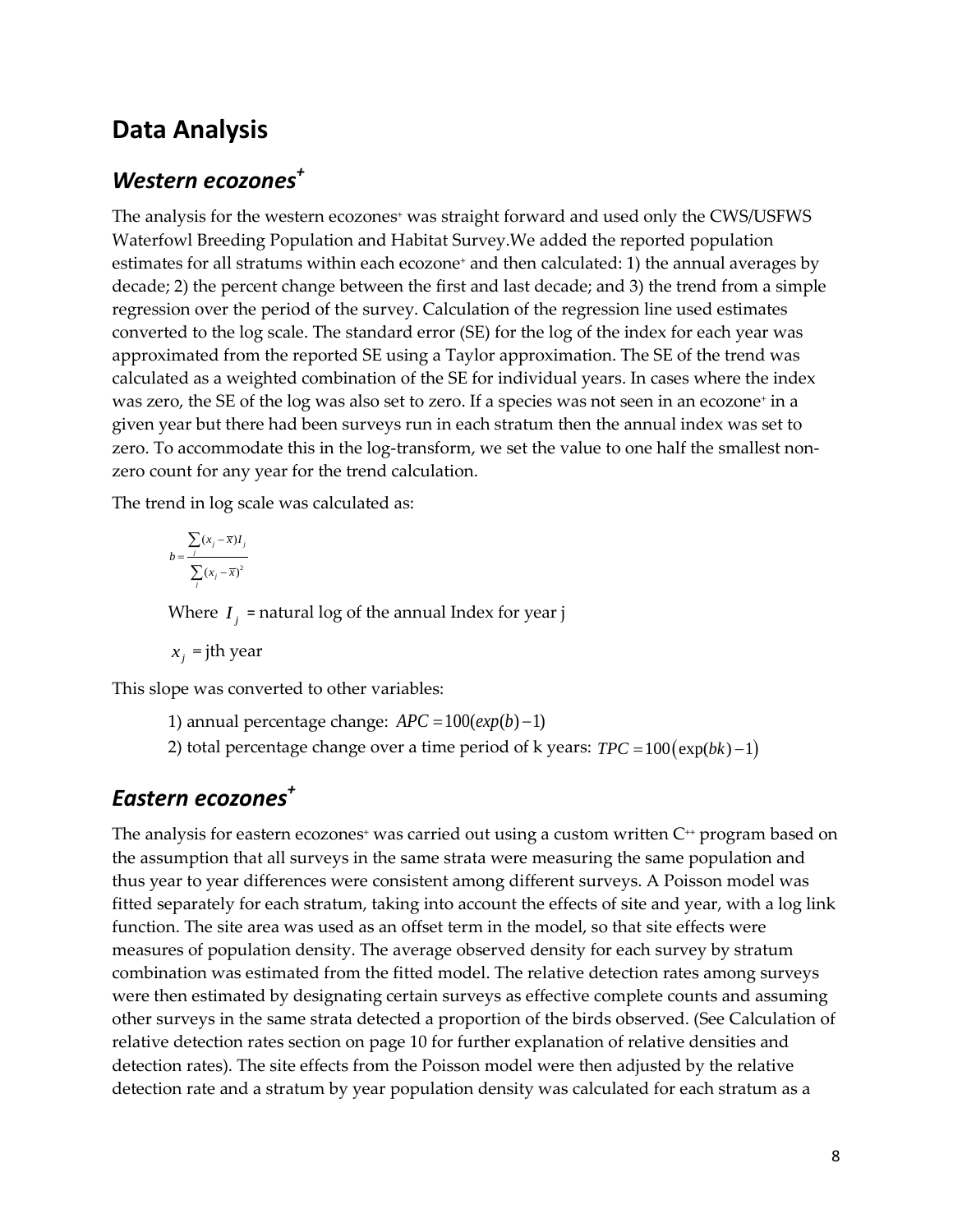weighted average across surveys, with the weighting based on the among site variability within each survey.

Annual indices and densities were calculated for each eastern ecozone<sup>+</sup> by summing across all strata within the ecozone<sup>+</sup>. If estimates were not available for all strata within the ecozone<sup>+</sup> in an individual year, then no estimate was calculated for the ecozone<sup>+</sup>. The individual strata were summed to provide an overall eastern Canada estimate. A simple regression of the log annual index against year was also calculated at the stratum, ecozone<sup>+</sup>, and eastern Canada level. The SE of all estimates was calculated using a jackknife procedure.

#### **Stratification**

The USFWS Airplane Transect Survey dictated much of the stratification for the analysis; however, it was necessary to further partition these strata into smaller areas in order to match the ecozones<sup>+</sup>.

- Stratum 56 is partitioned into 56AM and 56MW
- Stratum 67 is partitioned into 67BS and 67TS
- Stratum 68 is partitioned into 68BS, 68TS and 68HP (the latter was not used in this analysis)
- Stratum 69 is partitioned into 69BS and 69HP (the latter was not used in this analysis)
- There were no segments in 69TS and the potential stratum was discarded
- Strata 53 and 54 had the same sampling intensity and were merged.
- Stratum 58 was only run in 2005 and 2006 and was discarded.

The Southern Ontario Waterfowl Ground Survey analysis is based on two strata [\(Table](#page-16-0) 5) Stratum 5354 was replaced with strata 13HI and 13LO, while stratum 52 was replaced with strata 12HI and 12LO. These new strata have somewhat different areas than the original strata. This is probably due to the USFWS strata not being aligned with the BCRs or ecozones<sup>+</sup>.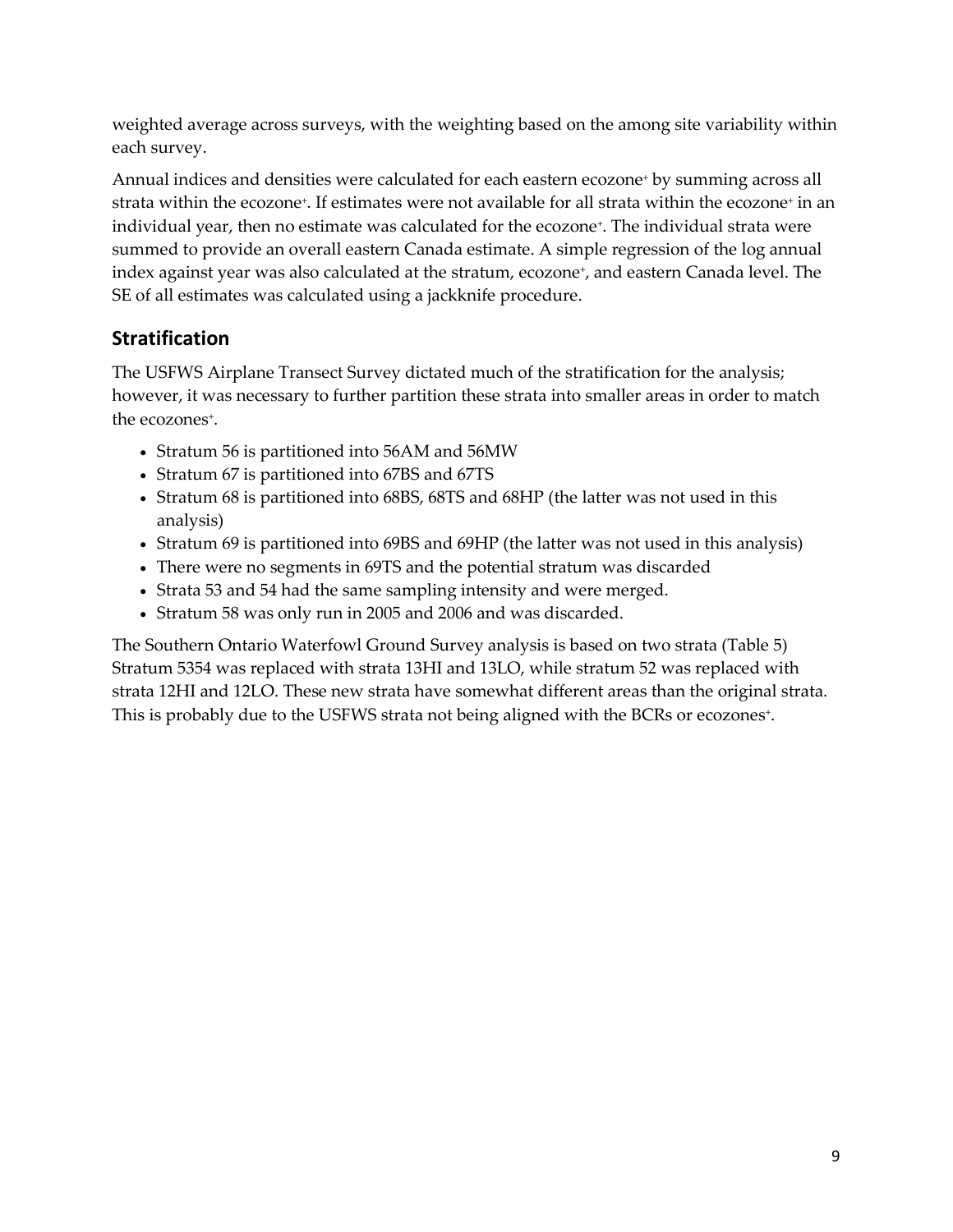|                            |                | <b>USFWS</b>    |                 |                 |            | <b>Data Source</b> |               |
|----------------------------|----------------|-----------------|-----------------|-----------------|------------|--------------------|---------------|
| Ecozone <sup>+</sup>       | <b>Stratum</b> | <b>Province</b> | Area ( $km^2$ ) | <b>USFWS</b>    | <b>CWS</b> | Southern           | <b>Basses</b> |
|                            |                |                 |                 | <b>Transect</b> | Plot       | Ontario            | <b>Terres</b> |
|                            | 56AM           | QC              | 24,621          | X               | X          |                    |               |
|                            | 72             | QC              | 40,850          |                 | X          |                    |               |
| <b>Atlantic Maritime</b>   | 63             | <b>NB</b>       | 72,195          | X               | X          |                    |               |
|                            | 64             | <b>NS</b>       | 54,850          | X               | X          |                    |               |
|                            | 65             | PEI             | 5,672           | X               |            |                    |               |
|                            | 13HI           | ON              | 51,353          |                 | (b)        | X                  |               |
| <b>Mixedwood Plains</b>    | 13LO           | ON              | 26,890          |                 |            | X                  |               |
|                            | 56MW           | QC              | 24,303          | X               |            |                    | X             |
| <b>Newfoundland Boreal</b> | 66             | <b>NF</b>       | 109,425         | X               | X          |                    |               |
|                            | 51             | ON              | 198,544         | X               |            |                    |               |
|                            | 12HI           | ON              | 14,376          |                 |            | X                  |               |
|                            | <b>12LO</b>    | ON              | 34,095          |                 |            | X                  |               |
| <b>Boreal Shield</b>       | 68BS           | QC              | 350,000 (a)     | X               | X          |                    |               |
|                            | 69BS           | QC              | 26,000(a)       | Χ               |            |                    |               |
|                            | 70             | QC              | 84,393          | X               | X          |                    |               |
|                            | 71             | QC              | 87,529          |                 | X          |                    |               |
|                            | 67BS           | LB              | 31,000(a)       | X               | X          |                    |               |
|                            | 68TS           | QC              | 0(a)            | (c)             |            |                    |               |
| Taiga Shield               | 69TS           | QC              | 358,500 (a)     | Χ               |            |                    |               |
|                            | 67TS           | <b>LB</b>       | 31,000(a)       | Χ               |            |                    |               |

<span id="page-16-0"></span>*Table 5. Availability and assignment of all survey strata to each ecozone<sup>+</sup> .*

(a) area estimated as proportional to sampled area by transects;

(b) discarded from analysis (only one plot);

(c) no segments

#### **Available estimates**

[Table](#page-16-0) 5 shows the availability of data by data source, stratum, and ecozone<sup>+</sup>. In most cases, there are multiple strata within an ecozone<sup>+</sup>. A total population estimate can only be calculated for a given year for an ecozone<sup>+</sup> if data from all the individual strata within the ecozone<sup>+</sup> are available. If some strata are missing, then the ecozone+-wide estimate was not calculated for that year. For individual species there may be few available estimates if the species was never recorded in a stratum by year combination.

#### <span id="page-16-1"></span>**Calculation of relative detection rates**

The different survey platforms detect different proportions of the population. In order to combine the different platforms one survey was selected as the standard and estimates from the other survey were scaled to provide the same density. This scaling factor is the relative detection rate. The relative detection rate was estimated through maximum likelihood for all strata and years where both surveys were run. The survey with the highest observed density was used as the standard survey.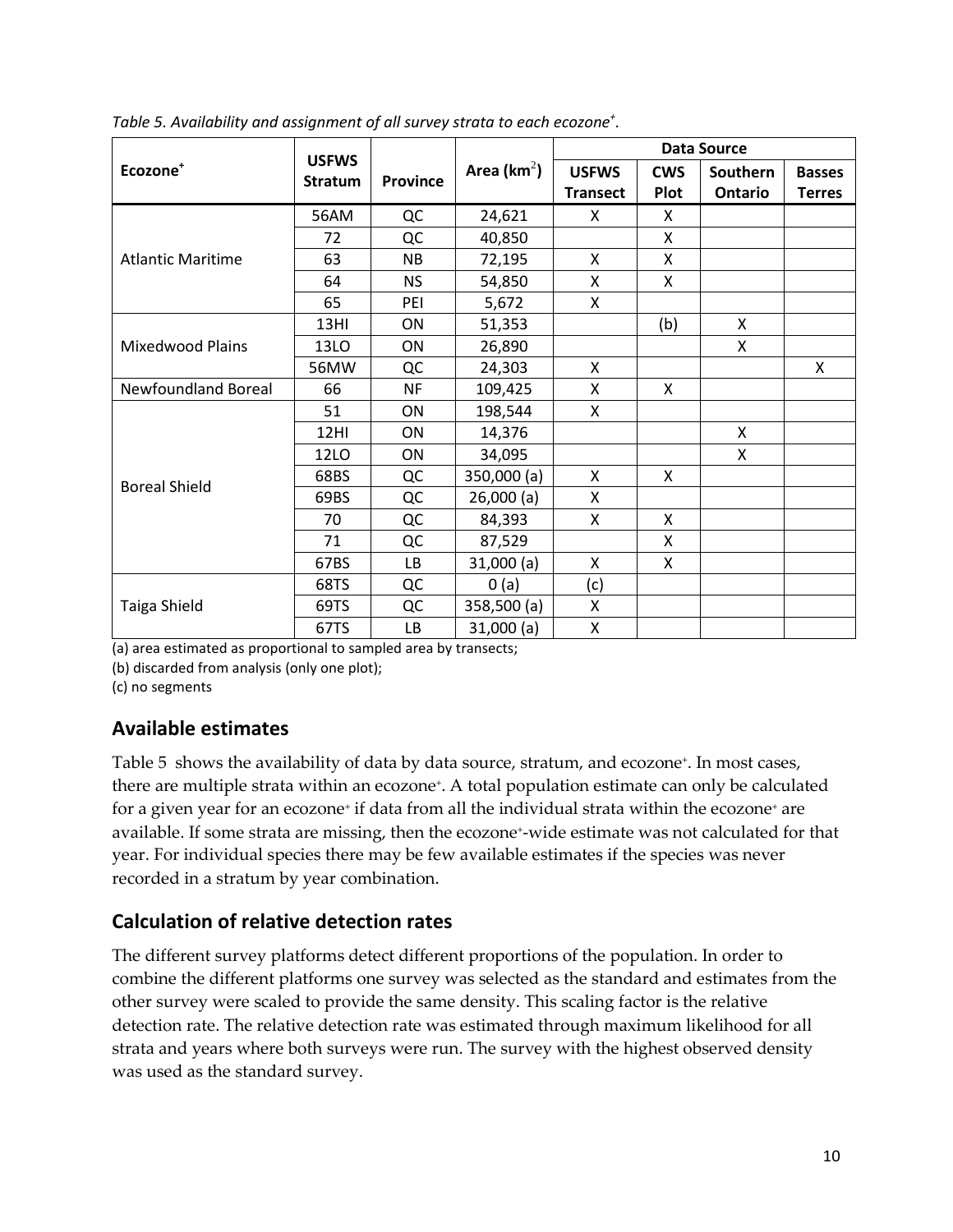In the Mixedwood Plains, the Basse Terres Survey was used as the standard because it provided the highest observed density. In all other ecozones<sup>+</sup>, the eastern waterfowl survey was used as the standard survey. The USFWS transect survey was used as the standard survey for Canada Geese. While the CWS Helicopter Plot survey and Basse-Terres surveys were used as the standard for all other species.

The estimated relative detection rates are shown in [Table](#page-17-2) 6. [Table](#page-17-2) 6b shows the results for the analysis in which the Basses Terres data were assumed to be complete for stratum 56MW and the combination of CWS Helicopter Plot and USFWS Airplane Transect data were assumed to be complete for all other strata.

<span id="page-17-2"></span>

|  | Table 6. Estimated relative detection rates. |  |  |  |
|--|----------------------------------------------|--|--|--|
|--|----------------------------------------------|--|--|--|

| <b>Species</b>      | <b>Relative</b><br>detection rate | <b>Standard Error (SE)</b> |
|---------------------|-----------------------------------|----------------------------|
| Mallard             | 0.43                              | 0.037                      |
| American Black Duck | 0.34                              | 0.036                      |
| Ring-necked Duck    | 0.23                              | 0.023                      |

*a) USFWS Airplane Transect Survey relative detection rates*

*b) Relative detection rates for CWS Helicopter Plot/USFWS Airplane Transect and USFWS Airplane Transect/Basses Terres surveys*

| <b>Species</b> | <b>CWS Plot/Transect</b>       |           | <b>Transect/Basses Terres</b>  |       |  |
|----------------|--------------------------------|-----------|--------------------------------|-------|--|
|                | <b>Relative detection rate</b> | <b>SE</b> | <b>Relative detection rate</b> | SΕ    |  |
| Canada Goose   | 0.62                           | 0.18      | 0.11                           | 0.024 |  |

# <span id="page-17-0"></span>**Species Selection**

Species selection for each ecozone<sup>+</sup> was determined using two criteria: 1) data availability, defined as the ability of the surveys to provide reliable estimates for a decade to derive trends; and 2) the importance of a given species to the ecozone+, defined by the priority species of the North American Waterfowl Management Plan (NAWMP) implementation plans and from the perspective of significance to biodiversity.

### <span id="page-17-1"></span>*Data Availability*

The USFWS Airplane Transect Survey limits which species can be analyzed. The standard operating procedures for this survey doesn't differentiate many species. For example, mergansers, scaup, and scoters are reported as species groups, not to the species level.

For the eastern ecozones<sup>+</sup>, a set of 15 species from the USFWS Airplane Transect Survey were initially examined as potential species to highlight. Six species, Northern Shoveler, Redhead, Canvasback, Long-tailed Duck, Ruddy Duck, and American Coot are observed too infrequently for an effective trend analysis to be run and were therefore not used in the analysis for this report.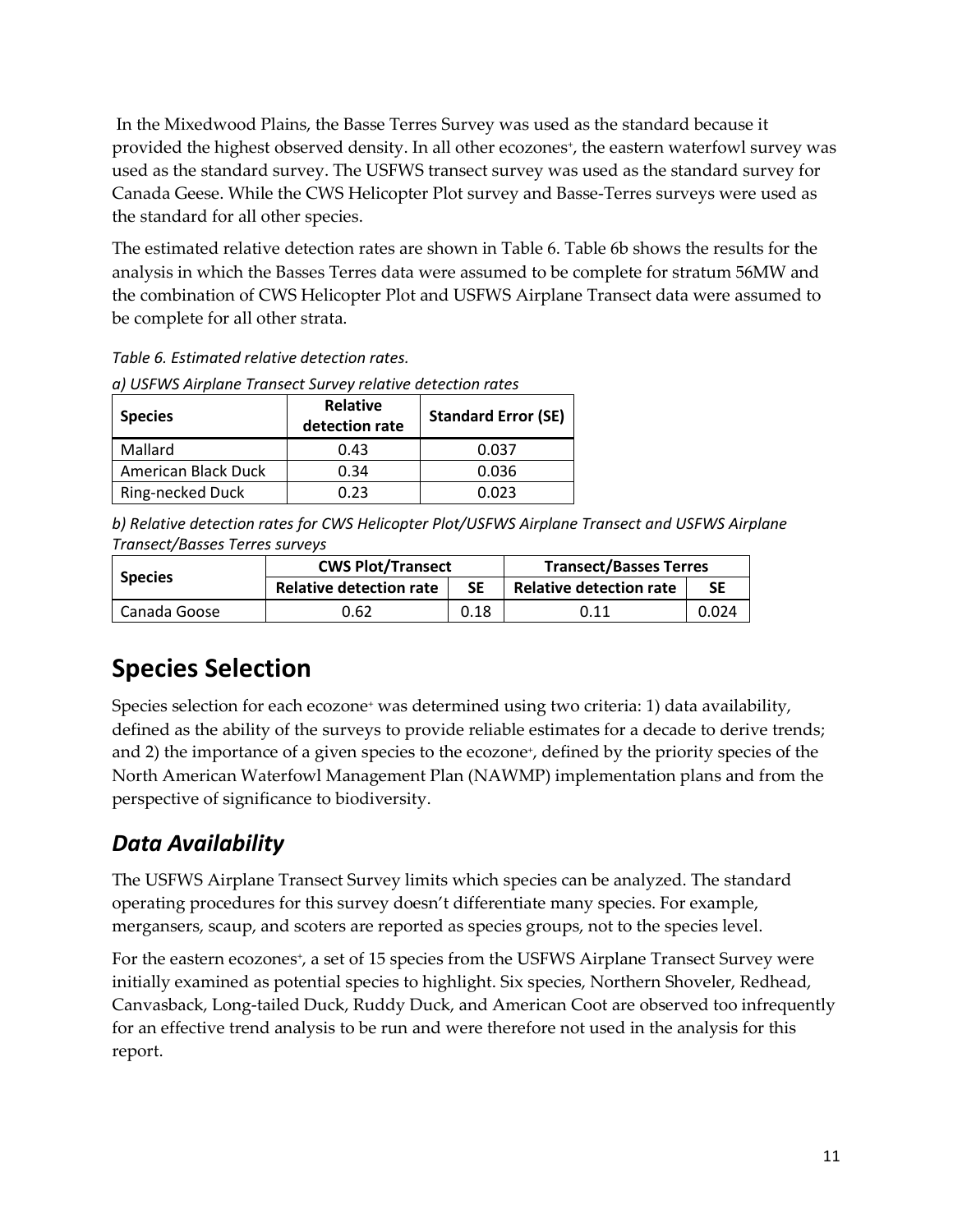### <span id="page-18-0"></span>*Priority species*

The NAWMP partners, including the Science Support Team, Joint Ventures, and biologists from Canada, Mexico, and the United States, have prioritized species based on socioeconomic importance and population trend or vulnerability to population decline (North American Waterfowl Management Plan, 2004). A detailed description of the NAWMP prioritization process can be found in NAWMP Plan Committee (2004) and in various implementation plans for respective Joint Ventures. The NAWMP priorities were identified at continental and regional scales. At the continental scale two main criteria were used, continental population trends and importance to harvest. Criteria used at the regional scale include, relative density during breeding and non-breeding periods of the Waterfowl Conservation Region<sup>[6](#page-18-3)</sup> (compared to other Waterfowl Conservation Regions) and threat to the habitat (North American Waterfowl Management Plan, 2004).

Species selection for this report were based primarily on the importance of an ecozone<sup>+</sup> to a given species for breeding since only surveys from the breeding period were used for this analysis.

# <span id="page-18-1"></span>**RESULTS BY ECOZONE+**

 $\overline{a}$ 

## <span id="page-18-2"></span>**Atlantic Maritime Ecozone+**

Both the CWS and USFWS monitor waterfowl populations in the Atlantic Maritime Ecozone<sup>+</sup> and results from an analysis which integrated observations from both surveys were used for this report. The selection of species was based on a combination of the historical and/or current importance of the species to this ecozone<sup>+</sup> and data availability.

Trends indicate either stable or increasing populations [\(Table](#page-19-1) 7 and [Figure](#page-19-0) 3). The American Black Duck, the most abundance duck species in the ecozone+, has been the focus of special conservation effort because the population in the United States declined by almost 50% between 1955 and 1985 (Lepage and Bordage, 2003). This prompted the creation of the Black Duck Joint Venture under the NAWMP to improve knowledge of Black Ducks and guide conservation and management decisions. Logging, hydroelectric development, transmission line construction, agriculture, urbanization, and other industrial developments threaten American Black Duck breeding and staging habitats (Lepage and Bordage, 2003). A more recent threat is competition for habitat, particularly in agricultural areas, with the Mallard (Petrie et al., 2000), which has been expanding its breeding range and increasing in abundance throughout eastern North

<span id="page-18-3"></span><sup>&</sup>lt;sup>6</sup> The regional scale was tailored to ecological regions with relatively homogeneous waterfowl communities, habitats, species-habitat relationships, and threats to habitats. Consequently, "Waterfowl Conservation Regions" were created for NAWMP's geographic units. These Waterfowl Conservation Regions are essentially subdivisions of Bird Conservation Regions (BCR), which have been widely accepted in the avian conservation and management community as planning units. Not surprisingly, BCR delineations (or combination of several BCRs) closely match those of ecozones<sup>+</sup> as both systems are variations of the national ecological classification system.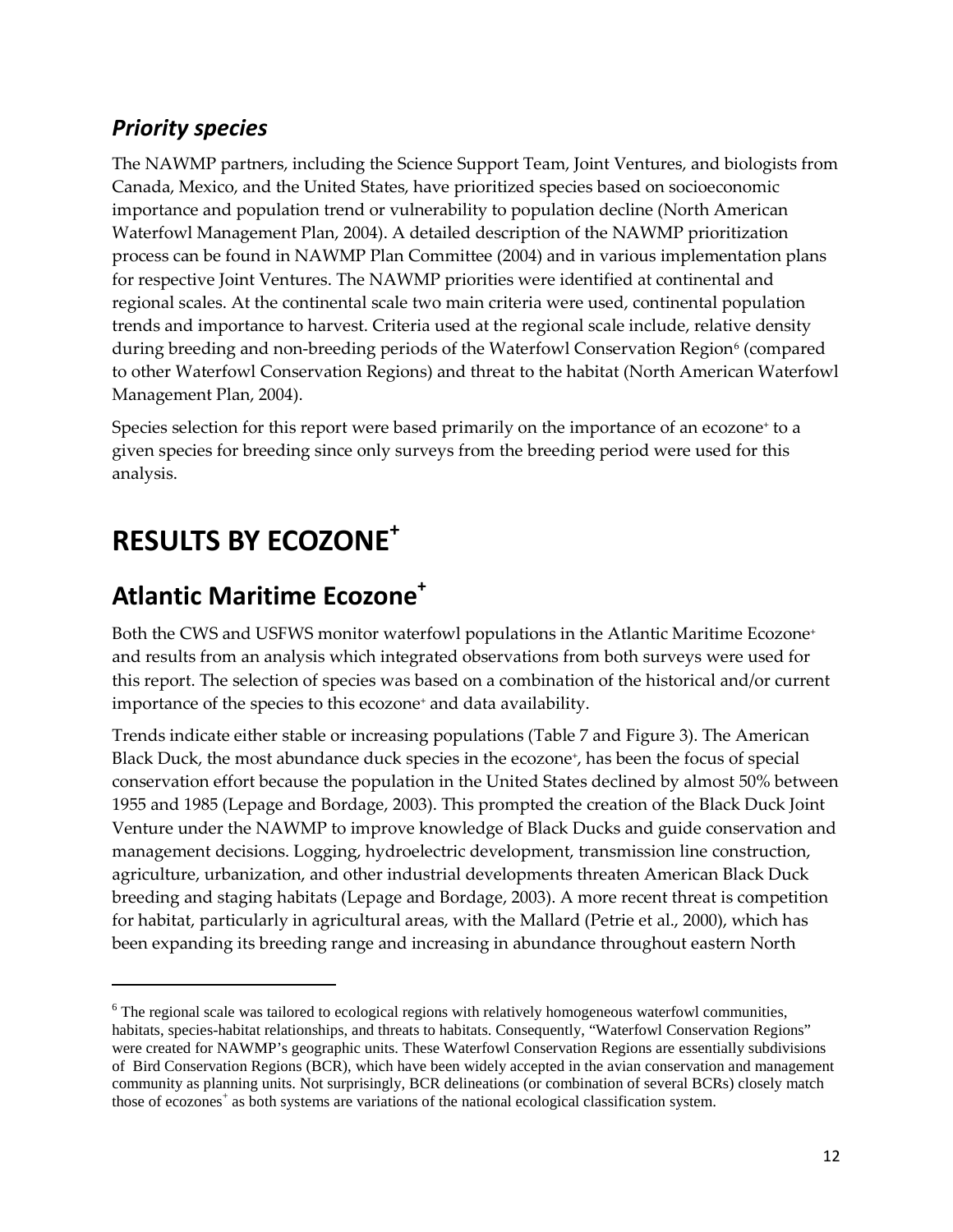America (Lepage and Bordage, 2003). Habitat availability and quality may not be limiting for dabbling ducks. Mallards and Black Ducks nesting in a heavily farmed area in midwestern New Brunswick were found to have breeding vital rates (such as nest success, hen success, and duckling survival) above the level thought necessary to maintain population size (Petrie et al., 2000). The recent increases and stabilization of the American Black Duck population in the Atlantic Maritime may be due to changes in management practices (such as, increased hunting restrictions in both Canada and the United States) (Longcore et al., 2000).

| <b>Species</b>          | <b>Nesting</b> | <b>Trend</b> | P      | Annual Index (in 1000s) |       |          |  |  |  |  |
|-------------------------|----------------|--------------|--------|-------------------------|-------|----------|--|--|--|--|
|                         | habitat        | $(\%/yr)$    |        | 1990s                   | 2000s | % change |  |  |  |  |
| Mallard                 | Ground         | 30.084       | $\ast$ | 2.3                     | 4.6   | 98.1     |  |  |  |  |
| American Black Duck     | Ground         | 2.214        |        | 57.7                    | 63.7  | 10.5     |  |  |  |  |
| Green-winged Teal       | Ground         | 5.892        | n      | 8.4                     | 11.7  | 38       |  |  |  |  |
| <b>Ring-necked Duck</b> | Overwater      | 6.479        | $\ast$ | 21.2                    | 32.3  | 52.2     |  |  |  |  |
| Canada Goose            |                | 22.502       | ∗      | 1.1                     | 3.6   | 244.3    |  |  |  |  |

<span id="page-19-1"></span>*Table 7. Abundance trends for selected breeding waterfowl species in the Atlantic Maritime Ecozone<sup>+</sup> .*

P is the statistical significance, \* indicates P<0.05; n indicates 0.05<P<0.1; no value indicates not significant

*Source: data from USFWS Airplane Transect Survey and CWS Boreal Helicopter Plot Survey*



<span id="page-19-0"></span>*Figure 3. Population trends for Canada Goose, selected diving ducks (Ring-necked Duck), and dabbling ducks (Green-winged Teal, American Black Duck, and Mallard) in the Atlantic Maritime Ecozone<sup>+</sup> , 1993- 2006.*

*Source: data from USFWS Airplane Transect Survey and CWS Boreal Helicopter Plot Survey*

Green-winged Teal and Ring-neck Duck populations also increased since the 1990s although the reasons remain unknown. Increases in the Canada Goose population are consistent with other regions within the goose's temperate breeding range (Dickson, 2000).

Although not well captured by the monitoring surveys used in this analysis, Barrow's Goldeneye (*Bucephala islandica*) and Harlequin Ducks have been assessed as Species of Special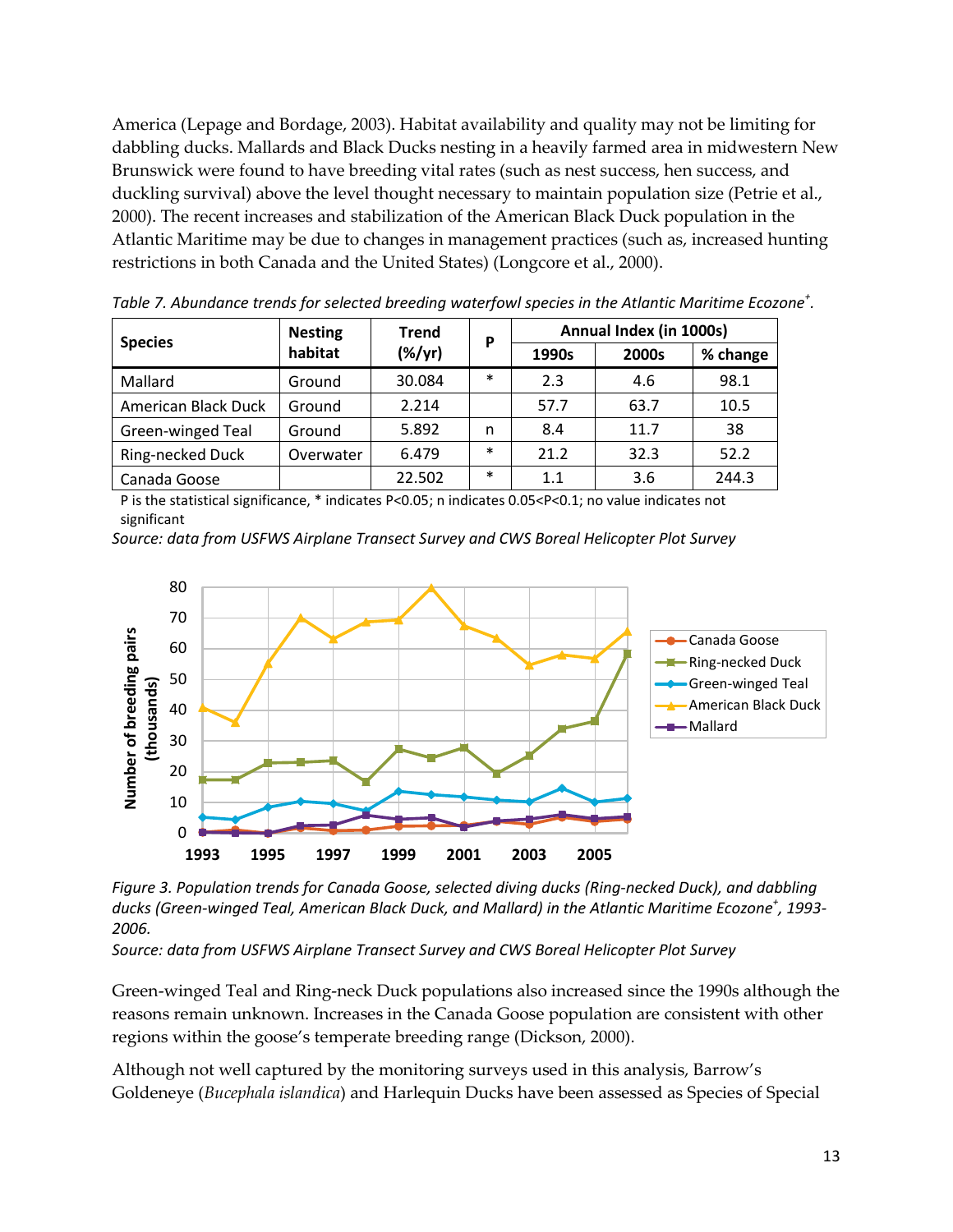Concern by the Committee on the Status of Endangered Wildlife in Canada (COSEWIC, 2006). The Barrow's Goldeneye winters along the coast of this ecozone<sup>+</sup> (Eadie et al., 2000), while the Harlequin Duck breeds along the north shore of the Gulf of St. Lawrence, the Gaspé Peninsula, and northern New Brunswick, and many winter on the east and south coast of New Brunswick. Oil spills and sediment contamination are threats to survival of these species in their wintering habitat (COSEWIC, 2006). In addition, some previously fast-flowing streams where Harlequin Ducks nest have been altered by hydro and mining projects (COSEWIC, 2006).

The Atlantic Maritime has many coastal areas where large numbers of waterfowl traditionally congregate during the spring and fall migration (U.S. Fish and Wildlife Service, 2009), and many waterfowl also winter in this ecozone<sup>+</sup>. Recent milder winters with longer ice free periods have resulted in an increase in wintering populations and a potential increase in the residency time of waterfowl during migration (EHJV, 2007b).

# <span id="page-20-0"></span>**Mixedwood Plains Ecozone<sup>+</sup>**

The CWS monitors waterfowl populations in the Mixedwood Plains Ecozone<sup>+</sup> (Dennis, 1974). Relative to other ecozones<sup>+</sup>, this is a moderately important region to waterfowl because it provides habitat during breeding, staging, and wintering. The selection of species was based on a combination of the historical and current importance of the species and data availability.

Results show different population trajectories among species [\(Table](#page-20-1) 8 and [Figure](#page-21-0) 4). Between the 1990s and 2000s, Blue-winged Teal and American Black Duck declined considerably; Mallard remained stable; and Canada Goose increased substantially.

|                         | <b>Trend</b><br><b>Nesting</b><br>(%/yr)<br>habitat |     | Average Index (in 1000s) |       |          |  |  |  |
|-------------------------|-----------------------------------------------------|-----|--------------------------|-------|----------|--|--|--|
| <b>Species</b>          |                                                     |     | 1990s                    | 2000s | % change |  |  |  |
| <b>Blue-winged Teal</b> | Ground                                              | N/A | 6.2                      | 3.8   | $-37.8$  |  |  |  |
| American Black Duck     | Ground                                              | N/A | 11.4                     | 5.9   | $-48.2$  |  |  |  |
| Mallard                 | Ground                                              | N/A | 92.6                     | 95.0  | 2.5      |  |  |  |
| Canada Goose            | Ground                                              | N/A | 30.7                     | 57.0  | 85.7     |  |  |  |

<span id="page-20-1"></span>*Table 8. Abundance trends for selected breeding waterfowl species in the Mixedwood Plains Ecozone<sup>+</sup> .*

*Source: data from the Southern Ontario Waterfowl Ground Survey*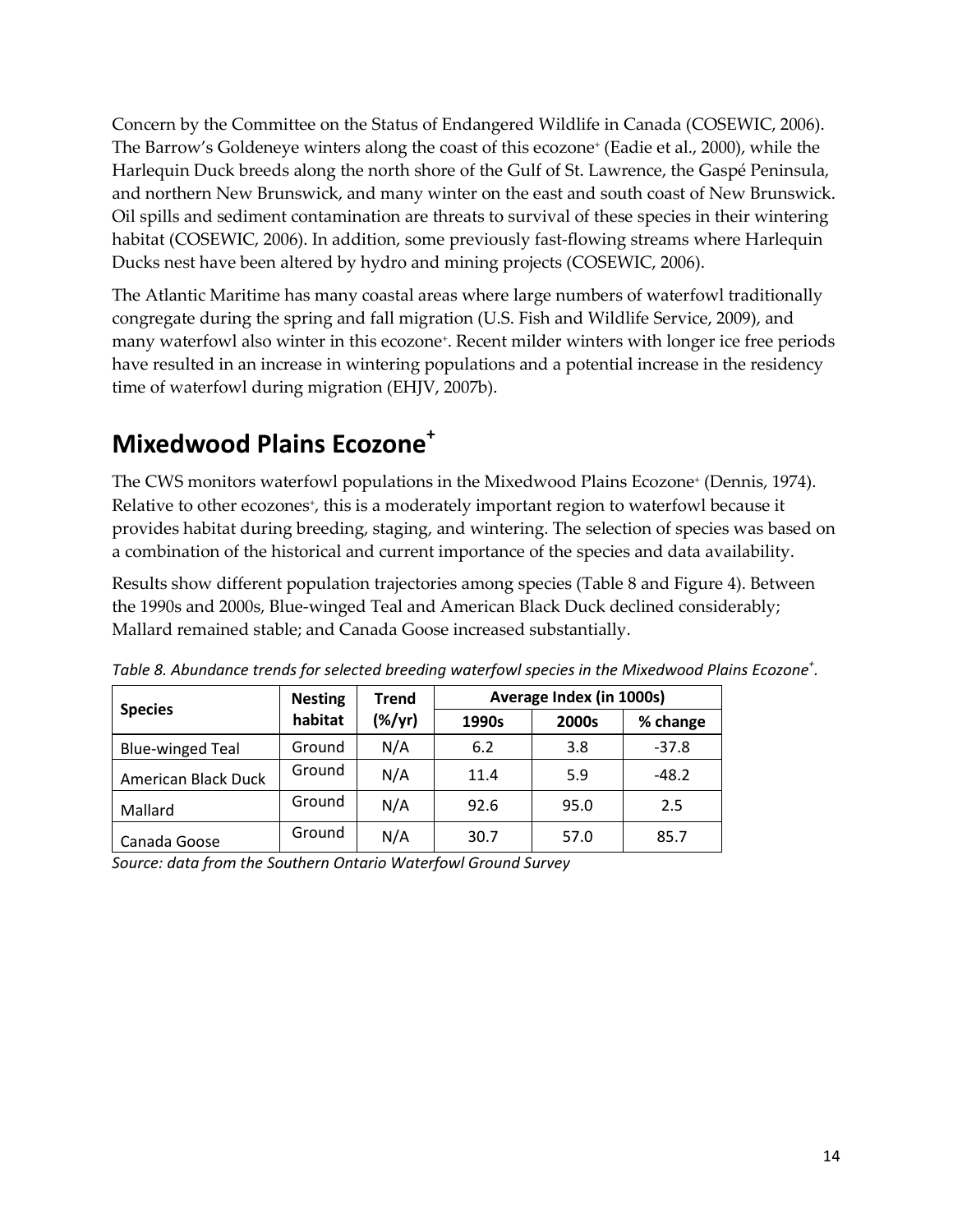

<span id="page-21-0"></span>*Figure 4. Population trends for selected breeding dabbling ducks (Mallard, American Black Duck, and Blue-winged Teal) and Canada Goose in the Mixedwood Plains Ecozone<sup>+</sup> , 1992-2006. Source: data from the Southern Ontario Waterfowl Ground Survey*

The Blue-winged Teal has significantly declined to the point where it is rarely detected during surveys. This decline is likely the result of fewer wetlands on the landscape. Shifts in agricultural practices (for example, conversion of pasture land to cropland and tile drainage or natural succession of marginal farmland to forest) has resulted in a decrease in seasonal wetlands and, to a lesser extent, semi-permanent wetlands (EHJV, 2007c).

The Mallard population remained stable from the 1990s to 2000s. However, prior to the 1950s, the Mallard was likely not found in Ontario and it has become the most abundant and widely distributed duck species in the province (Zimmerling, 2007).

Once one of the most abundant breeding ducks in the Mixedwood Plains Ecozone<sup>+</sup>, the American Black Duck has declined since the 1960s (Ross, 2007). This led to its designation as a species of concern under NAWMP. Reasons for the decline are not clear but potential causes include loss of habitat and displacement as a result of interspecific competition and introgression with the Mallard which, as noted above, dramatically increased in numbers (EHJV, 2007c).

The temperate breeding Canada Goose population has increased substantially in the ecozone<sup>+</sup> and similarly throughout the rest of its breeding range (Canadian Wildlife Service Waterfowl Committee, 2008). The species easily adapts to a variety of habitats, including farmland and urban areas. This has allowed them to take advantage of the conversion of native habitat to cultivated land and urban areas, benefitting from increased cereal grain, planted forage, and turf grass food sources (Mowbray et al., 2002).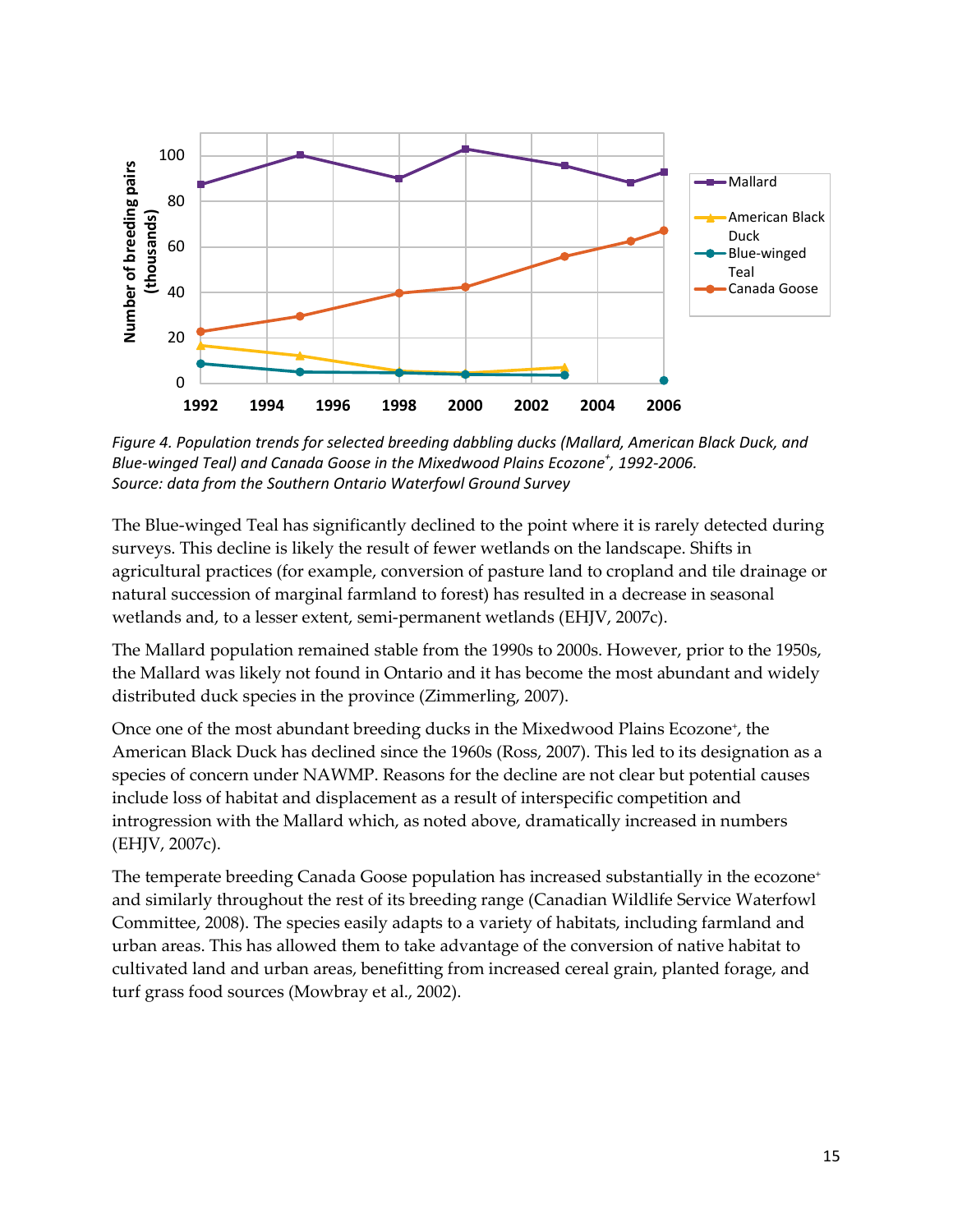# <span id="page-22-0"></span>**Newfoundland Boreal Ecozone<sup>+</sup>**

Waterfowl populations in the Newfoundland Boreal have been monitored jointly by CWS and USFWS since 1990. Compared to other ecozones<sup>+</sup>, the Newfoundland Boreal is moderately important for breeding waterfowl. Inland and coastal wetlands in this ecozone<sup>+</sup> are used by waterfowl for breeding and during the spring and fall migration (U.S. Fish and Wildlife Service, 2009). The Harlequin Duck (*Histrionicus histrionicus*), assessed as a Species of Special Concern by Committee on the Status of Endangered Wildlife in Canada (COSEWIC, 2006), is known to moult along the Newfoundland coast (Gilliland et al., 2002) and American Black Duck (*Anas rubripes*), King Eider (*Somateria spectabilis*), Long-tailed Duck (*Clangula hyemalis*), and especially, Common Eider (*Somateria mollissima borealis/dresseri*) are known to regularly over-winter in the open waters surrounding Newfoundland (Bellrose, 1980).

Population trends of selected species reveal that waterfowl populations in this ecozone<sup>+</sup> were generally stable or increasing between the 1990s and 2000s [\(Table](#page-22-1) 9 and [Figure](#page-23-1) 5). Newfoundland lacks several nest predators, including the striped skunk (*Mephotos mephitis* Schreger) and raccoon (*Procyon lotor*), that are common in other regions (Thompson et al., 2008). Inland nesting habitat in particular does not appear to be limiting except for the cavity nesting Common Goldeneye *(Bucephala clangula)* (EHJV, 2007a). Reasons for the declining trend of Green-winged Teal (*Anas carolinensis*) remain unclear.

|                     | <b>Nesting</b><br>Trend |           | P      | Annual Index (in 1000s) |       |          |  |  |
|---------------------|-------------------------|-----------|--------|-------------------------|-------|----------|--|--|
| <b>Species</b>      | habitat                 | $(\%/yr)$ |        | 1990s                   | 2000s | % change |  |  |
| American Black Duck | Ground                  | 1.988     | n      | 15.9                    | 19.4  | 21.9     |  |  |
| Green-winged Teal   | Ground                  | 0.805     |        | 4.1                     | 3.6   | $-11.6$  |  |  |
| Ring-necked Duck    | Overwater               | 3.2       | $\ast$ | 11.5                    | 19.5  | 69.3     |  |  |
| Common Goldeneye    | Cavity                  | 3.922     |        | 4.9                     | 7.1   | 46.1     |  |  |
| Canada Goose        |                         | 3.532     | $\ast$ | 11.5                    | 13.1  | 13.9     |  |  |

<span id="page-22-1"></span>*Table 9. Abundance trends for selected breeding waterfowl species in the Newfoundland Boreal.*

P is the statistical significance: \* indicates P<0.05; n indicates 0.05<P<0.1; no value indicates not significant *Source: data from USFWS Airplane Transect Survey and the CWS Boreal Helicopter Plot Survey*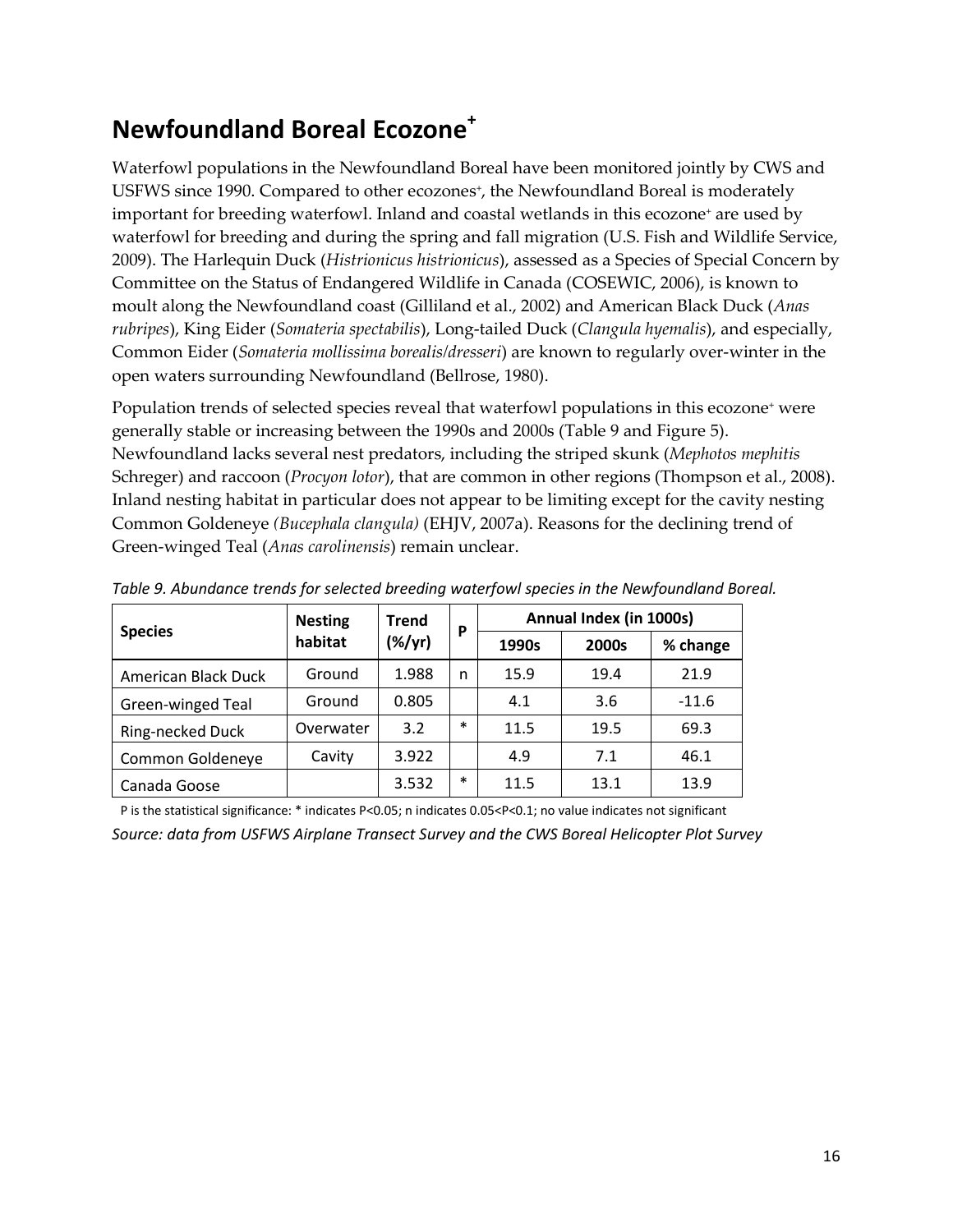

<span id="page-23-1"></span>*Figure 5. Population trends for selected diving ducks (Ring-necked Duck and goldeneye), dabbling ducks (Green-winged Teal and American Black Duck), and Canada Goose in the Newfoundland Boreal Ecozone<sup>+</sup> , 1990-2006.*

<span id="page-23-0"></span>*Source: data from USFWS Airplane Transect Survey and CWS Boreal Helicopter Plot Survey*

### **Boreal Shield Ecozone<sup>+</sup>**

Although waterfowl densities are relatively low in the Boreal Shield Ecozone+, it is of considerable importance to waterfowl due to its large area. Both breeding and staging waterfowl from the Atlantic, Mississippi, and Central Migratory Flyways occur in this ecozone<sup>+</sup> (U.S. Fish and Wildlife Service, 2009). There are a variety of data sources from which breeding waterfowl population trends can be generated in this area. In order to maximize data use, this ecozone<sup>+</sup> was divided into eastern and western sections, using a division of approximately 86°E. The western area is covered by the CWS/USFWS Waterfowl Breeding Population and Habitat Survey and the eastern area is covered by the USFWS Airplane Transect Survey and the CWS Boreal Helicopter Plot Survey.

In the western portion of the ecozone<sup>+</sup>, population trends of American Wigeon, and scaup (combined Lesser Scaup (*Aythya affinis*) and Greater Scaup (*A. marila*)) indicate declines over the survey period, particularly over the last decade [\(Table](#page-24-1) 10 and [Figure](#page-24-0) 6*).* These declining trends were also found in neighbouring ecozones<sup>+</sup> (Boreal Plains, Taiga Plains, Taiga Shield, and Prairies) suggesting common factors that operate within or beyond the breeding areas. Although little research has been carried out on American Wigeon, some research has been testing various hypotheses for the scaup decline (Austin et al., 2000).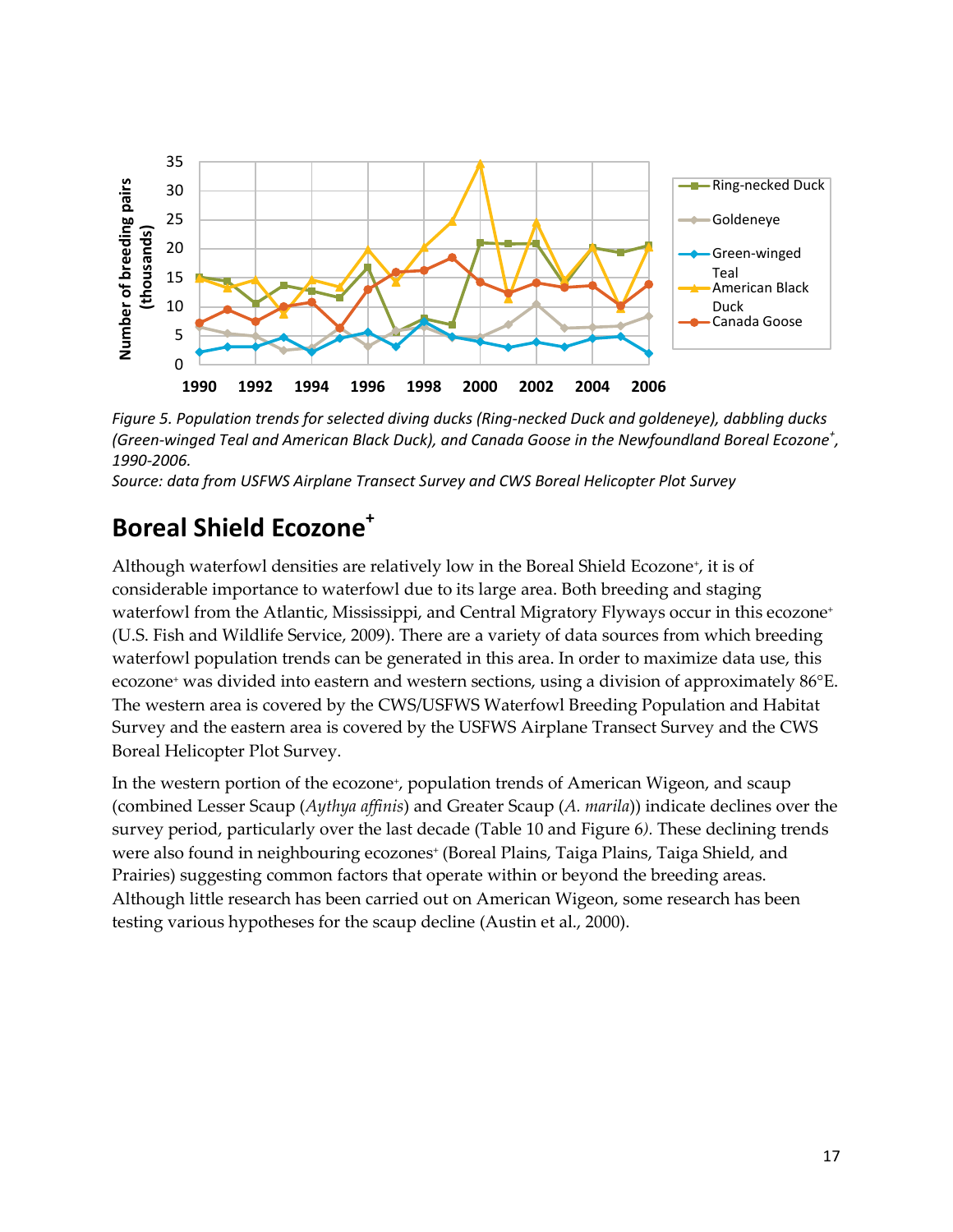|                                 | <b>Nesting</b> | Trend     |        |       |       |       | Annual Index (in 1000s) |             |
|---------------------------------|----------------|-----------|--------|-------|-------|-------|-------------------------|-------------|
| <b>Species</b>                  | habitat        | $(\%/yr)$ | P      | 1970s | 1980s | 1990s | 2000s                   | %<br>change |
| Ring-necked Duck                | Overwater      | 3.463     | $\ast$ | 153.5 | 199.9 | 337.7 | 433.9                   | 182.7       |
| <b>Bufflehead</b>               | Cavity         | 0.591     |        | 64    | 55.7  | 73.6  | 79                      | 23.5        |
| Goldeneye (Common and Barrow's) | Cavity         | 1.545     | $\ast$ | 170   | 174.6 | 268.7 | 272.3                   | 60.2        |
| American Wigeon                 | Ground         | $-2.043$  | $\ast$ | 152.1 | 127.8 | 115.6 | 79.6                    | $-47.6$     |
| Scaup (Lesser and Greater)      | Ground         | $-1.919$  | $\ast$ | 236.7 | 202.8 | 200.8 | 133.7                   | $-43.5$     |
| Scoter (White-winged and Surf)  | Ground         | $-0.998$  |        | 50.7  | 56.6  | 47.1  | 44.1                    | $-13.1$     |
| Mallard                         | Ground         | $-0.452$  |        | 635.8 | 599.8 | 649.4 | 555.3                   | $-12.7$     |
| Green-winged Teal               | Ground         | 1.794     | $\ast$ | 101   | 101.8 | 152.2 | 140.6                   | 39.2        |
| Canada Goose                    | Ground         | 3.655     | $\ast$ | 68.6  | 100   | 130.7 | 165.1                   | 140.6       |
|                                 |                |           |        |       |       |       |                         |             |
| Pond                            |                | $-1.121$  | $\ast$ | 84.6  | 57.5  | 60.2  | 52.3                    | $-38.2$     |

<span id="page-24-1"></span>*Table 10. Abundance trends for selected breeding waterfowl species in the western portion of the Boreal Shield Ecozone<sup>+</sup> .*

P is the statistical significance: \* indicates P<0.05; no value indicates not significant *Source: data from CWS/USFWS Waterfowl Breeding Population and Habitat Survey*



<span id="page-24-0"></span>*Figure 6. Population trends for breeding American Wigeon, scaup, scoter, Mallard, and Green-winged Teal in the western Boreal Shield Ecozone<sup>+</sup> , 1970-2006. Source: data from CWS/USFWS Waterfowl Breeding Population and Habitat Survey*

The population trends of scoters (combined White-winged (*Melanitta fusca*) and Surf (*M. perspicillata*), Buffleheads (*Bucephala albeola*), and Mallards have remained stable over the long term despite considerable year-to-year variation. This is a pattern common to waterfowl [\(Figure](#page-24-0) 6 an[d Figure](#page-25-0) 7).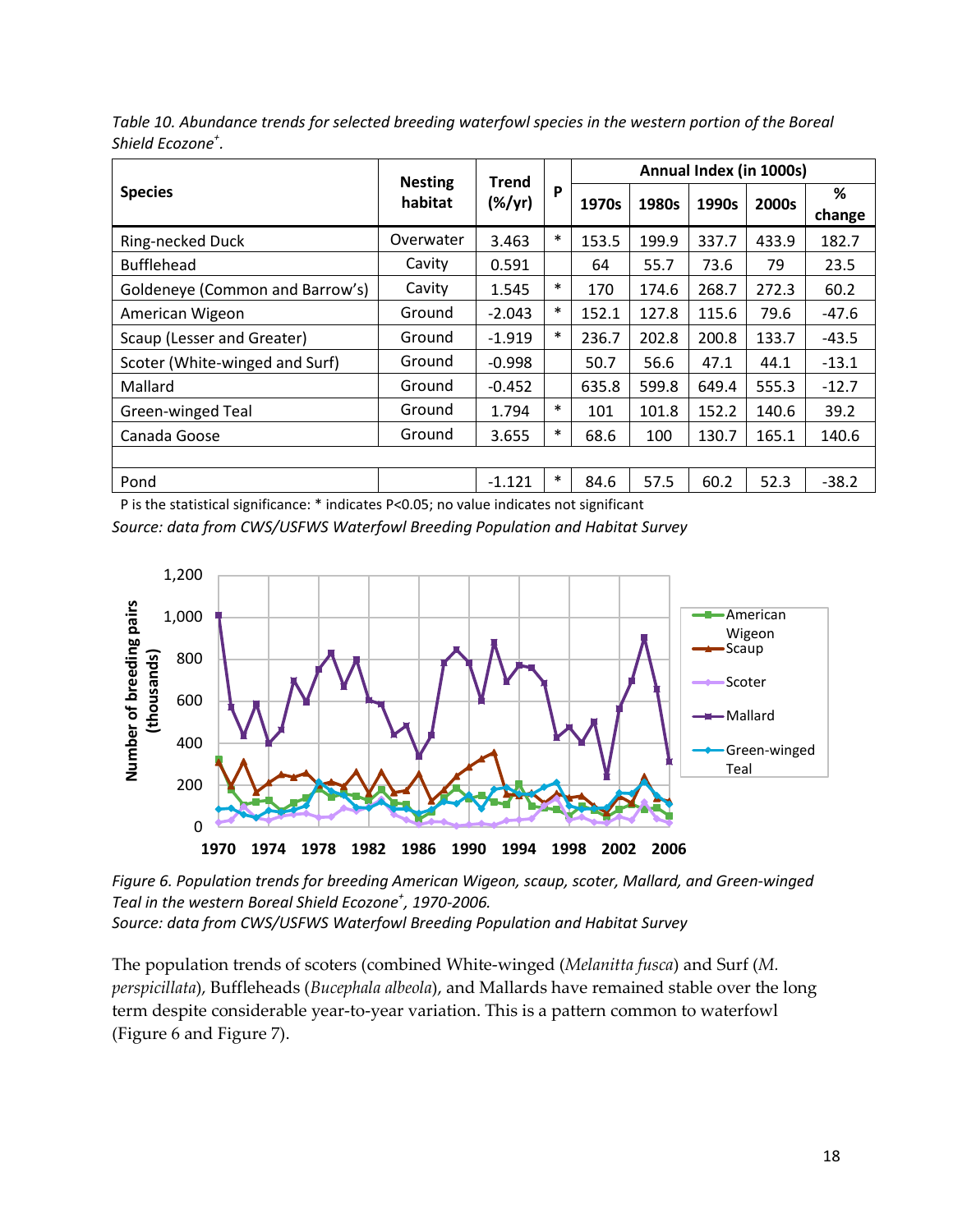

<span id="page-25-0"></span>*Figure 7. Population trends for breeding Bufflehead, goldeneye, Ring-necked Duck, and Canada Goose in the western Boreal Shield Ecozone<sup>+</sup> , 1970-2006. Source: data from CWS/USFWS Waterfowl Breeding Population and Habitat Survey*

Some species experienced an increase in population although the population trajectories differed among species and causes for these trends remain unclear. For example, the Greenwinged Teal experienced a gradual increase with considerable annual variation, whereas the goldeneye (combined Common and Barrow's) population was stable for several years before it substantially increased for a seven year period starting in the mid-1990s. It has recently dropped back to its historical level, however. The cause of the increase of the Ring-necked Duck population across its breeding range remains unclear as it considerably overlaps with scaup and shares many life history traits (such as, wintering area, breeding area and season, and diet) (De Vink et al., 2008).

Canada Goose populations are showing increasing trends in both the eastern and western regions of the Boreal Shield Ecozone<sup>+</sup> [\(Table](#page-24-1) 10 and [Table](#page-26-0) 11). This is a similar trend to those seen in other ecozones<sup>+</sup> that have temperate nesting breeding populations. Temperate nesting Canada Geese have likely benefited from the conversion of forest to cultivated land and urban areas, taking advantage of planted forage and turf grass as food sources (Mowbray et al., 2002).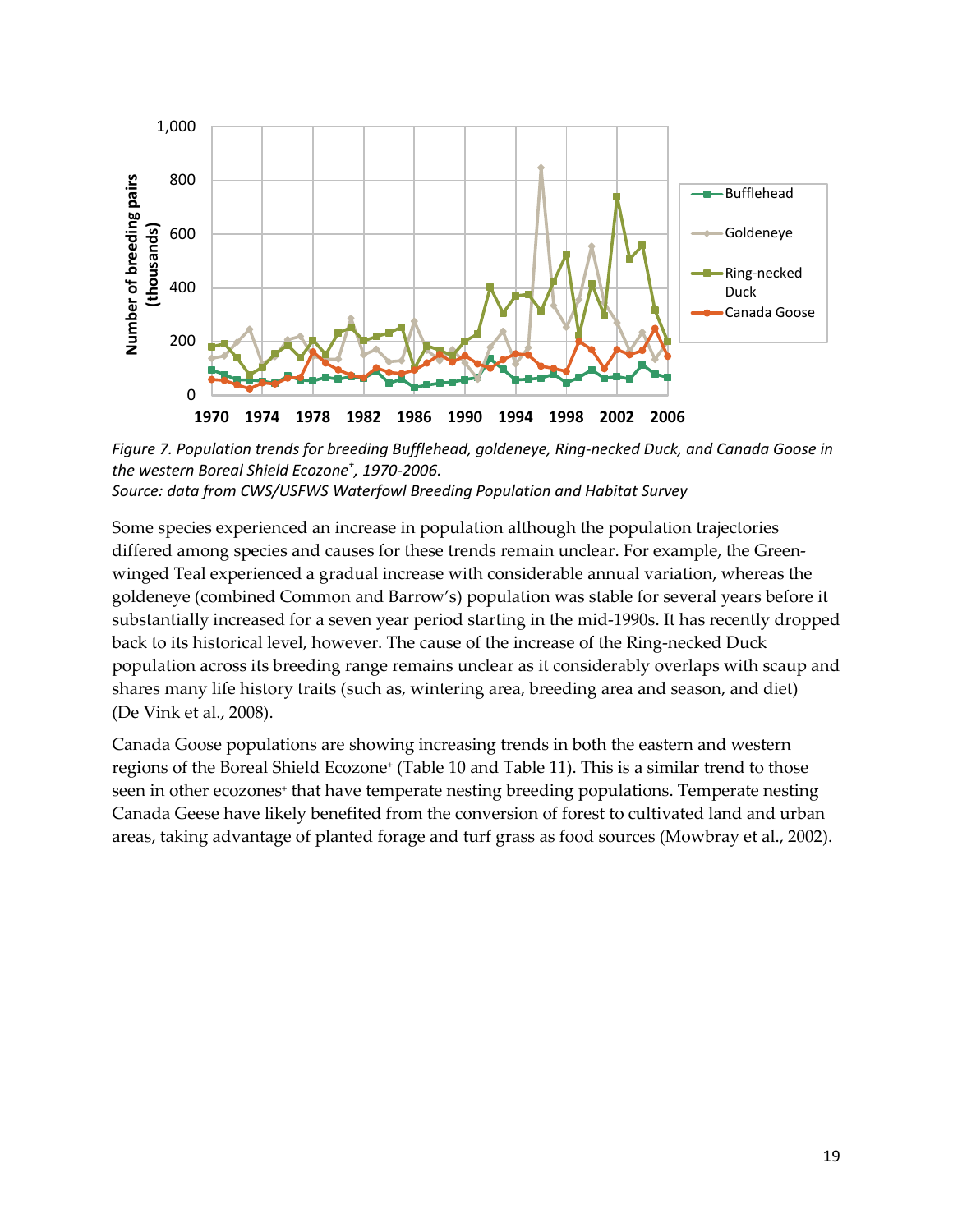|                                 | <b>Nesting</b> | <b>Trend</b>    | P      | Annual Index (in 1000s) |       |          |  |
|---------------------------------|----------------|-----------------|--------|-------------------------|-------|----------|--|
| <b>Species</b>                  | habitat        | $(\frac{8}{y})$ |        | 1990s                   | 2000s | % change |  |
| Ring-necked Duck                | Overwater      | 2.395           | $\ast$ | 95.7                    | 119.7 | 25       |  |
| <b>Bufflehead</b>               | Cavity         | $-2.169$        |        | 9.6                     | 9     | $-6.2$   |  |
| Goldeneye (Common and Barrow's) | Cavity         | 2.155           |        | 86.7                    | 107.1 | 23.5     |  |
| Green-winged Teal               | Ground         | $-1.654$        |        | 34                      | 32.2  | $-5.1$   |  |
| American Black Duck             | Ground         | 1.315           | *      | 141.6                   | 162.4 | 14.7     |  |
| Mallard                         | Ground         | 3.896           | $\ast$ | 64.4                    | 88.2  | 36.8     |  |
| Canada Goose                    |                | 6.746           | *      | 27.1                    | 47.4  | 75.4     |  |

<span id="page-26-0"></span>*Table 11. Abundance trends for selected breeding waterfowl species in the eastern portion of the Boreal Shield Ecozone<sup>+</sup> .*

P is the statistical significance: \* indicates P<0.05; no value indicates not significant *Source: data from USFWS Airplane Transect Survey, CWS Boreal Helicopter Plot Survey, and Southern Ontario Waterfowl Ground Survey*

Some of the trends in the eastern Boreal Shield are similar to those observed in the west [\(Figure](#page-27-0) 8 an[d Figure](#page-27-1) 9). Ring-necked Ducks increased in the east, while other species remained stable (Bufflehead, Green-winged Teal, Mallard). The population trend for goldeneyes (combined Common and Barrow's) slightly increased, although not significantly. The eastern population of Barrow's Goldeneye was assessed by COSEWIC as Special Concern in November 2000 (COSEWIC, 2006). These cavity-nesting ducks are found breeding in eastern Québec and wintering along the Gulf of St. Lawrence and the St. Lawrence Estuary (Eadie et al., 2000). Potential threats to this species includes accumulation of heavy metals in prey items, recreational development on breeding lakes, loss of nesting habitat due to timber harvest (especially large trees for nesting), and fish introductions (Eadie et al., 2000). Timber harvest can destroy nests, reduce the number of potential nest sites, expose young to predation, and increase disturbance by making lakes more accessible (COSEWIC, 2006). Some lakes that were originally fishless have been stocked with brook trout in some areas, and there are indications that the fish presence could reduce the quality of lakes for Barrow's Goldeneye (COSEWIC, 2006).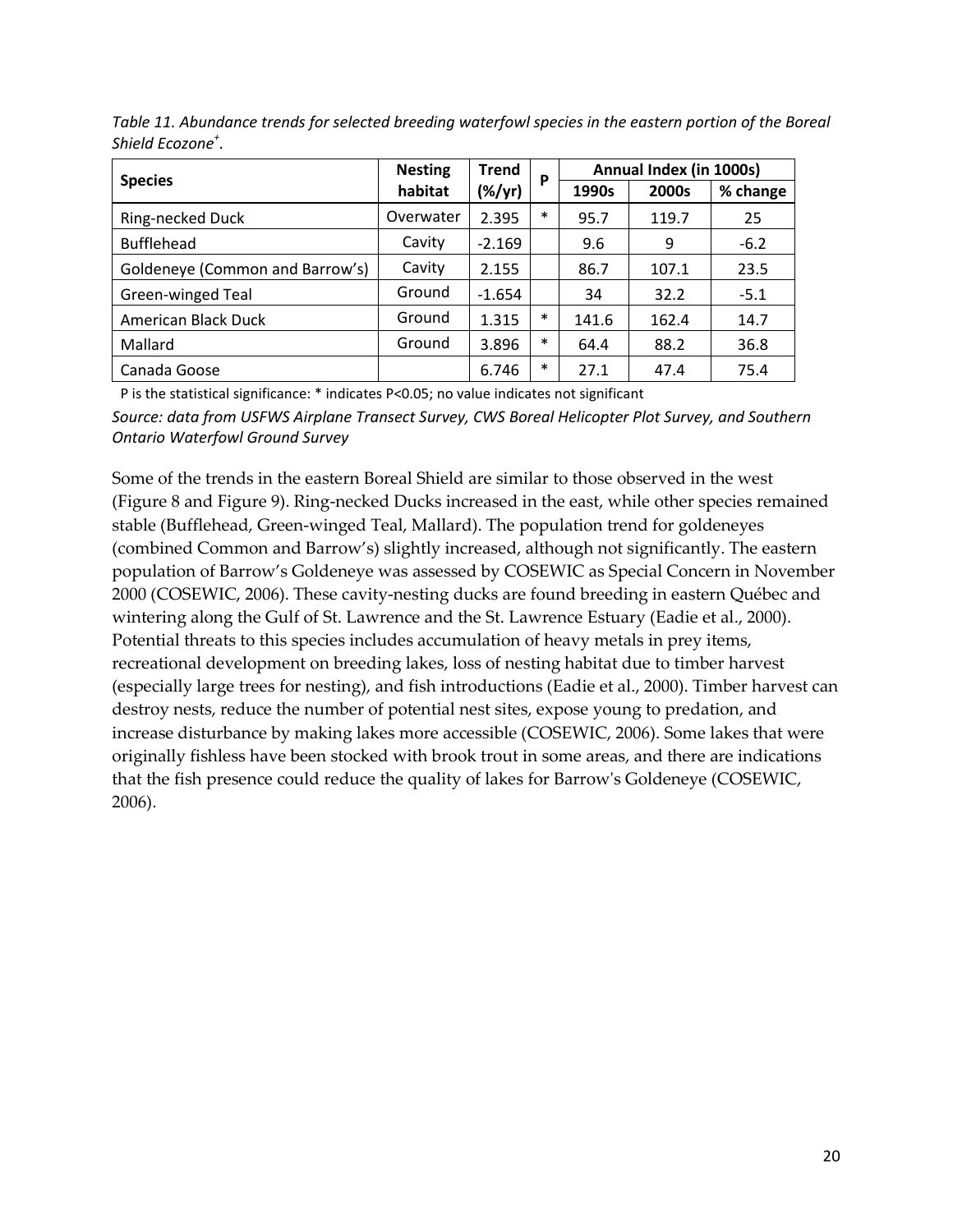

<span id="page-27-0"></span>*Figure 8. Population trends for selected breeding dabbling ducks (American Black Duck, Green-winged Teal, and Mallard) in the eastern Boreal Shield Ecozone<sup>+</sup> , 1990-2006. Source: data from USFWS Airplane Transect Survey, CWS Boreal Helicopter Plot Survey, and the Southern Ontario Waterfowl Ground Survey*



<span id="page-27-1"></span>*Figure 9. Population trends for Canada Goose and selected diving ducks (Bufflehead, goldeneye (Common and Barrow's), and Ring-necked Duck) in the eastern Boreal Shield Ecozone<sup>+</sup> , 1990-2006. Source: data from USFWS Airplane Transect Survey, CWS Boreal Helicopter Plot Survey, and the Southern Ontario Waterfowl Ground Survey*

The Mallard population has increased in the eastern Boreal Shield [\(Figure](#page-27-0) 8), a trend common to other eastern ecozones<sup>+</sup> and consistent with its range expansion in the east. The American Black Duck has been the focus of special conservation effort because the population in the United States decreased by almost 50% between 1955 and 1985 (Lepage and Bordage, 2003). This prompted the creation of the Black Duck Joint Venture under NAWMP to improve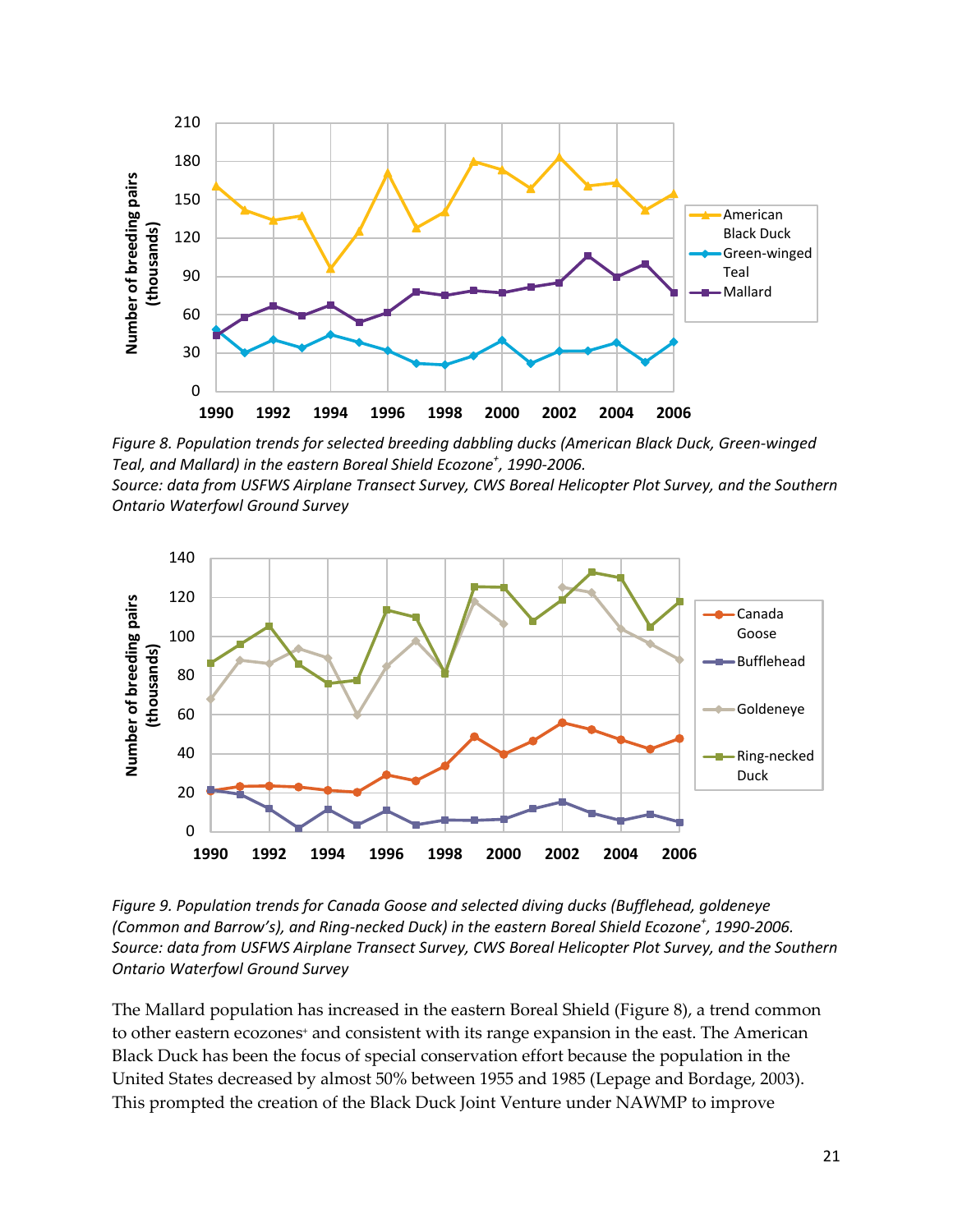knowledge and guide conservation and management decisions. Logging, hydroelectric development, transmission line construction, agriculture, urbanization, and industrial development may threaten American Black Duck breeding and staging habitats in Québec (Lepage and Bordage, 2003). In addition, in southern Québec, the American Black Duck has recently had to compete for habitat with the Mallard which has been expanding its breeding range in this region (Lepage and Bordage, 2003). The recent increases in the American Black Duck population in the eastern Boreal Shield may be due to changes in management practices (such as increased hunting restrictions in both Canada and the United States) (Longcore et al., 2000).

# <span id="page-28-0"></span>**Taiga Shield Ecozone+**

There are a variety of data sources from which breeding waterfowl population trends can be generated in the Taiga Shield Ecozone<sup>+</sup>. In order to maximize data use, this ecozone<sup>+</sup> was divided into eastern and western portions, with Hudson Bay being the natural divider. The best data set on waterfowl species distribution, composition, and abundance in the eastern Taiga Shield comes from the joint CWS/USFWS Waterfowl Breeding Population and Habitat Surveys that were established in 1990. The western area is best covered by surveys initiated in 1955 by the CWS/USFWS although this survey only covers the area west of longitude  $110\textdegree$ E, adjacent to the Taiga Plains Ecozone+. The selection of species is based on a combination of the historical and current importance of the species, and data availability.

Scaup (combined Lesser and Greater), American Wigeon, and scoter (combined White-winged and Surf) populations showed declining trends from the 1970s to 2000s [\(Table](#page-29-1) 12 and [Figure](#page-29-0) 10). These declining trends were also found in neighbouring ecozones<sup>+</sup> (Boreal Plains, Taiga Plains, Boreal Shield, and Prairie) suggesting common factors that operate either within or beyond the breeding areas. Although little research has been carried out on the American Wigeon, research has been testing various hypotheses for the scoter and, in particular, the scaup decline (Austin et al., 2000). Austin et al. (2000) suggested that contaminants, lower female survival, and reduced recruitment due to changes in food resources or breeding ground habitats were possible factors contributing to the decline in continental scaup populations. DeVink et al. (2008) found no support for a relationship between declines in Lesser Scaup and White-winged Scoter populations and selenium contamination. Specifically, they found spring selenium levels were low in Ring-necked Ducks and Lesser Scaup, and elevated levels detected in White-winged Scoters did not appear to be detrimental to female body condition or breeding propensity. Estimated female survival rates during the breeding season are similar throughout the Lesser Scaup breeding range (Koons and Rotella, 2003; Rotella et al., 2003; Brook and Clark, 2005). Similarly, body condition of Lesser Scaup breeding near Yellowknife, Northwest Territories, are relatively similar to that of Ring-necked Duck and to historical levels for Lesser Scaup. This provides evidence against decreases in spring female body condition as the primary cause for decreasing population trends in this species (De Vink et al., 2008), but see Anteau and Afton (2009). Lesser Scaup, White-winged Scoter, and American Wigeon are relatively late nesters (Brown and Fredrickson, 1997; Austin et al., 1998; Mowbray, 1999). De Vink et al. (2008) suggest that if there is a dependence on photoperiod as a breeding cue then a possible mismatch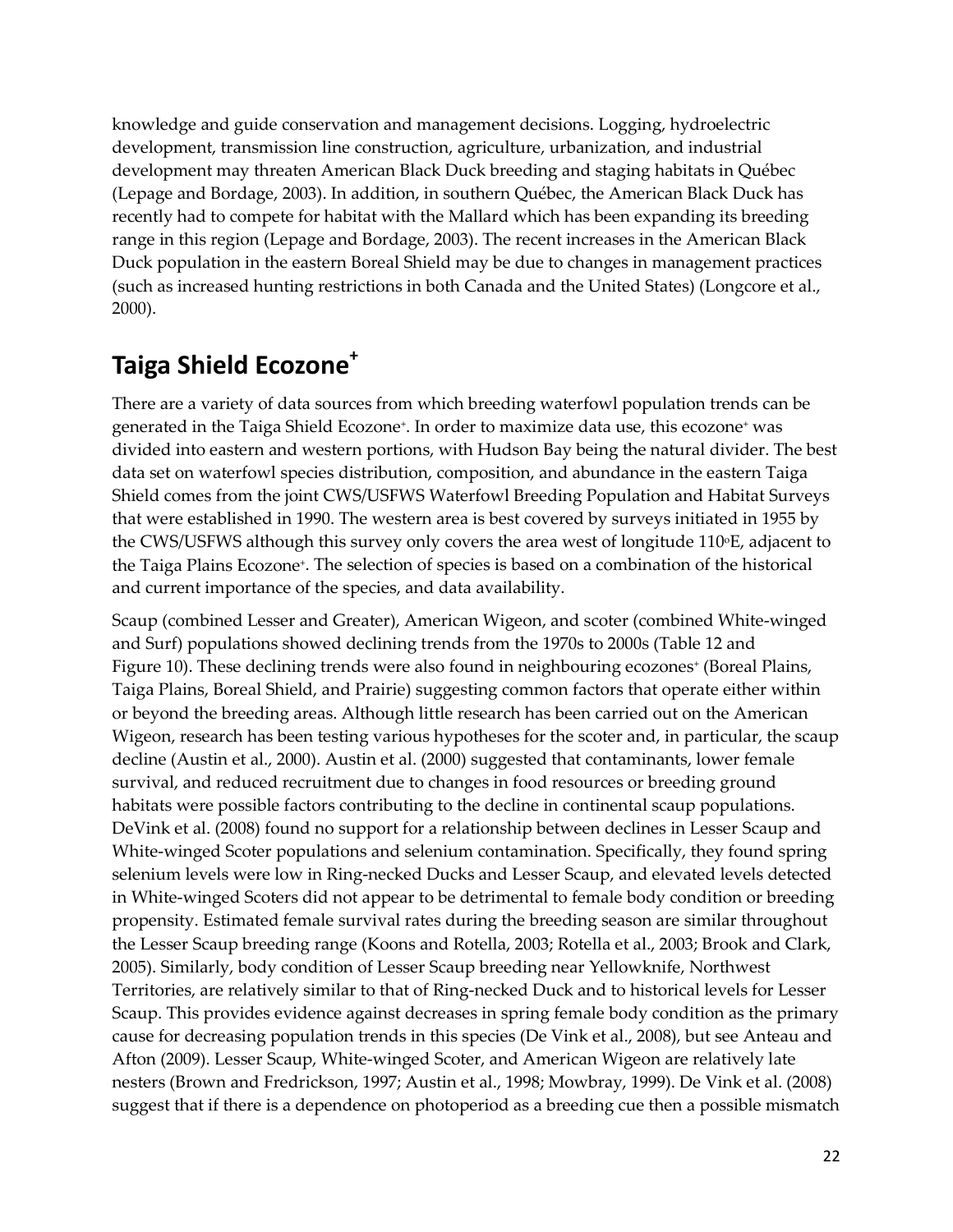between timing of nesting (and therefore peak hen and duckling food requirements) and food availability may be occurring -- the availability of their invertebrate food source may be shifting with changing temperatures resulting in decreased hen and duckling survival. However, since very few studies have been conducted in the eastern Taiga Shield the reasons for these declining waterfowl population trends are not well understood.

<span id="page-29-1"></span>*Table 12. Abundance trends for selected breeding waterfowl species in the western portion of the Taiga Shield Ecozone<sup>+</sup> .*

|                                |                           | <b>Trend</b> |        | Annual Index (in 1000s) |       |       |       |         |  |
|--------------------------------|---------------------------|--------------|--------|-------------------------|-------|-------|-------|---------|--|
| <b>Species</b>                 | <b>Nesting</b><br>habitat | (%/yr)       | D      | 1970s                   | 1980s | 1990s | 2000s | ℅       |  |
|                                |                           |              |        |                         |       |       |       | change  |  |
| <b>Bufflehead</b>              | Cavity                    | $-0.367$     |        | 63.9                    | 80.7  | 55.8  | 62.6  | $-2$    |  |
| Scaup (Lesser and Greater)     | Ground                    | $-3.667$     | $\ast$ | 859.5                   | 604.6 | 352.1 | 318.9 | $-62.9$ |  |
| American Wigeon                | Ground                    | $-3.024$     | $\ast$ | 127                     | 126.7 | 77.8  | 58.1  | $-54.3$ |  |
| Scoter (White-winged and Surf) | Ground                    | $-2.213$     | $\ast$ | 206.4                   | 162.9 | 88.5  | 122.7 | $-40.5$ |  |

P is the statistical significance: \* indicates P<0.05; n indicates 0.05<P<0.1; no value indicates not significant *Source: data from CWS/USFWS Waterfowl Breeding Population and Habitat Survey*



<span id="page-29-0"></span>*Figure 10. Population trends for breeding Bufflehead, scaup, American Wigeon, and scoter in the western Taiga Shield Ecozone<sup>+</sup> , 1970-2006.*

*Source: data from CWS/USFWS Waterfowl Breeding Population and Habitat Survey*

Within the eastern Taiga Shield, population monitoring has been carried out since the early 1990s by the USFWS. These surveys indicate that, although there were considerable year-to-year variations, the long-term trend is stable population levels for all species reported [\(Table](#page-30-2) 13 and [Figure](#page-30-1) 11). As noted in the COSEWIC report on Harlequin Ducks (Environment Canada, 2007), hydro and mining projects and forestry activities could be adversely impacting the waterfowl breeding in this area. Hydro and mining project can alter water dynamics over large areas, and forestry activity can increase stream siltation that may affect food availability for the ducks (Crowley and Patten, 1996).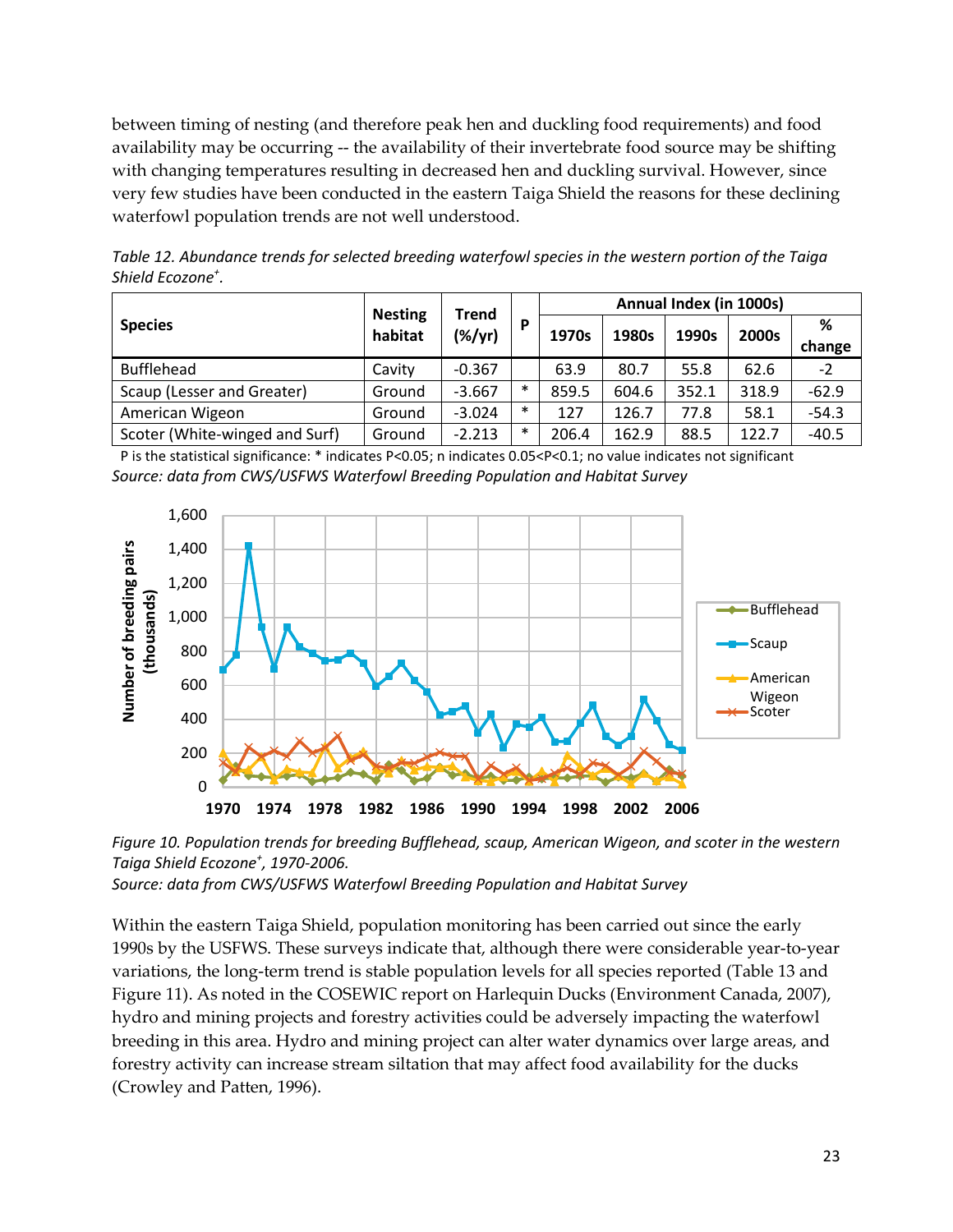|                            | <b>Nesting</b> | <b>Trend</b> |   | Annual Index (in 1000s) |       |          |  |
|----------------------------|----------------|--------------|---|-------------------------|-------|----------|--|
| <b>Species</b>             | <b>Habitat</b> | $(\%/yr)$    | D | 1990s                   | 2000s | % change |  |
| Ring-necked Duck           | Overwater      | 2.797        |   | 1.2                     | 1.3   | 2.7      |  |
| Scaup (Lesser and Greater) | Overwater      | 1.295        |   | 2.2                     | 2.2   | $-3.1$   |  |
| American Black Duck        | Ground         | $-2.205$     |   | 7.4                     | 6.6   | $-10.5$  |  |
| Green-winged Teal          | Ground         | 6.081        |   | 2.6                     | 4.5   | 72.6     |  |

<span id="page-30-2"></span>*Table 13. Abundance trends for selected breeding waterfowl species in the eastern portion of the Taiga Shield Ecozone<sup>+</sup> .*

P is the statistical significance: no value indicates not significant *Source: data from USFWS Airplane Transect Survey*



<span id="page-30-1"></span>*Figure 11. Population trends for breeding American Black Duck, Green-winged Teal, scaup, and Ringnecked Duck in the eastern Taiga Shield Ecozone<sup>+</sup> , 1990-2006. Source: data from USFWS Airplane Transect Survey*

## <span id="page-30-0"></span>**Taiga Plains Ecozone+**

Waterfowl population composition and abundance within the Taiga Plains Ecozone<sup>+</sup> is surveyed by the joint CWS/USFWS Waterfowl Breeding Population and Habitat Survey. Long-tailed Duck, scoters (combined White-winged, Surf, and Black (*M. nigra*), scaup (combined Lesser and Greater), Northern Pintail, Mallard, and American Wigeon show declining population trends [\(Table](#page-31-1) 14, [Figure](#page-31-0) 12, and [Figure](#page-32-0) 13). These populations have overlapping breeding areas and most have different wintering areas (Bellrose, 1980) suggesting that reasons for their declines may be linked to this region. Anthropogenic disturbances such as exploration activities for oil and gas have increased recently and may have negative influences on some species (personal observation). Population growth rate for Lesser Scaup may be most sensitive to adult female survival during the breeding and non-breeding seasons and to a lesser extent to nesting success, duckling survival, and juvenile survival (Koons et al., 2006), suggesting that changes to breeding habitat may greatly influence population growth. Similarly, like other seaducks, scoter population growth rates are likely most sensitive to changes in adult survival (Goudie et al., 1994; Robertson and Savard, 2002; Koons et al., 2006).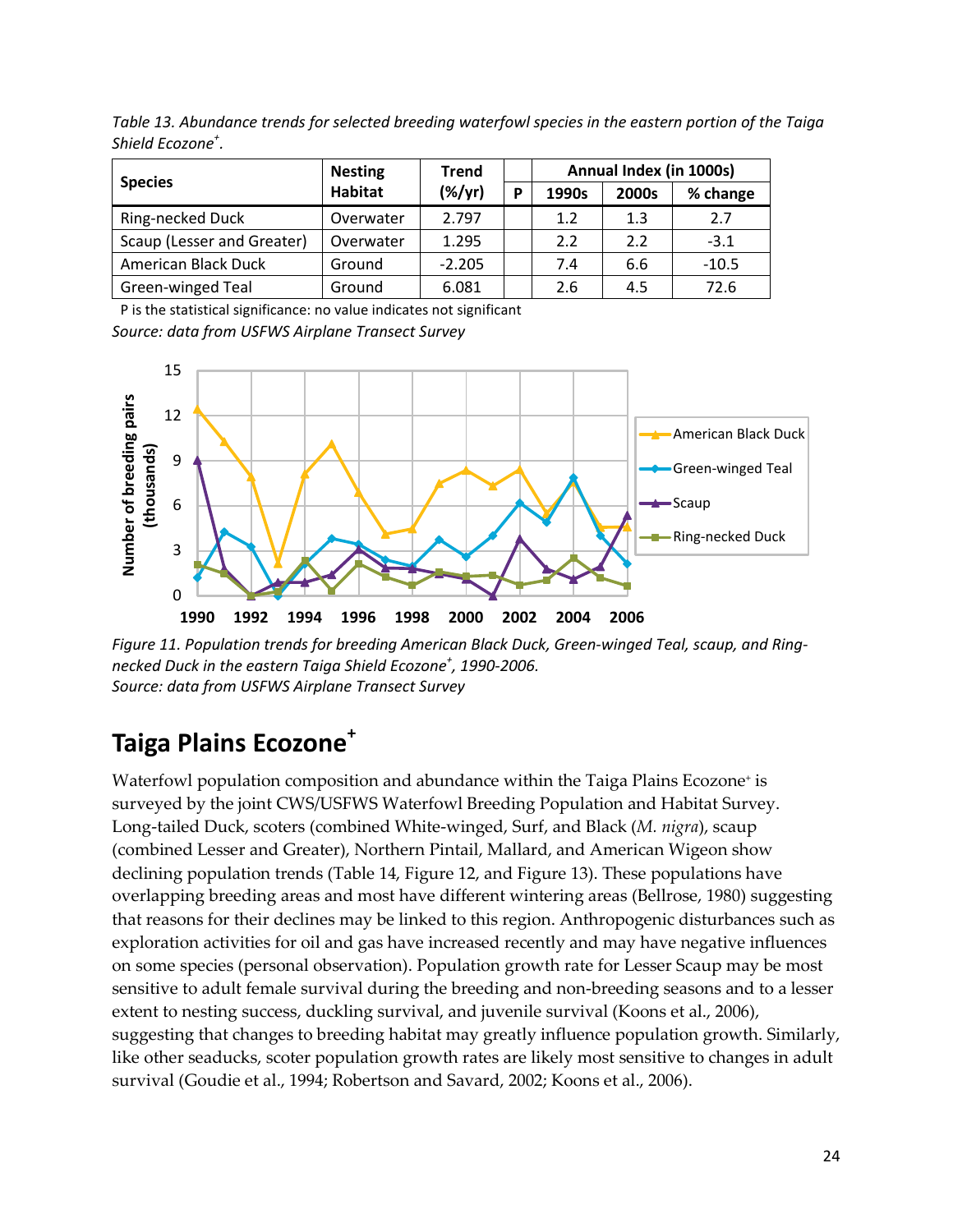|                       | <b>Nesting</b> | <b>Trend</b> | P      | Annual Abundance Index (in 1000s) |       |       |       |          |  |
|-----------------------|----------------|--------------|--------|-----------------------------------|-------|-------|-------|----------|--|
| <b>Species</b>        | habitat        | $(\%/yr)$    |        | 1970s                             | 1980s | 1990s | 2000s | % change |  |
| <b>Bufflehead</b>     | Cavity         | 0.104        |        | 96.3                              | 96.2  | 85.6  | 97.4  | 1.2      |  |
| Long-tailed Duck      | Ground         | $-4.164$     | $\ast$ | 42.6                              | 30.6  | 12.5  | 11.6  | $-72.8$  |  |
| Scoter (White-winged, |                |              |        |                                   |       |       |       |          |  |
| Surf, and Black)      | Ground         | $-4.089$     | $\ast$ | 250.3                             | 233.1 | 86.4  | 87.9  | $-64.9$  |  |
| Scaup (Lesser and     |                |              |        |                                   |       |       |       |          |  |
| Greater)              | Ground         | $-3.273$     | $\ast$ | 951.8                             | 744.5 | 427.6 | 384.3 | $-59.6$  |  |
| Northern Pintail      | Ground         | $-2.722$     | $\ast$ | 94.5                              | 69.3  | 37.6  | 44.7  | $-52.7$  |  |
| Mallard               | Ground         | $-2.155$     | $\ast$ | 232.9                             | 237.2 | 168.8 | 131.6 | $-43.5$  |  |
| American Wigeon       | Ground         | $-2.024$     | $\ast$ | 194.1                             | 185.5 | 119.7 | 121.7 | $-37.3$  |  |
| Green-winged Teal     | Ground         | 0.665        |        | 141.7                             | 249   | 163.5 | 201.4 | 42.2     |  |
| Canada Goose          |                | 0.472        |        | 54.7                              | 68.1  | 63.3  | 65.4  | 19.5     |  |

<span id="page-31-1"></span>*Table 14. Abundance trends for selected breeding waterfowl species in the Taiga Plains Ecozone<sup>+</sup> .*

P is the statistical significance: \* indicates P<0.05; n indicates 0.05<P<0.1; no value indicates not significant *Source: data from CWS/USFWS Waterfowl Breeding Population and Habitat Survey*



<span id="page-31-0"></span>*Figure 12. Population trends for breeding American Wigeon, Green-winged Teal, Mallard, and Northern Pintail in the Taiga Plains Ecozone<sup>+</sup> , 1970-2006.*

*Source: data from CWS/USFWS Waterfowl Breeding Population and Habitat Survey*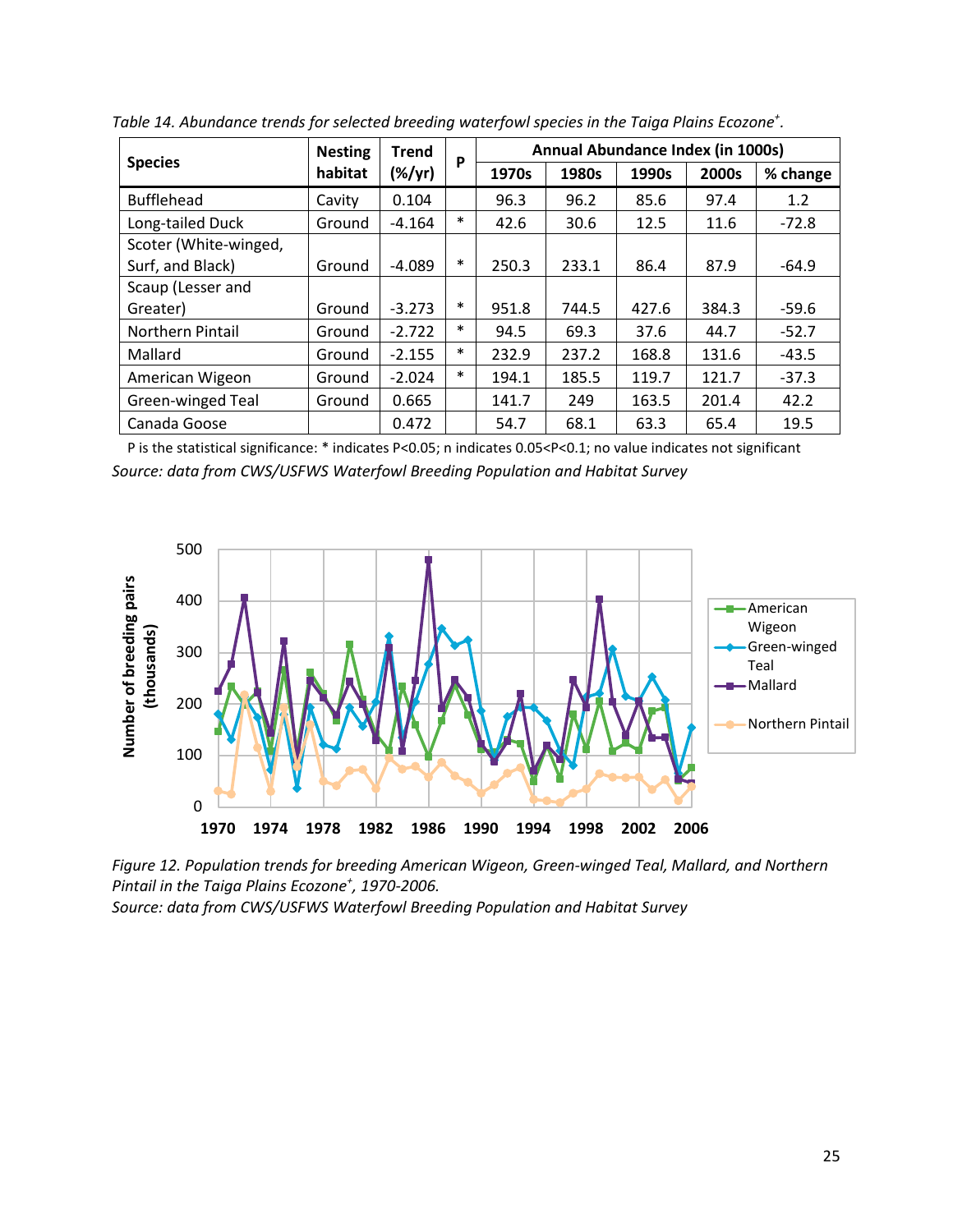

<span id="page-32-0"></span>*Figure 13. Population trends for breeding Canada Goose, scaup, scoter, Long-tailed Duck, and Bufflehead in the Taiga Plains Ecozone+ , 1970-2006. Source: data from CWS/USFWS Waterfowl Breeding Population and Habitat Survey*

White-winged Scoter pair density and brood occurrence were found to be positively related to amphipod abundance, and broods occurred more frequently on clear wetlands, perhaps due to improved foraging efficiency (Haszard and Clark, 2007). The role of forest fires may be less important as no differences were detected in water chemistry, wetland productivity, or amphipod abundance between wetlands surrounded by recently burned versus unburned forest (Haszard and Clark, 2007). The reasons for the declines of these waterfowl populations are not well understood, as very few waterfowl studies have been conducted in the Taiga Plains. Climate change may play an important role, especially for late-nesting Long-tailed Ducks, scoters, and scaup (see discussions in De Vink et al., 2008; and Drever et al., 2012). As photoperiod is likely the main breeding cue for these species, mismatches in timing may be occurring between their relatively fixed late nesting dates (but see Anteau and Afton, 2009) and invertebrate phenology, which is driven by temperature and has likely changed recently due to climate warming (Corcoran et al., 2009). The mismatch hypothesis between breeding birds and changing food supply, although not yet tested in the taiga regions, has been demonstrated elsewhere (for example Thomas et al., 2001). The mismatch hypothesis however, is one of many that may explain declines in scaup populations (see review in Austin et al., 2000). Causes for the declines observed for Northern Pintail, Mallard, and American Wigeon remain unclear. These species fluctuate greatly between years, and some have declines in other regions as well. Trends for Canada Goose and Green-winged Teal populations have remained unchanged, although the latter has undergone high year-to-year fluctuations, which is typical of this species.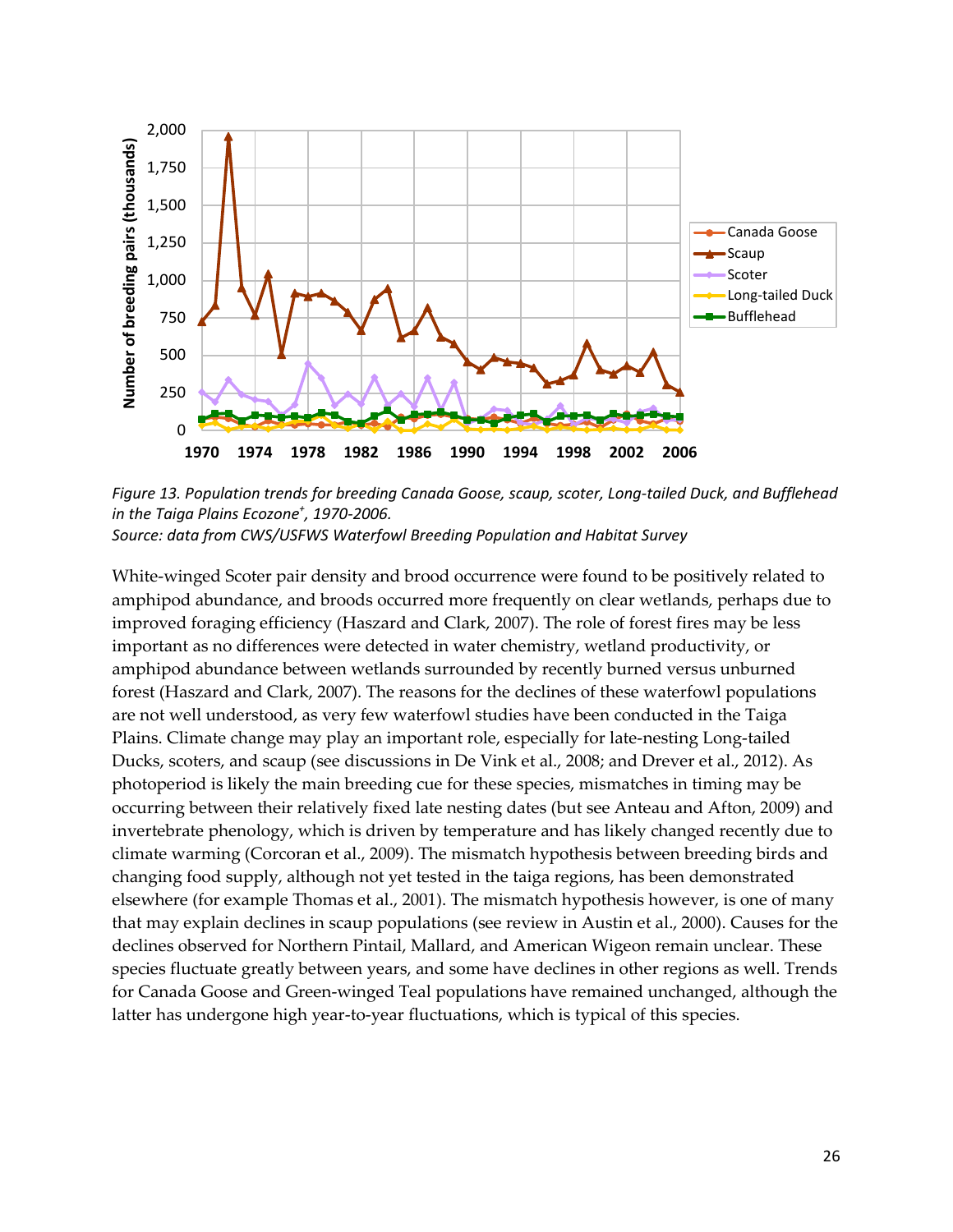# <span id="page-33-0"></span>**Boreal Plains Ecozone<sup>+</sup>**

The distribution, composition, and abundance of waterfowl in the Boreal Plains Ecozone<sup>+</sup> are best covered by the joint CWS/USFWS Waterfowl Breeding Population and Habitat Survey. This ecozone<sup>+</sup> is one of the most important regions for breeding waterfowl in North America (North American Waterfowl Management Plan, 2004). A wide variety of waterfowl are found with a diversity of habitat requirements and migratory strategies. Some winter on Canadian coasts, while the majority winter in the United States and Mexico (Bellrose, 1980). Similar to other regions, the Boreal Plains is experiencing an increase in the population of temperate nesting Canada Geese *(*310% increase) [\(Table](#page-33-1) 15). This is likely due to the species having benefited from the conversion of forest to other land cover types where they can take advantage of food sources (Mowbray et al., 2002).

|                                    | <b>Nesting</b> | <b>Trend</b>    |        | Annual Index (in 1000s)<br>P |       |       |       |          |  |
|------------------------------------|----------------|-----------------|--------|------------------------------|-------|-------|-------|----------|--|
| <b>Species</b>                     | habitat        | $(\frac{8}{y})$ |        | 1970s                        | 1980s | 1990s | 2000s | % change |  |
| Ring-necked Duck                   | Overwater      | 0.775           | $\ast$ | 66.1                         | 74.6  | 95.3  | 86.6  | 31       |  |
| Canvasback                         | Overwater      | 1.485           | $\ast$ | 31                           | 38.5  | 48.6  | 43    | 38.6     |  |
| <b>Bufflehead</b>                  | Cavity         | 0.241           |        | 46.5                         | 37.2  | 52.9  | 45.3  | $-2.7$   |  |
| Goldeneye (Common and<br>Barrow's) | Cavity         | 1.997           | $\ast$ | 42.3                         | 46.7  | 56.4  | 76.3  | 80.2     |  |
| Scaup (Lesser and Greater)         | Ground         | $-3.522$        | $\ast$ | 276.4                        | 235.4 | 174.8 | 92.2  | $-66.6$  |  |
| American Wigeon                    | Ground         | $-2.891$        | $\ast$ | 133.1                        | 103.2 | 90.9  | 51.6  | $-61.3$  |  |
| <b>Northern Pintail</b>            | Ground         | $-3.524$        | $\ast$ | 42.5                         | 32.5  | 18.7  | 18    | $-57.7$  |  |
| Mallard                            | Ground         | $-2.161$        | $\ast$ | 404.6                        | 283.1 | 286.9 | 196.9 | $-51.3$  |  |
| <b>Blue-winged Teal</b>            | Ground         | $-2.603$        | $\ast$ | 185.7                        | 224.7 | 123.3 | 91.6  | $-50.7$  |  |
| Northern Shoveler                  | Ground         | 0.026           |        | 44.8                         | 49.9  | 48.9  | 43.1  | $-3.9$   |  |
| Green-winged Teal                  | Ground         | 0.125           |        | 52.5                         | 53.4  | 65.3  | 51.2  | $-2.5$   |  |
| Canada Goose                       |                | 4.637           | $\ast$ | 12.6                         | 37.5  | 37.4  | 51.6  | 310.6    |  |

<span id="page-33-1"></span>*Table 15. Abundance trends for selected breeding waterfowl species in the Boreal Plains Ecozone<sup>+</sup> .*

P is the statistical significance: \* indicates P<0.05; n indicates 0.05<P<0.1; no value indicates not significant *Source: data from CWS/USFWS Waterfowl Breeding Population and Habitat Survey*

Several waterfowl species have experienced population declines in the Boreal Plains Ecozone+, including scaup (combined Lesser and Greater), American Wigeon, Northern Pintail, Mallard, and Blue-winged Teal [\(Table](#page-33-1) 15 and [Figure](#page-34-0) 14). Broad-scale cumulative impacts from anthropogenic activities (such as, conversion to agriculture, forestry, mining, and oil and gas) have rapidly increased throughout the region and could explain in part the observed trends. For example, rapid deforestation within the Boreal Plains (Hobson et al., 2002) likely has negative implications for many waterfowl similar to those reported for other regions (Stephens et al., 2003; Emery et al., 2005; Koper and Schmiegelow, 2006; Drever et al., 2007). Recent research within the Boreal Plains has found that overall waterfowl abundance was lower in disturbed landscapes, and abundance was similar in burned and logged landscapes (Bidwell et al., 2008). Cavity nesting waterfowl were less abundant in burned landscapes and overwater nesters were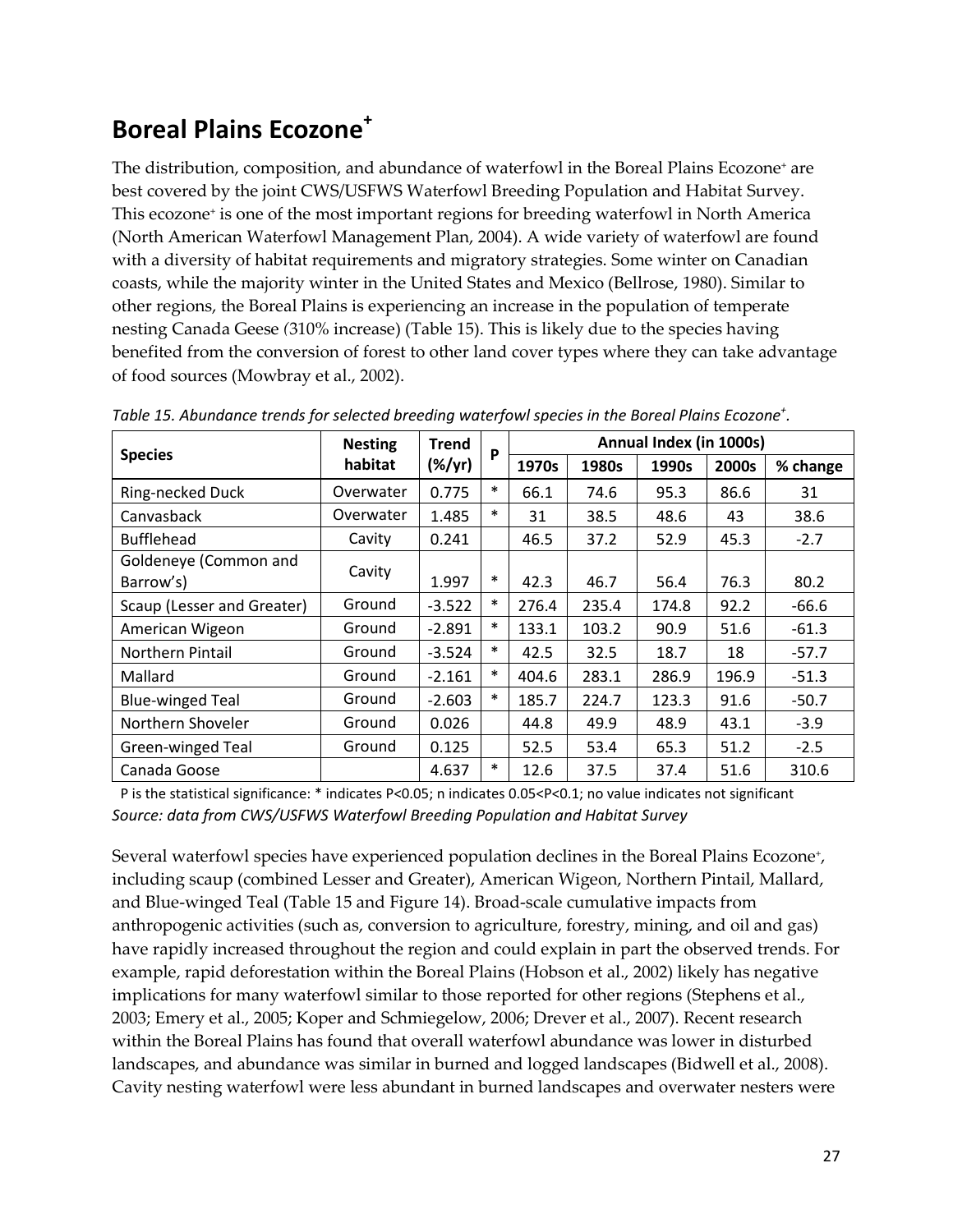less abundant in logged landscapes (Bidwell et al., 2008). Closer examination of such patterns of boreal waterfowls at the landscape scale suggests that although fire and logging both negatively impact waterfowl populations, these natural and anthropogenic influences seem to be affecting community dynamics differently (Bidwell et al., 2006). In addition to the cumulative impacts from industry in the region, climate change may also have an important role in the declining populations. For example, it is possible that the chronology of breeding birds, which is largely fixed (that is driven by photoperiod) has become out of synchrony with the birds' changing food supply (Corcoran et al., 2009) -- see discussions in De Vink et al. (2008) and Drever et al. (2012). This "mismatch hypothesis", although not yet tested in the boreal region, has been demonstrated elsewhere (Thomas et al., 2001). Despite the factors mentioned above, the processes causing the currently observed waterfowl population trends in the Boreal Plains Ecozone+ are poorly understood.



<span id="page-34-0"></span>*Figure 14. Population trends for scaup, American Wigeon, Northern Pintail, Mallard, Blue-winged Teal, Northern Shoveler, and Green-winged Teal in the Boreal Plains Ecozone<sup>+</sup> , 1970-2006. Source: data from CWS/USFWS Waterfowl Breeding Population and Habitat Survey*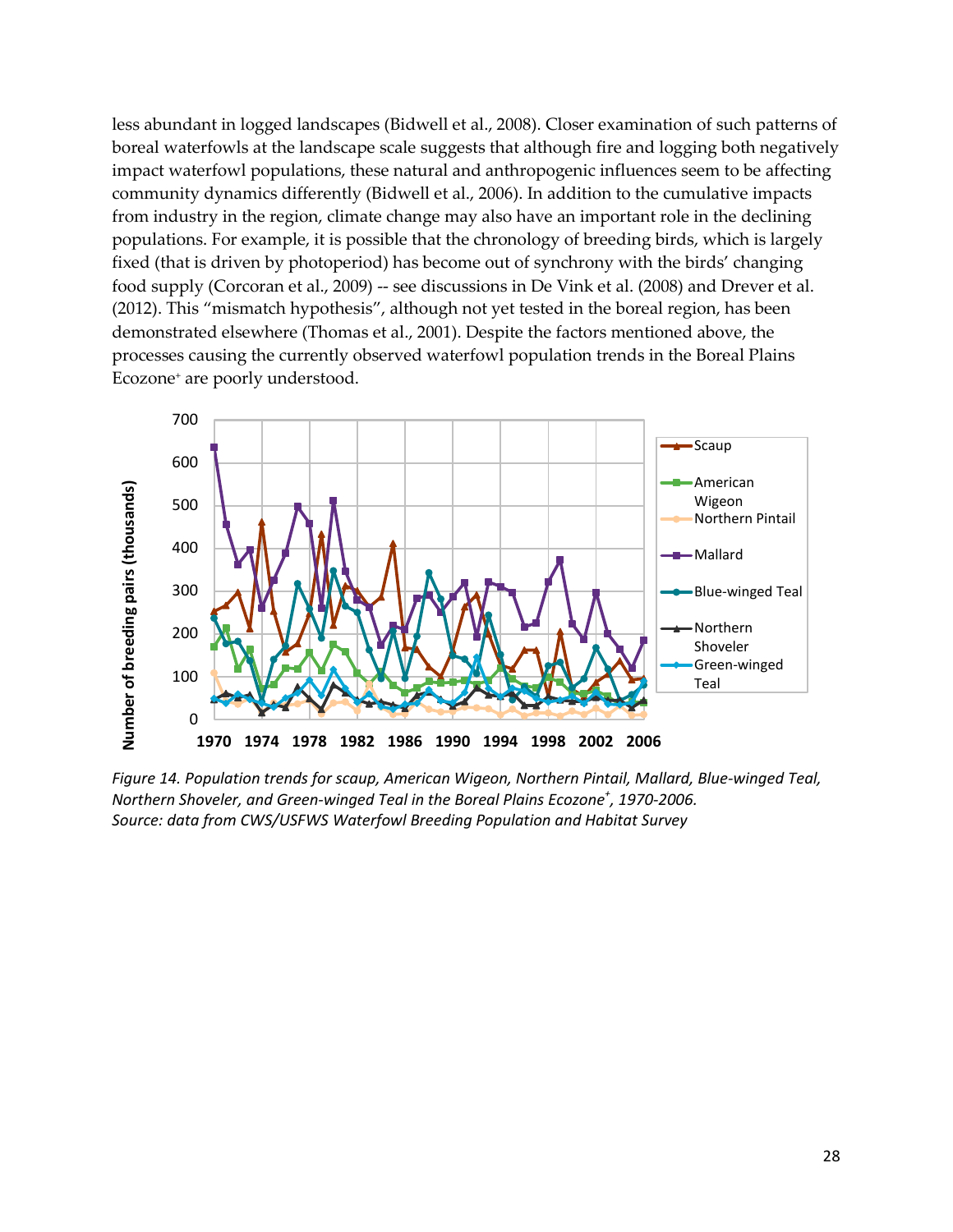

<span id="page-35-1"></span>*Figure 15. Population trends for breeding Ring-necked Duck, Bufflehead, goldeneye (Common and Barrow's), and Canada Goose in the Boreal Plains Ecozone<sup>+</sup> , 1970-2006. Source: data from CWS/USFWS Waterfowl Breeding Population and Habitat Survey*

### <span id="page-35-0"></span>**Prairies Ecozone<sup>+</sup>**

The best dataset on waterfowl species distribution, abundance, and community composition for the Prairies Ecozone+comes from the joint CWS/USFWS Waterfowl Breeding Population and Habitat Survey. The waterfowl found in the Prairies are diverse, with a variety of different habitat requirements and migratory strategies -- some winter on Canadian coasts while the majority winter in the United States and Mexico (Bellrose, 1980). Although the Prairie Pothole Region covers only 10% of the available breeding habitat for waterfowl in North America, it supports the highest densities of breeding waterfowl and can account for greater than 50% of annual continental duck production (Bellrose, 1980; U.S. Fish and Wildlife Service, 2007). The Prairie Ecozone<sup>+</sup> is also an important area for migrating waterfowl. Many ducks and geese that nest in the Arctic, sub-Arctic, and boreal forest pass through this ecozone<sup>+</sup> during migration, stopping in staging areas.

Some waterfowl species show long-term population increases. For example Canada Goose populations increased by 765% since the 1970s [\(Table](#page-36-1) 16). Other species, such as Northern Pintail and American Wigeon, have declined significantly, while others, such as Blue-winged Teal and Canvasback, showed little long-term change [\(Table](#page-36-1) 16, [Figure](#page-36-0) 16 and [Figure](#page-37-0) 17).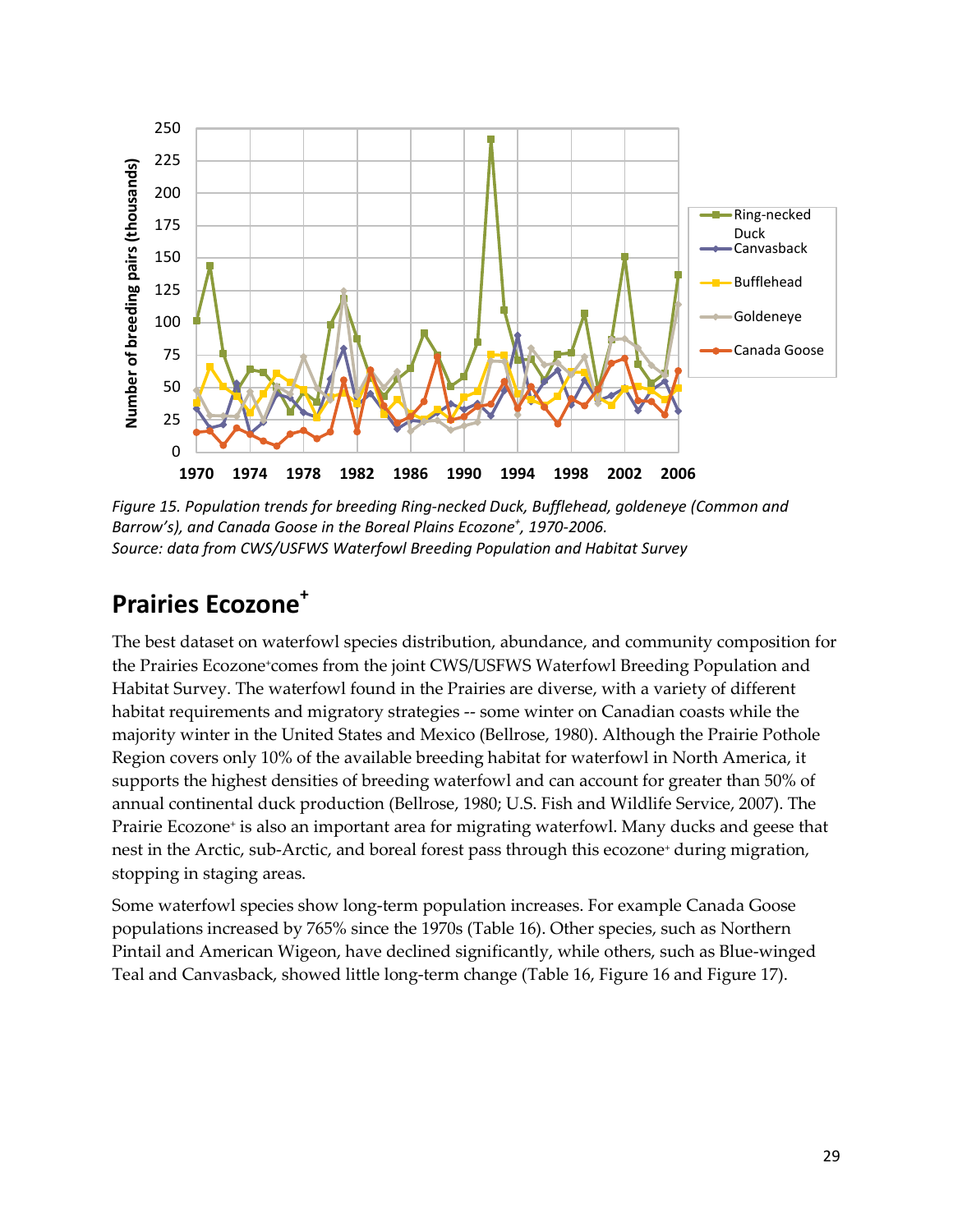|                         | <b>Nesting</b> | <b>Trend</b> | P      |        | Annual Abundance Index (in 1000s) |        |        |          |
|-------------------------|----------------|--------------|--------|--------|-----------------------------------|--------|--------|----------|
| <b>Species</b>          | habitat        | (%/yr)       |        | 1970s  | 1980s                             | 1990s  | 2000s  | % change |
| Canvasback              | Overwater      | 0.3          |        | 198    | 146.7                             | 192.7  | 206.2  | 4.2      |
| Redhead                 | Overwater      | 0.7          | $\ast$ | 279.2  | 202                               | 285.1  | 307.5  | 10.1     |
| Ring-necked Duck        | Overwater      | 0.6          | n      | 47.4   | 55.2                              | 44.1   | 57.3   | 20.8     |
| <b>Ruddy Duck</b>       | Overwater      | 1.6          | $\ast$ | 145.5  | 152.7                             | 196.7  | 234.8  | 61.3     |
| <b>Bufflehead</b>       | Cavity         | 2.7          | $\ast$ | 59.4   | 55.5                              | 92.9   | 112.7  | 89.9     |
| Northern Pintail        | Ground         | $-4.1$       | $\ast$ | 2795.3 | 944.8                             | 816.8  | 835.5  | $-70.1$  |
| American Wigeon         | Ground         | $-3.6$       | $\ast$ | 908.6  | 398.3                             | 356.7  | 299.6  | -67      |
| Green-winged Teal       | Ground         | $-1.5$       | $\ast$ | 561.3  | 220.7                             | 346.7  | 323.8  | $-42.3$  |
| Mallard                 | Ground         | $-1.1$       | $\ast$ | 3180.1 | 1801                              | 2156.9 | 2221.2 | $-30.2$  |
| <b>Blue-winged Teal</b> | Ground         | $-0.1$       |        | 2024.5 | 1242.2                            | 1636.8 | 1835   | $-9.4$   |
| Gadwall                 | Ground         | 1.1          | $\ast$ | 814.6  | 585.2                             | 968.4  | 986.6  | 21.1     |
| Northern Shoveler       | Ground         | 1.2          | $\ast$ | 899.9  | 654.7                             | 1022.9 | 1254   | 39.3     |
| Canada Goose            | Ground         | 7.9          | $\ast$ | 47.7   | 107.9                             | 238.6  | 412.4  | 765.4    |

<span id="page-36-1"></span>*Table 16. Abundance trends for selected breeding waterfowl species in the Prairies Ecozone<sup>+</sup> .*

P is the statistical significance: \* indicates P<0.05; n indicates 0.05<P<0.1; no value indicates not significant *Source: data from CWS/USFWS Waterfowl Breeding Population and Habitat Survey*



<span id="page-36-0"></span>*Figure 16. Population trends of selected ground nesting ducks (American Wigeon, Blue-winged Teal, Gadwall, Mallard, Northern Pintail, and Northern Shoveler) and Green-winged Teal in the Prairies Ecozone<sup>+</sup> , 1970-2006.*

*Source: data from CWS/USFWS Waterfowl Breeding Population and Habitat Survey*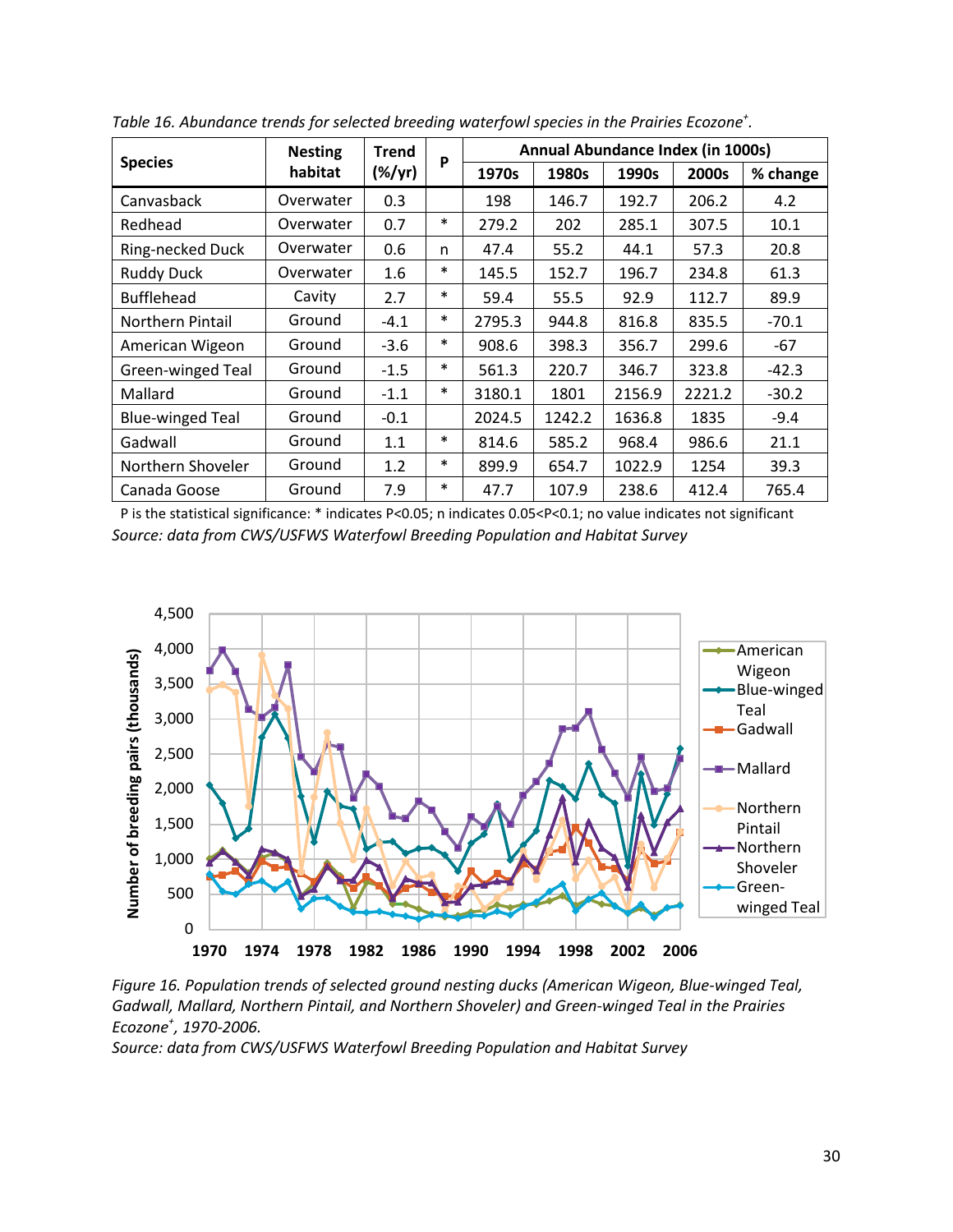

<span id="page-37-0"></span>*Figure 17. Population trends for breeding Canada Goose and selected over-water nesting ducks (Canvasback, Redhead, Ring-necked Duck, and Ruddy Duck) in the Prairies Ecozone<sup>+</sup> , 1970-2006. Source: data from CWS/USFWS Waterfowl Breeding Population and Habitat Survey*

Canada Geese appear to easily adapt to a variety of habitats including farmland and urban areas, likely benefitting from the conversion of deciduous forest and natural prairie to these land cover types by taking advantage of cereal grain, planted forage, and turf grass food sources (Mowbray et al., 2002). Similarly, management practices, such as re-establishment of local populations by relocating moulting adults and juveniles from other locations, has benefitted Canada Goose populations (Nieman et al., 2000; Mowbray et al., 2002). The population increase observed in the Prairies is consistent throughout the breeding range of the temperate breeding goose (Canadian Wildlife Service Waterfowl Committee, 2008).

Intensification of agricultural practices, including decreased use of summerfallow and increased conversion of marginal land to cropland, over the last 40 years has likely had negative impacts on breeding waterfowl on the Prairies through habitat loss and changes in predation patterns. For example, nest success for Mallard, Northern Pintail, Northern Shoveler, Blue-winged Teal, and Gadwall in the Prairie Pothole Region is negatively associated with the proportion of cropland (Drever et al., 2007). Landscape-level fragmentation has also increased (Stephens et al., 2003). Some avian species in southern Alberta were found to respond to habitat characteristics at spatial scales similar to their home range and territory size (with the exception of Northern Pintail), suggesting that fragmentation effects may vary with home range or territory size of individual species (Koper and Schmiegelow, 2006). Northern Pintail prefer to nest in sparse cover away from water, often in standing stubble, mulched stubble, or fallow fields early in the nesting season often prior to cultivation and planting (Austin and Miller, 1995). Since the 1970s, summerfallow has been increasingly converted to annual cropping, with fallow land being reduced by nearly 4 million hectares from 1971 to 1995 (Statistics Canada 1995 cited in Carlyle,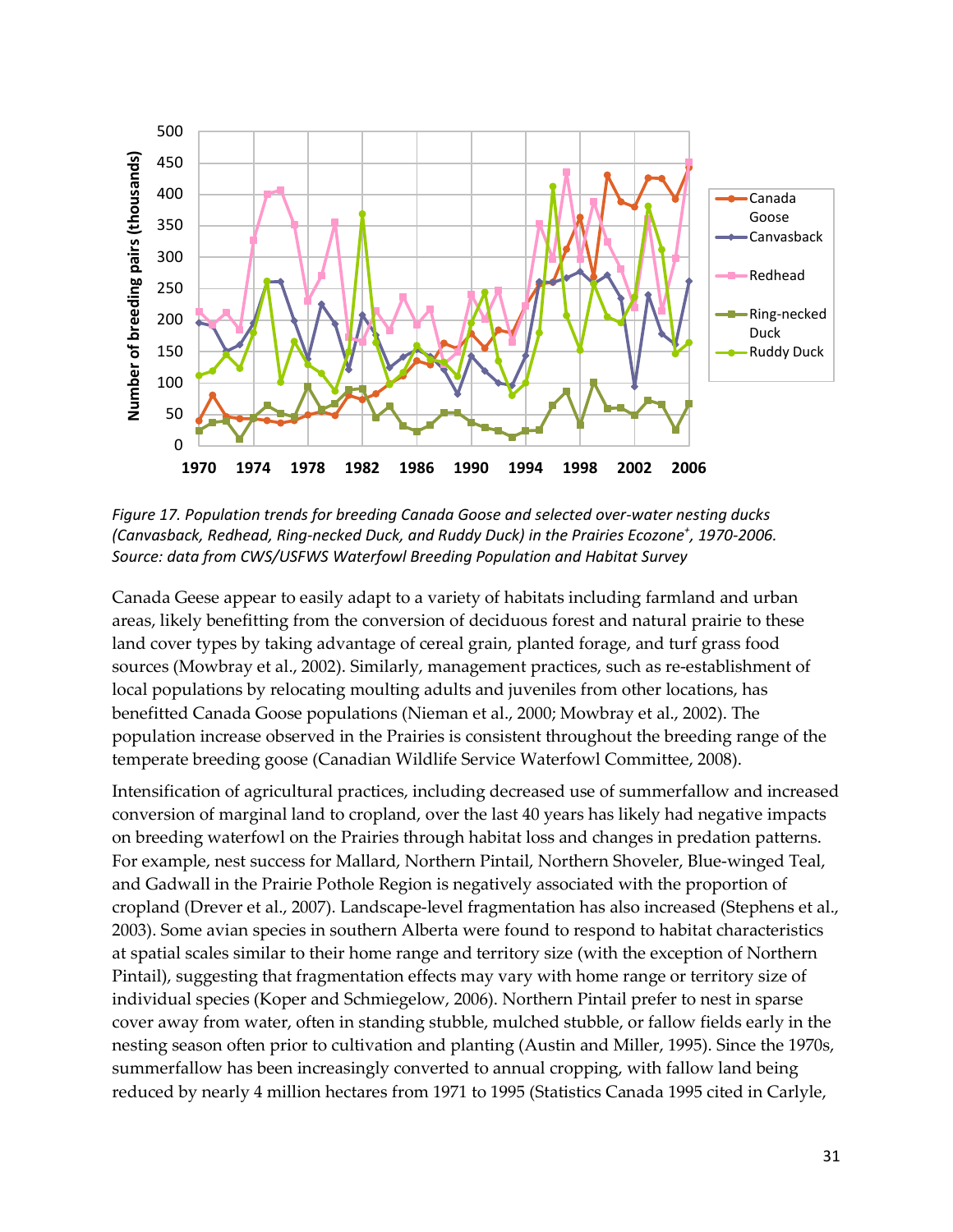1997), and reduced from comprising 17.7% of agricultural land in 1986 to 7.3% in 2006 in the Prairie Ecozone<sup>+</sup> (Javorek and Grant, 2011). This reduction in fallow land has been linked to the declining prairie population of Northern Pintail (Austin and Miller, 1995; Podruzny et al., 2002). Waterfowl nest success early in the breeding season was found to be lower in unmanaged nesting cover types (for example, cropland, hay land, and pasture) compared to managed cover (for example, delayed grazing, planted cover, idled pasture, and idled parkland) (Emery et al., 2005)**.** Hoekman et al. (2002) suggested that, when comparing vital rates at various stages of the annual cycle, predation processes on the breeding grounds, inferred by nest success and female survival during the breeding season, is the primary proximate factor limiting population growth of midcontinent Mallards.

Climatic conditions also have a large impact on waterfowl populations in the Prairies. The protracted wide scale prairie drought in the 1980s had negative effects on waterfowl populations, although many species have since steadily increased [\(Table](#page-36-1) 16). Wetland abundance and distribution affects several demographic vital rates of prairie breeding ducks, including nesting intensity, brood survival, and adult survival (Krapu et al., 1983; Cowardin et al., 1985; Krapu et al., 2000; Devries et al., 2003), in addition to settlement and return rates (Johnson and Grier, 1988; Dufor and Clark, 2002). Northern Pintail, Blue-winged Teal, Mallard, and Northern Shoveler breeding densities fluctuated with numbers of prairie ponds, suggesting that these species fly over the Prairies in drought years and settle in more northern ecozones<sup>+</sup> (Johnson and Grier, 1988). These species, along with Green-winged Teal, are dabbling ducks that are typically associated with shallow temporary and seasonal wetlands. Consequently, some of these species may be more sensitive to fluctuating water conditions (including wetland densities) and wetland destruction than other species, such as Gadwall and diving ducks (such as Canvasback and Ruddy Duck), which are associated with semi-permanent and permanent wetlands. As such, duck species that use small wetlands prone to agricultural modification or destruction and climate fluctuations are generally the species showing population declines [\(Table](#page-36-1) 16).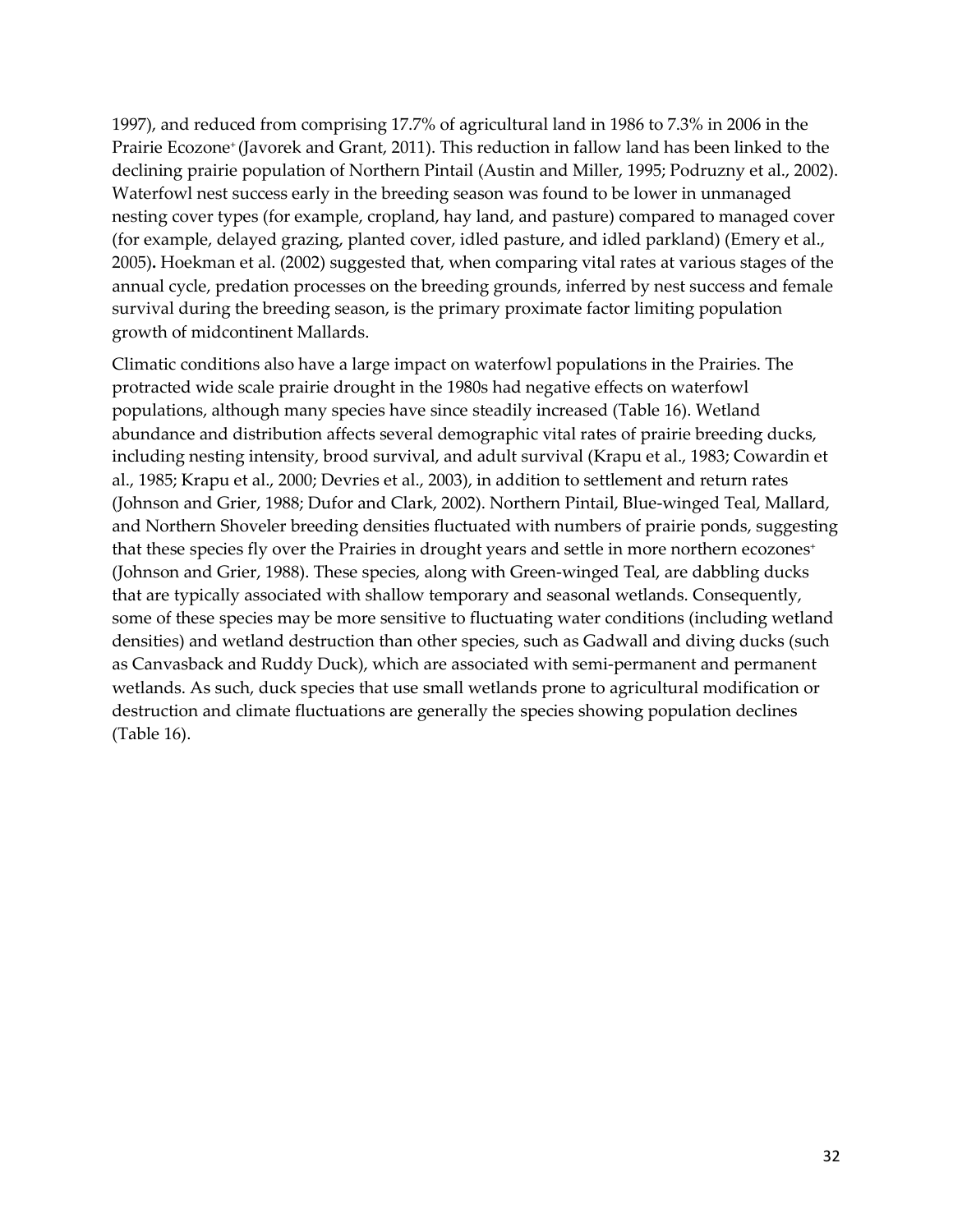### <span id="page-39-0"></span>**References**

- Anteau, M.J. and Afton, A.D. 2009. Lipid reserves of lesser scaup (*Aythya affinis*) migrating across a large landscape are consistent with the spring condition hypothesis. Auk 126:873- 883.
- Austin, J.E., Afton, A.D., Anderson, M.G., Clark, R.G., Custer, C.M., Lawrence, J.S., Pollard, J.B. and Ringelman, J.K. 2000. Declining scaup populations: issues, hypotheses, and research needs. Wildlife Society Bulletin 28:254-263.
- Austin, J.E., Custer, C.M. and Afton, A.D. 1998. Lesser scaup (*Aythya affinis*). *In* The birds of North America online. Edited by Poole, A. Cornell Lab of Ornithology. Ithaca, NY. [http://bna.birds.cornell.edu/bna/species/338.](http://bna.birds.cornell.edu/bna/species/338)
- Austin, J.E. and Miller, M.R. 1995. Northern pintail (*Anas acuta*). *In* The birds of North America online. Edited by Poole, A. Cornell Lab of Ornithology. Ithaca, NY. [http://bna.birds.cornell.edu/bna/species/163.](http://bna.birds.cornell.edu/bna/species/163)
- Bellrose, F.C. 1980. Ducks, geese and swans of North America. Stackpole Books. Harrisburg, PE. 540 p.
- Bidwell, M., Clark, R. and Mack, G. 2008. Ecosystem disturbance and community dynamics of boreal-breeding waterbirds. Presented at the 126th Meeting of the American Ornithologists' Union, 78th Meeting of the Cooper Ornithological Society, 28th Meeting of the Society of Canadian Ornithologists/Société des ornithologistes du Canada. Portland, OR, 4-8 August, 2008.
- Bidwell, M.T., Clark, R.G., Mack, G.G., Butterworth, E.W., Dzus, E.H. and Slattery, S.M. 2006. Response of boreal waterfowl community structure to recent forest fire and logging. 4th North American Duck Symposium and Workshop. Bismark, ND, 24-26 August 2006. Poster presentation.
- Brook, R.W. and Clark, R.G. 2005. Breeding season survival of female lesser scaup in the northern boreal forest. Arctic 58:16-20.
- Brown, P.W. and Fredrickson, L.H. 1997. White-winged scoter (*Melanitta fusca*). *In* The birds of North America online. Edited by Poole, A. Cornell Lab of Ornithology. Ithaca, NY. [http://bna.birds.cornell.edu/bna/species/274.](http://bna.birds.cornell.edu/bna/species/274)
- Canadian Wildlife Service Waterfowl Committee. 2008. Population status of migratory game birds in Canada, November 2008. CWS Migratory Birds Regulatory Report No. 25. Environment Canada. Ottawa, ON. 92 p.
- Carlyle, W.J. 1997. The decline of summerfallow on the Canadian Prairies. Canadian Geographer 41:267-280.
- Corcoran, R.M., Loworn, J.R. and Heglund, P.J. 2009. Long-term change in limnology and invertebrates in Alaskan boreal wetlands. Hydrobiologia 620:77-89.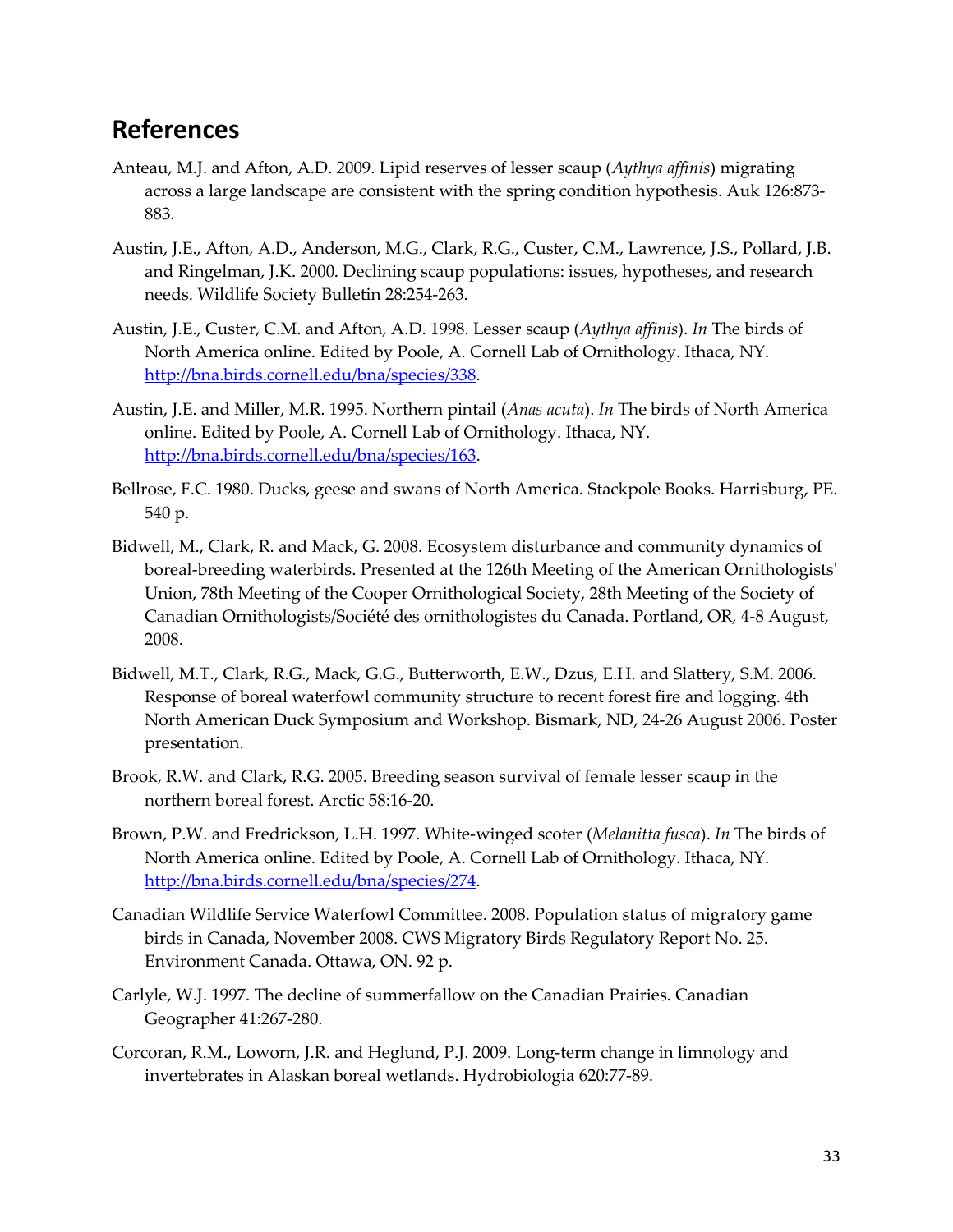- COSEWIC. 2006. Canadian species at risk. Committee on the Status of Endangered Wildlife in Canada. Ottawa, ON. 74 p.
- Cowardin, L.M., Gilmer, D.S. and Shaiffer, C.W. 1985. Mallard recruitment in the agricultural environment of North Dakota. Wildlife Monographs 92:1-37.
- Crowley, D.W. and Patten, S.M. 1996. Breeding ecology of harlequin ducks in Prince William Sound, Alaska. Exxon Valdez oil spill state/federal natural resource damage assessment final report (Restoration Study No. 71). Alaska Department of Fish and Game. Anchorage, AK.  $x + 83 p$ .
- De Vink, J.M.A., Clark, R.G., Slattery, S.M. and Trauger, D.L. 2008. Are late-spring boreal lesser scaup (*Aythya affinis*) in poor body condition? Auk 125:297-298.
- Dennis, D.G. 1974. Breeding pair surveys of waterfowl in southern Ontario. *In* Canadian Wildlife Service waterfowl studies in eastern Canada, 1969-73. Canadian Wildlife Service Technical Report Series No. 29. Edited by Boyd, H. Canadian Wildlife Service, Environment Canada. pp. 45-52.
- DeVink, J., Clark, R.G., Stuart, M. and Wayland, M. 2008. Is selenium affecting body condition and reproduction in boreal breeding scaup, scoters, and ring-necked ducks? Environmental Pollution 152:116-122.
- Devries, J.H., Citta, J.J., Lindgerg, M.S., Howerter, D.W. and Anderson, M.G. 2003. Breedingseason survival of mallard females in the prairie pothole region of Canada. Journal of Wildlife Management 67:551-563.
- Dickson, K.M. 2000. The diversity of Canada geese. *In* Toward conservation of the diversity of Canada geese (*Branta canadensis)*. Edited by Dickson, K.M. Occasional Paper No. 103. Canadian Wildlife Service, Environment Canada. Ottawa, ON.
- Drever, M.C., Clark, R.G., Derksen, C., Slattery, S.M., Toose, P. and Nudds, T.D. 2012. Population vulnerability to climate change linked to timing of breeding in boreal ducks. Global Change Biology 18:480-492.
- Drever, M.C., Nudds, T.D. and Clark, R.G. 2007. Agricultural policy and nest success of prairie ducks in Canada and the United States. Avian Conservation and Ecology 2:5-21.
- Dufor, K.W. and Clark, R.G. 2002. Differential survival of yearling and adult female mallards and its relation to breeding habitat conditions. Condor 104:297-308.
- Eadie, J.M., Savard, J.P. and Mallory, M.L. 2000. Barrow's goldeneye (*Bucephala islandica*). *In* The birds of North America online. Edited by Poole, A. Cornell Lab of Ornithology. Ithaca, NY. [http://bna.birds.cornell.edu/bna/species/548.](http://bna.birds.cornell.edu/bna/species/548)
- EHJV. 2007a. Eastern Habitat Joint Venture five-year plan for the implementation of the North American Waterfowl Management Plan in Newfoundland and Labrador (2007-2011). Newfoundland and Labrador Eastern Habitat Joint Venture. St. John's, NL. 66 p.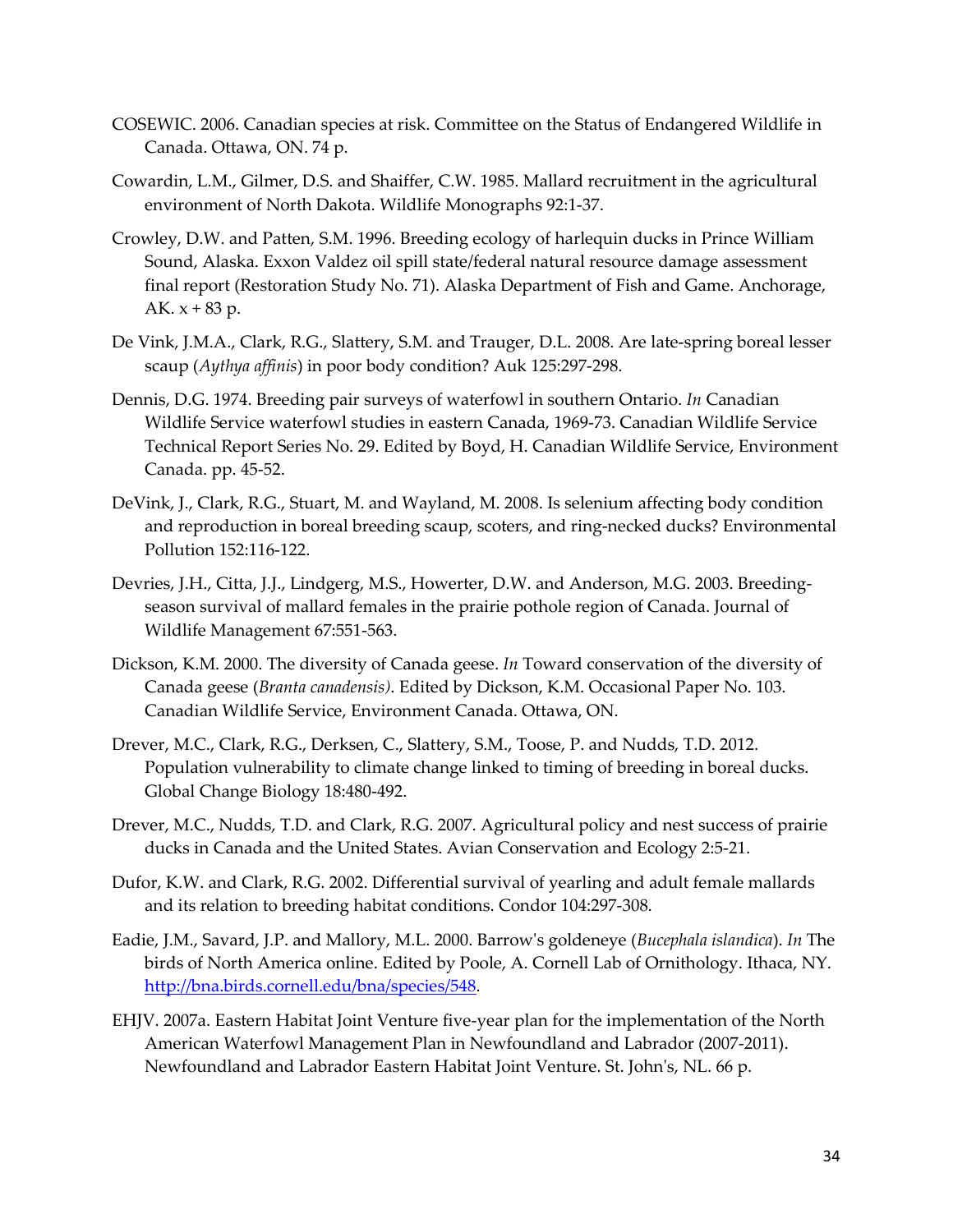- EHJV. 2007b. Five-year implementation plan. New Brunswick Eastern Habitat Joint Venture. Fredericton, NB. 66 p.
- EHJV. 2007c. Ontario Eastern Habitat Joint Venture five-year implementation plan 2006-2010. Ontario Eastern Habitat Joint Venture. Ottawa, ON. 94 p.
- Emery, R.B., Howerter, D.W., Armstrong, L.M., Anderson, M.G., Devries, J.H. and Joynt, B.L. 2005. Seasonal variation in waterfowl nesting success and its relation to cover management in the Canadian Prairies. Journal of Wildlife Management 69:1181-1193.
- Environment Canada. 2007. Management plan for the harlequin duck (*Histrionicus histrionicus*) eastern population, in Atlantic Canada and Québec. *Species at Risk Act* Management Plan Series. Environment Canada. Ottawa, ON. vii + 32 p.
- Gilliland, S.G., Robertson, G.J., Robert, M., Savard, J.P.L., Amirault, D., Laporte, P. and Lamothe, P. 2002. Abundance and distribution of harlequin ducks molting in eastern Canada. Waterbirds 25:333-339.
- Goudie, R.I., Brault, S., Conant, B., Kondratyev, A.V., Petersen, M.R. and Vermeer, K. 1994. The status of sea ducks in the North Pacific Rim: toward their conservation and management. Transactions of the North American Wildlife and Natural Resources Conference 59:27-49.
- Haszard, S. and Clark, R.G. 2007. Wetland use by white-winged scoters *(Melanitta fusca*) in the Mackenzie Delta region. Wetlands 27:855-863.
- Hobson, K.A., Bayne, E.M. and Van Wilgenburg, S.L. 2002. Large-scale conversion of forest to agriculture in the boreal plains of Saskatchewan. Conservation Biology 16:1530-1541.
- Hoekman, S.T., Mills, S.L., Howerter, D.W., Devries, J.H. and Ball, I.J. 2002. Sensitivity analyses of the life cycle of midcontinent mallards. Journal of Wildlife Management 66:883-900.
- Javorek, S.K. and Grant, M.C. 2011. Trends in wildlife habitat capacity on agricultural land in Canada, 1986-2006. Canadian Biodiversity: Ecosystem Status and Trends 2010, Technical Thematic Report No. 14. Canadian Councils of Resource Ministers. Ottawa, ON. vi + 46 p. [http://www.biodivcanada.ca/default.asp?lang=En&n=137E1147-0.](http://www.biodivcanada.ca/default.asp?lang=En&n=137E1147-0)
- Johnson, D.H. and Grier, J.W. 1988. Determinants of breeding distributions of ducks. Wildlife Monographs 100:1-37.
- Koons, D.N. and Rotella, J.J. 2003. Have lesser scaup, *Aythya affinis*, reproductive rates declined in parkland Manitoba? Canadian Field Naturalist 117:582-588.
- Koons, D.N., Rotella, J.J., Willey, D.W., Taper, M., Clark, R.G., Slattery, S., Brook, R.W., Corcoran, R.M. and Loworn, J.R. 2006. Lesser scaup population dynamics: what can be learned from available data? Avian Conservation and Ecology 1(3):6. Online:-. [http://www.ace-eco.org/vol1/iss3/art6/.](http://www.ace-eco.org/vol1/iss3/art6/)
- Koper, N. and Schmiegelow, F.K.A. 2006. A multi-scaled analysis of avian response to habitat amount and fragmentation in the Canadian dry mixed-grass prairie. Landscape Ecology 21:1045-1059.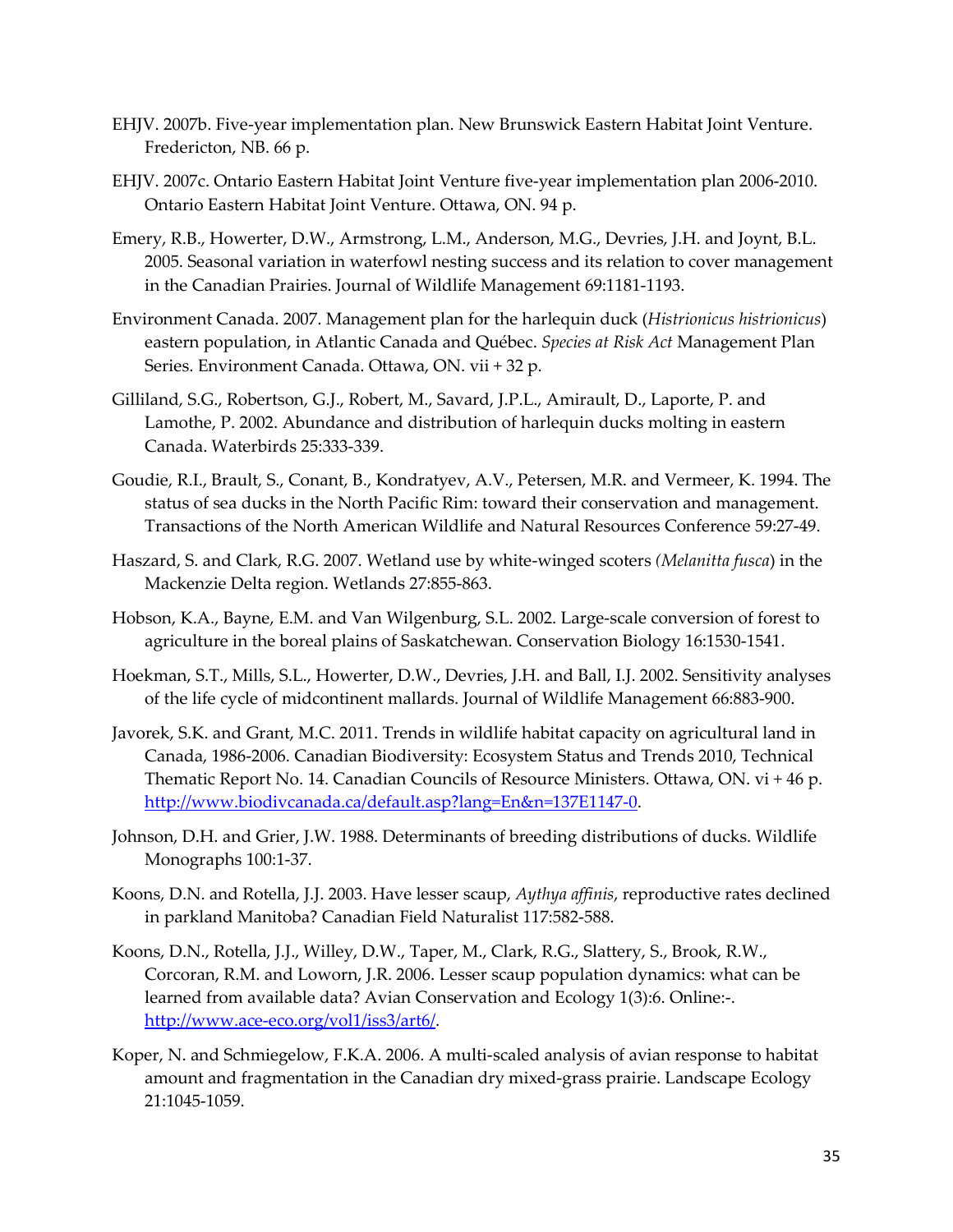- Krapu, G.L., Klett, A.T. and Jorde, D.G. 1983. The effect of variable spring water conditions on mallard reproduction. Auk 100:689-698.
- Krapu, G.L., Pieta, P.J., Brandt, D.A. and Cox, R.Jr. 2000. Factors limiting mallard brood survival in prairie pothole landscapes. Journal of Wildlife Management 64:553-561.
- Lepage, C. and Bordage, D. 2003. The American black duck. Canadian Wildlife Service, Quebec Region, Environment Canada. Québec, QC.
- Longcore, J.R., McAuley, D.G., Hepp, G.R. and Rhymer, J.M. 2000. American black duck (*Anas rubripes*). *In* The birds of North America online. Edited by Poole, A. Cornell Lab of Ornithology. Ithaca, NY.<http://bna.birds.cornell.edu/bna/species/481> (accessed 30 July, 2010).
- Mowbray, T.B. 1999. American wigeon (*Anas americana*). *In* The birds of North America online. Edited by Poole, A. Cornell Lab of Ornithology. Ithaca, NY. [http://bna.birds.cornell.edu/bna/species/401.](http://bna.birds.cornell.edu/bna/species/401)
- Mowbray, T.B., Ely, C.R., Sedinger, J.S. and Trost, R.E. 2002. Canada goose *(Branta canadensis)*. *In* The birds of North America online. Edited by Poole, A. Cornell Lab of Ornithology. Ithaca, NY. [http://bna.birds.cornell.edu/bna/species/682.](http://bna.birds.cornell.edu/bna/species/682)
- Nieman, D., Didiuk, A.B. and Smith, J.R. 2000. Status of Canada geese of the Canadian Prairies. *In* Towards conservation of the diversity of Canada geese (*Branta canadensis*). Edited by Dickson, K.M. Occasional Paper No. 103. Canadian Wildlife Service, Environment Canada. Ottawa, ON. pp. 139-150.
- North American Waterfowl Management Plan. 2004. North American waterfowl management plan 2004. Implementation framework: strengthening the biological foundation. Canadian Wildlife Service, U.S. Fish and Wildlife Service, and Secretaria de Medio Ambiente y Recursos Naturales. 106 p.
- Petrie, M.J., Drobney, R.D. and Sears, D.T. 2000. Mallard and black duck breeding parameters in New Brunswick: a test of the reproductive rate hypothesis. Journal of Wildlife Management 64:832-838.
- Podruzny, K.M., Devries, J.H., Armstrong, L.M. and Rotella, J.J. 2002. Long-term response of northern pintails to changes in wetlands and agriculture in the Canadian prairie pothole region. Journal of Wildlife Management 66:993-1010.
- Robertson, G.J. and Savard, J.-P.L. 2002. Long-tailed duck (*Clangula hyemalis*). *In* The birds of North America online. Edited by Poole, A. Cornell Lab of Ornithology. Ithaca, NY. [http://bna.birds.cornell.edu/bna/species/651.](http://bna.birds.cornell.edu/bna/species/651)
- Ross, K. 2007. American black duck. *In* Atlas of the breeding birds of Ontario, 2001-2005. Edited by Cadman, M.D., Sutherland, D.A., Beck, G.G., Lepage, D. and Couturier, A.R. Bird Studies Canada, Environment Canada, Ontario Field Ornithologists, Ontario Ministry of Natural Resources, and Ontario Nature. Toronto, ON. pp. 76-77.